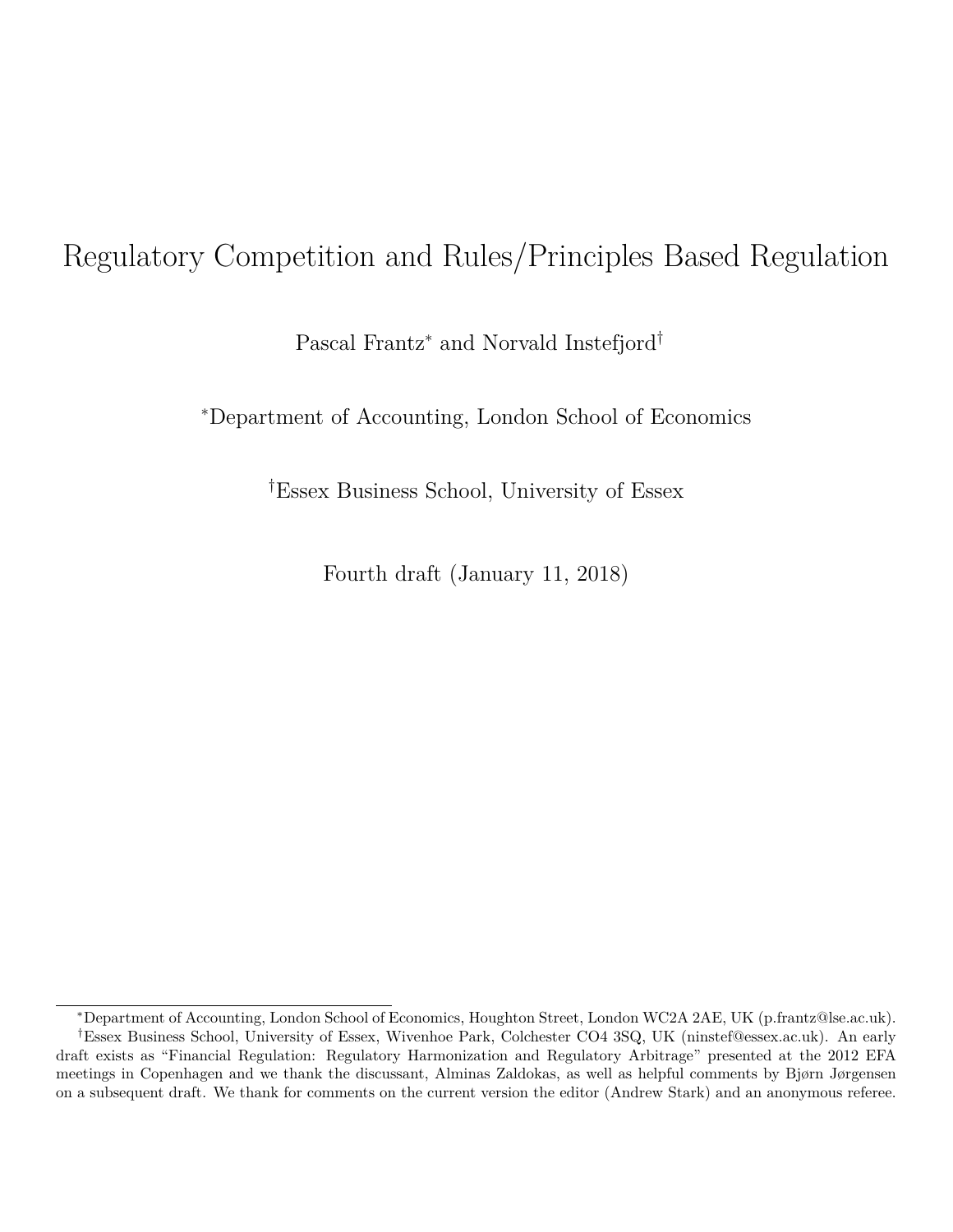#### **Regulatory Competition and Rules/Principles Based Regulation**

January 11, 2018

#### **Abstract**

This paper analyses how regulatory competition affects principles based and rules based systems of regulation. Competition between regulators creates the possibility of regulatory arbitrage that generates a race to the bottom by regulators that is socially harmful. We derive the welfare effects of such competition and the regulatory response to these effects, in particular, regulatory harmonisation. We find however that regulators can adopt harmful regulatory harmonisation. These effects can make coordination efforts in developing global regulation socially desirable. We demonstrate, moreover, that corporate lobbying is not always harmful: it can both encourage and discourage socially desirable regulation.

#### JEL numbers: G28

Keywords: Corporate lobbying; Principles based regulation; Regulatory arbitrage; Regulatory harmonization; Rules based regulation.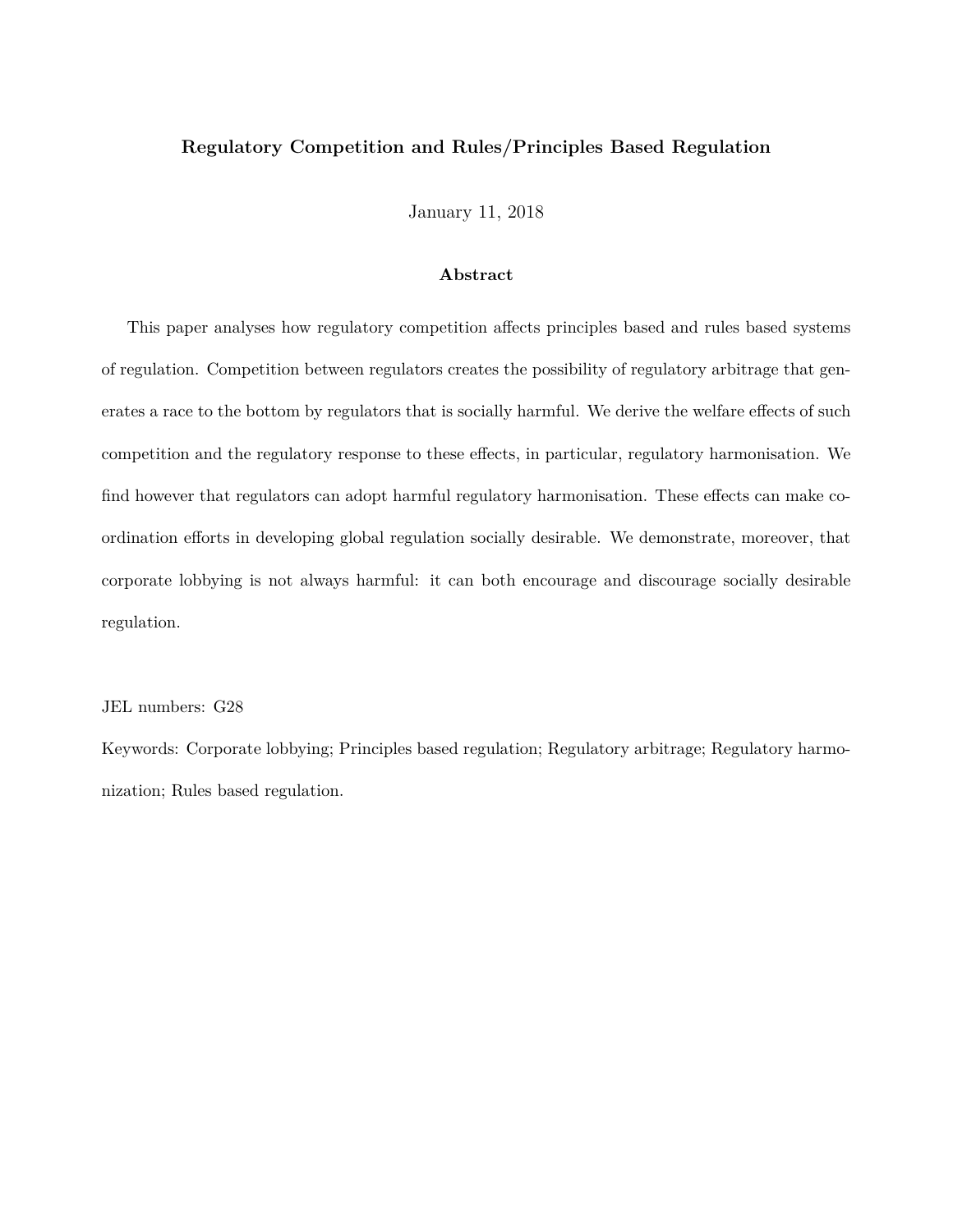## **1 Introduction**

This paper analyses how competition between regulatory jurisdictions affects principles based and rules based systems of regulation. These systems are well known in the areas of financial and accounting regulation but to our knowledge there is little research on the effects of regulatory competition. The model consists of two regulators regulating their own jurisdictions, with firms migrating between the jurisdictions to maximise profits. Regulation is socially beneficial but costly for firms to comply with, so even when regulators maximise the welfare within their jurisdiction they face a trade off between regulating firms sufficiently robustly and driving business away.

The financial crisis in 2007-08 highlights the need for a analysis of this problem. Some commentators have asserted, for instance, that a "London loophole" with regulation based on vague principles could attract financial business.<sup>1</sup> In parallel to the debate about financial regulation questions have also been raised about accounting regulation, in particular whether accounting reporting has reflected the underlying economic reality in many financial institutions.<sup>2</sup> UK's financial regulatory framework from the late 1990s and early 2000s and the International Accounting Standards (IAS)/International Financial Reporting Standards (IFRS) represent examples of principles based systems of regulation. Federal reserve's financial regulatory system in the US and the US Generally Accepted Accounting Principles (GAAP) are examples closer to rules based systems. The lack of analysis of regulatory competition in this context motivates our research. Our main finding is that regulatory competition leads to a race to the bottom effect because of the threat of regulatory arbitrage. Regulatory harmonisation can prevent regulatory arbitrage and is chosen in

<sup>1</sup>AIG is a prime example, see for instance Financial Times, 29 July 2012: *Finance: London's precarious position*. Since then the UK has indicates a greater reliance on rules as a means of strengthening regulation, see Financial Times 13 December 2010: *Sants signals shift to rule-based regulation*.

<sup>2</sup>A discussion of principles based accounting standards can be found in Carmona and Trombetta (2007).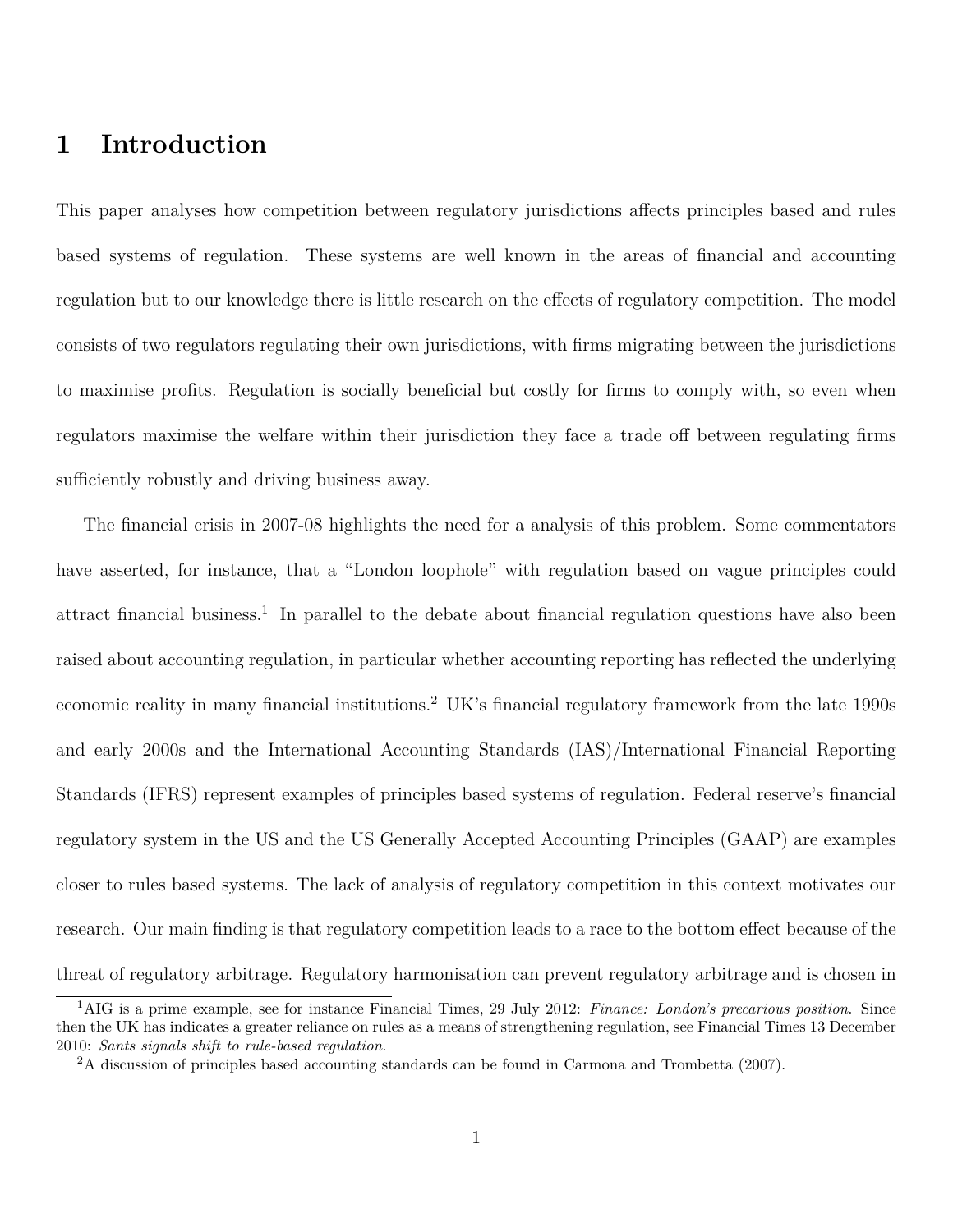equilibrium. However, we can have "bad" harmonisation to the wrong system or "good" harmonisation to the right system. If the regulators are otherwise indifferent in autarky, the wrong system is the principles based system and the right system is the rules based system. Regulatory competition can therefore lead to complicated and counterintuitive effects that should be taken into account when developing and coordinate global regulation.

In the area of financial regulation a key objective for regulators is to protect the society from systemic corporate failures in the financial system. In the area of accounting regulation an objective is to protect the society from harmful misreporting of financial information. Corporate failures can threaten the financial system, and misreporting can lead to social losses for third parties basing their decisions on misleading information. Therefore, it is in the interest of society that regulation can minimise the social costs of such events. The principles based and the rules based accounting systems are workhorses that form the basis for regulation. Regulatory competition is perceived a problem because it leads to a race to the bottom effect that weakens regulatory oversight. This is not a given, and indeed some believe that regulatory competition can strengthen standards. The Goldman Sachs (2009) report on financial regulation argues for instance that the development of financial centers such as Singapore and London is in part built on strong regulation.

The following outlines our understanding of the key features of the two systems. A principles based system is specific about the regulatory outcomes. The firms must document to the regulator how their actions achieve these outcomes. There is no ambiguity about the outcomes of regulation but some ambiguity about the regulatory process and whether the firms' actions are sufficient to achieve the outcomes because it is the firms themselves that provide the documentation for compliance. The process is therefore imperfect and leads to regulatory failures. In contrast, a rules based system is specific about the regulatory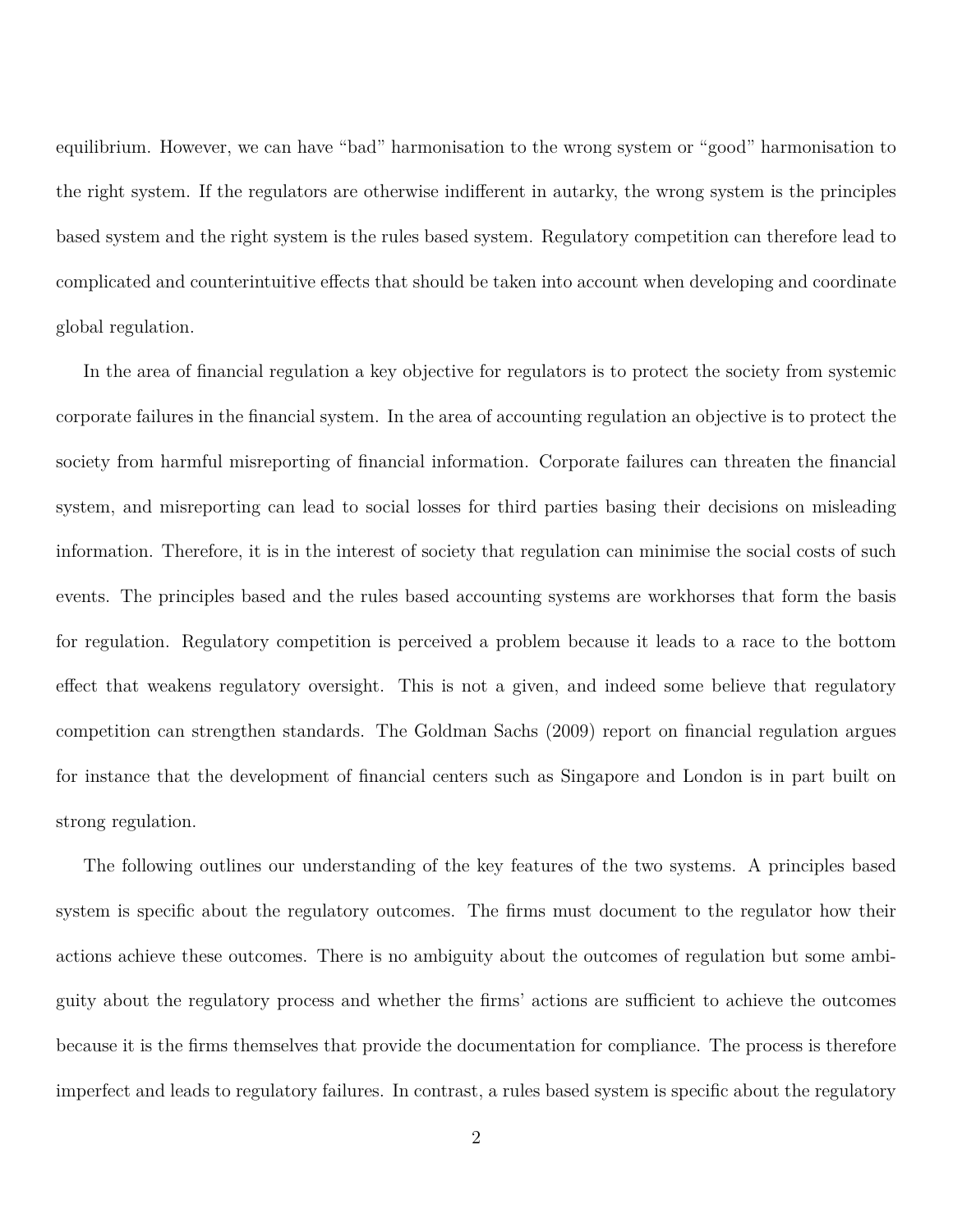process. The firms are regulated according to a specific set of rules and the regulator decides what set of rules best achieves the regulatory objectives. There is no ambiguity about the regulatory process but some ambiguity about whether the outcomes are met, leading to regulatory failures. The failures are different in nature in the two systems, which make the analysis non-trivial.

Our analysis is based on two crucial assumptions. First, the regulators are independent and there are limits to their powers. The regulator cannot implement both a principles based and a rules based system at the same time, so some ambiguity associated with regulation will always remain. The regulators are unable to pre-commit to regulation that ex ante would be jointly welfare maximising since ex post they independently may want to deviate from such commitment in order to attract business from each other. Second, the firms have full discretion in choosing their regulator. By relocations, reorganisations, or simply changing the regulations by which they operate, firms can decide which regulatory jurisdiction they belong to. Such action, labelled regulatory arbitrage, can reduce the cost of regulation for firms and creates in effect a competitive environment for the regulator. Desai (2009) argues, for instance, that factors linked to regulation can explain the structure of global firms. Regulatory arbitrage is often subject to negative press coverage, but why it should necessarily be harmful is unclear. This view is reflected in the Goldman Sachs' report (2009) on regulation. Therefore, we need to look at regulatory competition in an equilibrium model where the incentives for regulatory arbitrage and the regulators' welfare concerns are both recognized. In a study of tax-havens, for instance, Desai et al (2005) find that the commonly held assertion that tax-havens divert economic activity from nearby non-havens is not consistent with data, which illustrates that issues of this kind can be more complex than intuition tells us. The fact that we use an equilibrium model implies that the socially harmful effects of regulatory competition can be felt even if regulatory arbitrage activity does actually not take place in equilibrium. Optimal regulation does not necessarily prevent regulatory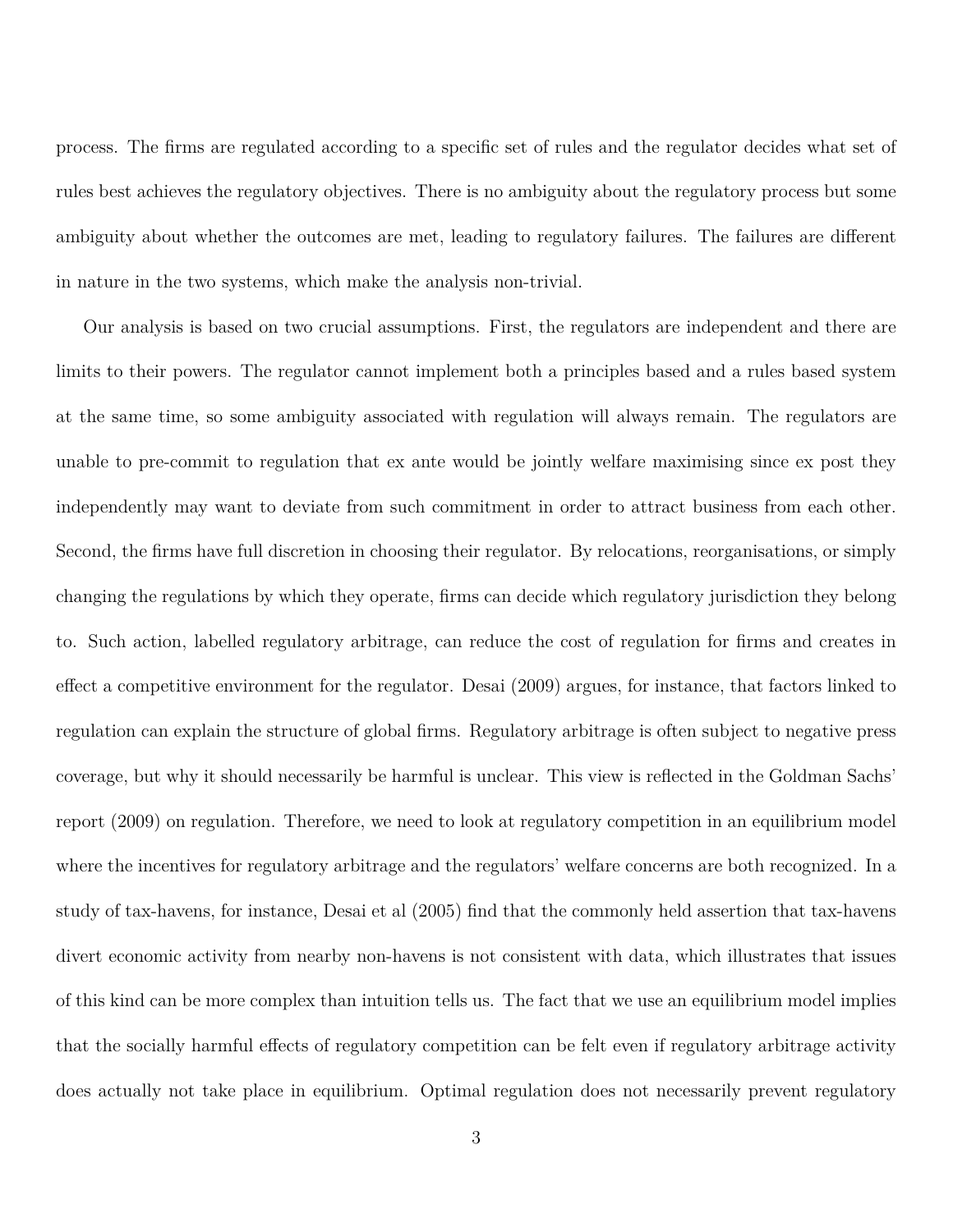arbitrage, and conversely, the fact that regulatory arbitrage takes place does not necessarily imply that regulation is not optimal.<sup>3</sup>

As an extension we also study lobbying activity. Within the context of our model lobbying activity would never sway the regulators' choices so any costs spent on lobbying is of course wasted. It is nonetheless of interest to investigate what direction such lobbying would take should it be undertaken. We assume that any lobbying would be paid for by corporate profits. The natural measure for the direction of lobbying is therefore the changes to regulation that would increase the total profits made by corporations. In autarky corporate lobbying will always be directed away from the principles based systems and towards the rules based systems (if the regulators are otherwise indifferent between systems). Under regulatory competition corporate profits are maximal under regulatory diversity so the corporate sector will in general be resistant to efforts to harmonise regulation, which is always an equilibrium. This can enhance or reduce welfare depending on whether the regulators choose to harmonise in a "good" way or a "bad" way.

There is little in terms of directly related literature in this area. Related is Morrison and White's (2009) paper on the use of capital requirements under regulatory arbitrage. They analyse the regulation of firms that are known to be systemic whereas in contrast in our model the regulator does not have precise knowledge of this. Dell'Ariccia and Marquez (2006) study the benefits of a super-regulator, whereas we study the effects of competition between several regulators. The issue of rules versus standards in the field of accounting regulation have been addressed by Dye and Sunder (2001) and Benston et al. (2006). Our paper presents an equilibrium model to study rules versus principles, in contrast to these papers. Kydland and Prescott (1977) argue that the inflexible nature of rules can create a commitment effect. Rules have no commitment value in our model. The regulators can change the rules, or even switch to principles

<sup>3</sup>The view that regulatory arbitrage is harmful in itself is for instance expressed clearly in Moshirian (2011).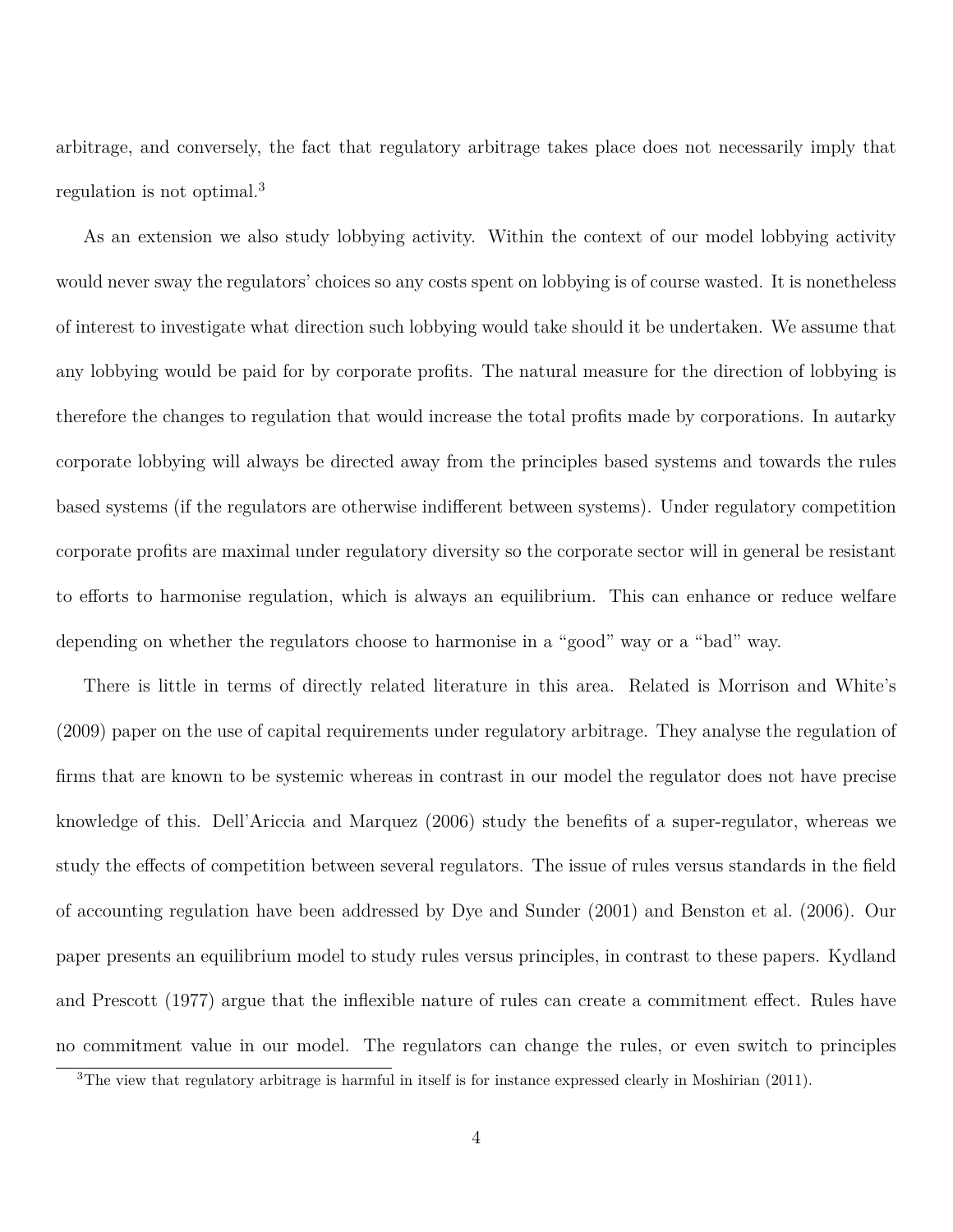based regulation, if this is in their interest. An empirical study that finds evidence of regulatory arbitrage is Houston, Lin and Ma (2009).

The paper proceeds as follows. In Section 2 we describe the model and derive the optimal autarky level of regulation; which we extend this into a two-jurisdiction model in Section 3; in Section 4 we analyse corporate lobbying and also extend the analysis into competition between mixed systems of regulation. Section 5 concludes.

### **2 Model and Autarky Equilibrium**

We consider a population of infinitesimal firms within each regulatory jurisdiction. Each firm produces private net profits *V* and some firms produce additionally social costs *E* (an externality). The firms are characterised by two parameters *x* and *y*, described below, and a choice variable *d* which indicates whether the firm complies with a set of regulations. The *x* value refers to "observables" related to the firms. In the context of financial regulation, the observables consist of hard facts about the firm's assets and liabilities, information about the firm's loan quality, and information about the firm's linkages to other firms in the financial system. In the context of accounting regulation, the observables consist of raw accounting information, historical costs of assets as well as market values of assets similar to those owned by the firm, depreciation schedules, and inventories. The observables may be used by the regulator to formulate regulation.

The *y* value refers to the degree to which the firm is "systemic". We represents this by a simple threshold value  $\theta$  such that if *y* is less than  $\theta$  it produces a social externality *E*, if it is greater than  $\theta$  it does not. In the context of financial regulation a systemic firm is one that carries some risk to the financial system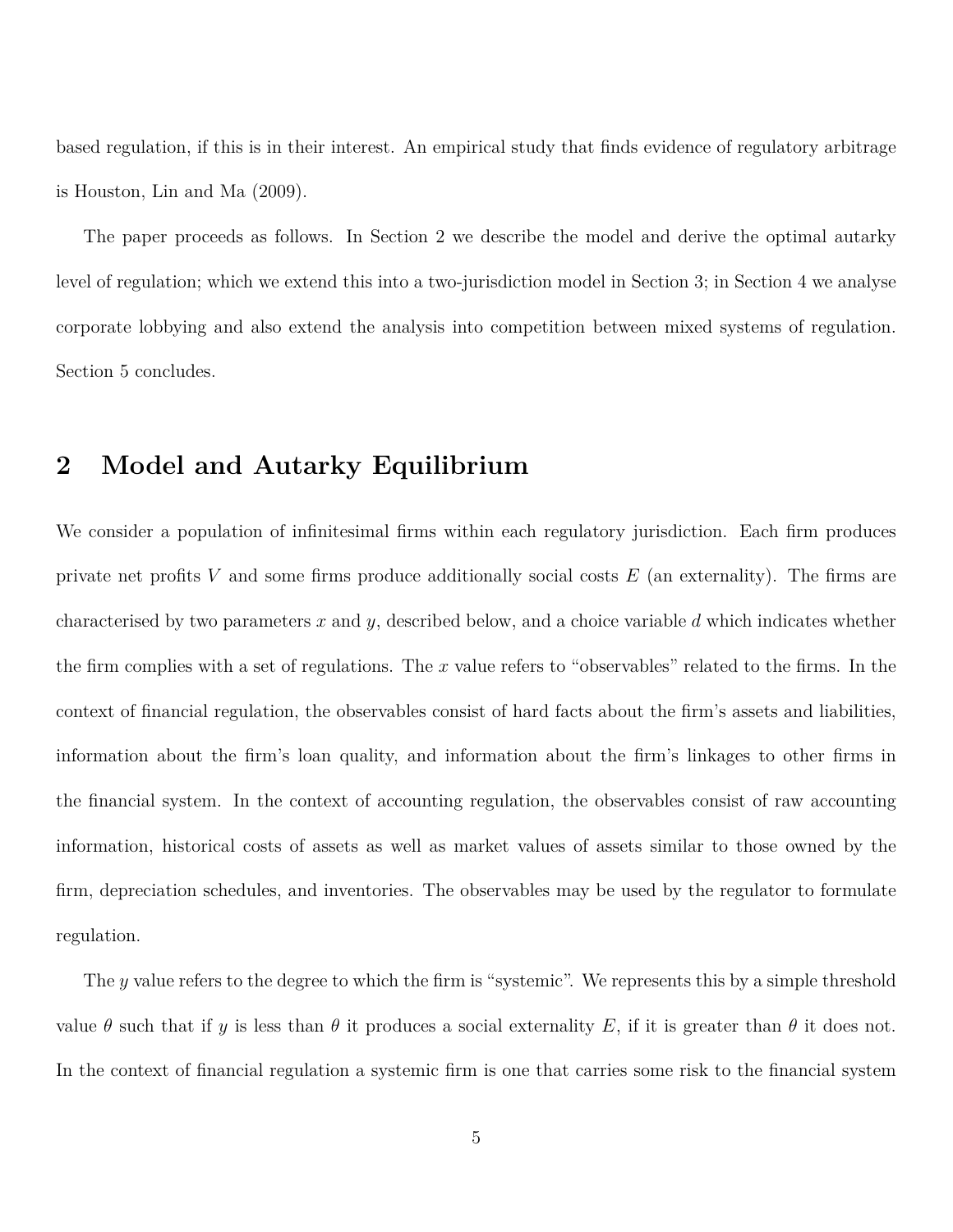that represents a social cost. Examples of systemic costs in financial regulation are linkages between the firm and other firms in the financial system. A corporate failure can in this case have a larger social costs than just the cost to the firm's investors. An example of a systemic cost in accounting regulation is a firm that produces misleading information via its financial statements. This information may be the basis of decisions made by individuals other than the firm's own investors, which leads to social costs. If *y* has a high value the hidden risks are small and third parties can rely on the financial statements of the firm, but if *y* has low value the hidden risks are large and the financial statements are misleading.

The social cost can in either case be prevented by effective regulation that the firm complies with. For financial regulation the regulator may impose capital requirements, and for accounting regulation this may regulate the way that financial statements are produced to increase their reliability. Such compliance is costly for the firm but can be valuable to the society. Specifically, we assume that

$$
V(d|x,y) = \begin{cases} V^* & \text{if } d = \text{no compliance} \\ V^* - \varphi & \text{if } d = \text{compliance} \end{cases}
$$

The cost of compliance with regulation is  $\varphi$  and the parameters x and y do not enter directly into the value functions. The social cost function *E* takes the form,

$$
E(d|x,y) = \begin{cases} E^* > 0 & \text{if } d = \text{no compliance and } y < \theta \\ 0 & \text{if } d = \text{compliance or } y \ge \theta \end{cases}
$$

For  $y < \theta$  the firm is systemic and for  $y \ge \theta$  the firm is non-systemic. The model is stripped down to its simplest form by assuming that the corporate value *V* depends on no other factor than compliance to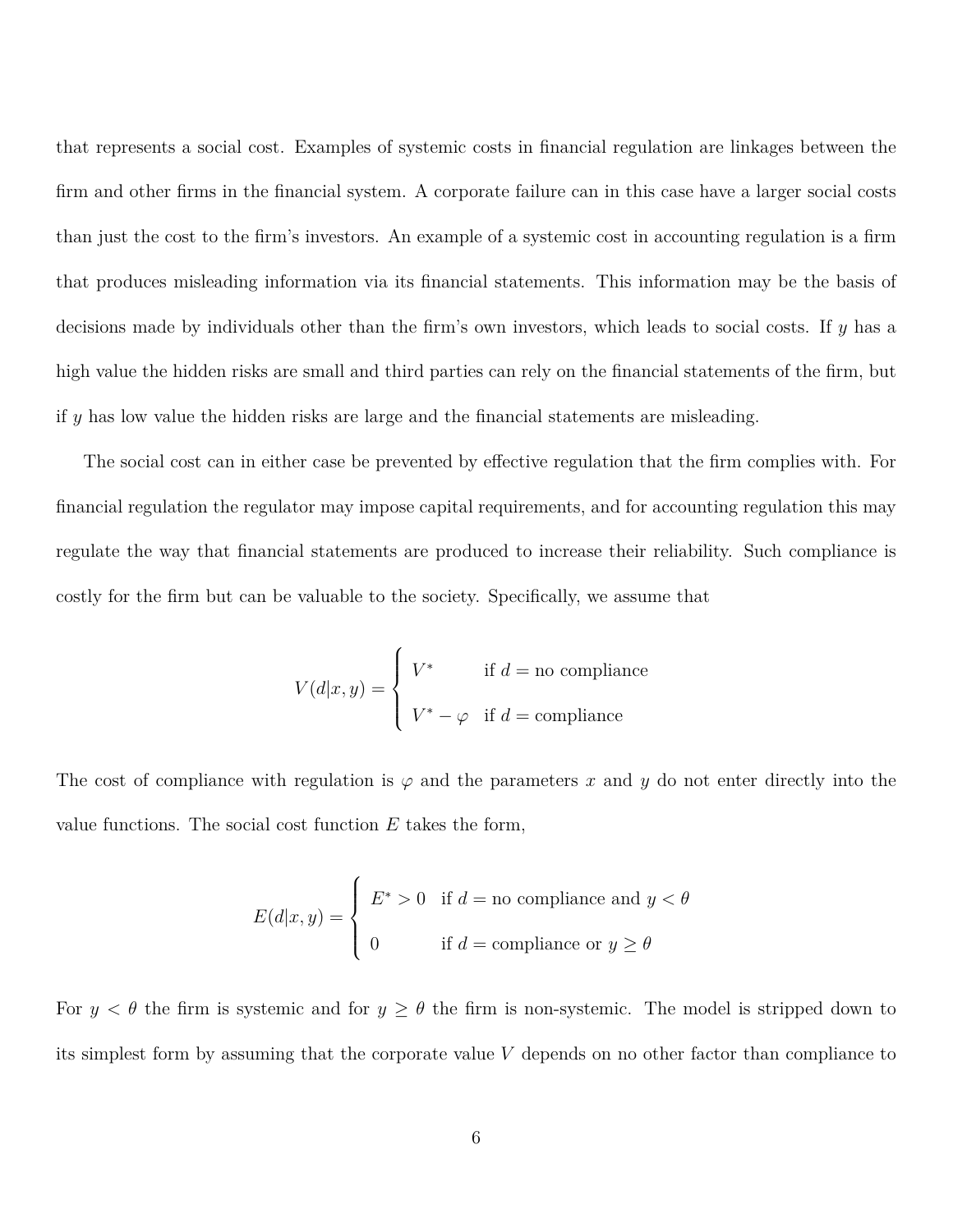regulation, and the social cost *E* depends on no other factors than whether the firm is systemic and the firm complies to regulation. Other factors are likely to influence both quantities but it serves our purpose to assume these away in order to focus on the issue of regulation.

As mentioned compliance with effective regulation reduces the social costs. We assume  $V^* > E^* > \varphi$ so that it is optimal to regulate (rather than shut down) a systemic firm and the gains from regulation always exceed the costs. From this setup it is easy to see that for the firm the optimal decision is not to comply with regulation whether it is systemic or not, whereas for the regulator is optimal to make the systemic firms comply. Each firm is located at a point  $(x, y)$  on the space  $[0, 1] \times [0, 1]$ , and the firms are distributed with uniform measure on this space within each jurisdiction. The *x* parameter is observable, whereas the *y* variable is hidden.

The systems of regulation is distinguished mainly by how the regulator determines which firms are systemic. Broadly speaking, the regulator may formulate general principles that are not linked to the firm's observables but where the firm makes its own case for its compliance with the objectives of regulation. This is called principles based regulation. The regulator may use specific rules for compliance based on the firm's observables. This is called rules based regulation. The two systems are described below, but to illustrate the distinction consider the example of Northern Rock that was bailed out to protect depositors by the UK government in 2008 after a bank run. The reliance on short term funding to a long-term mortgage exposure represented a weakness that posed a systemic risk but the assessment by UK's regulator prior to the financial crisis was that the social risk was small. This assessment, which turned out to be incorrect, was largely based on judgements (principles) rather than on specific rules. These judgements do of course not imply that the regulator is not using available information, only that the way in which the information is used is general and non-specific. From accounting regulation we find the example of Enron that was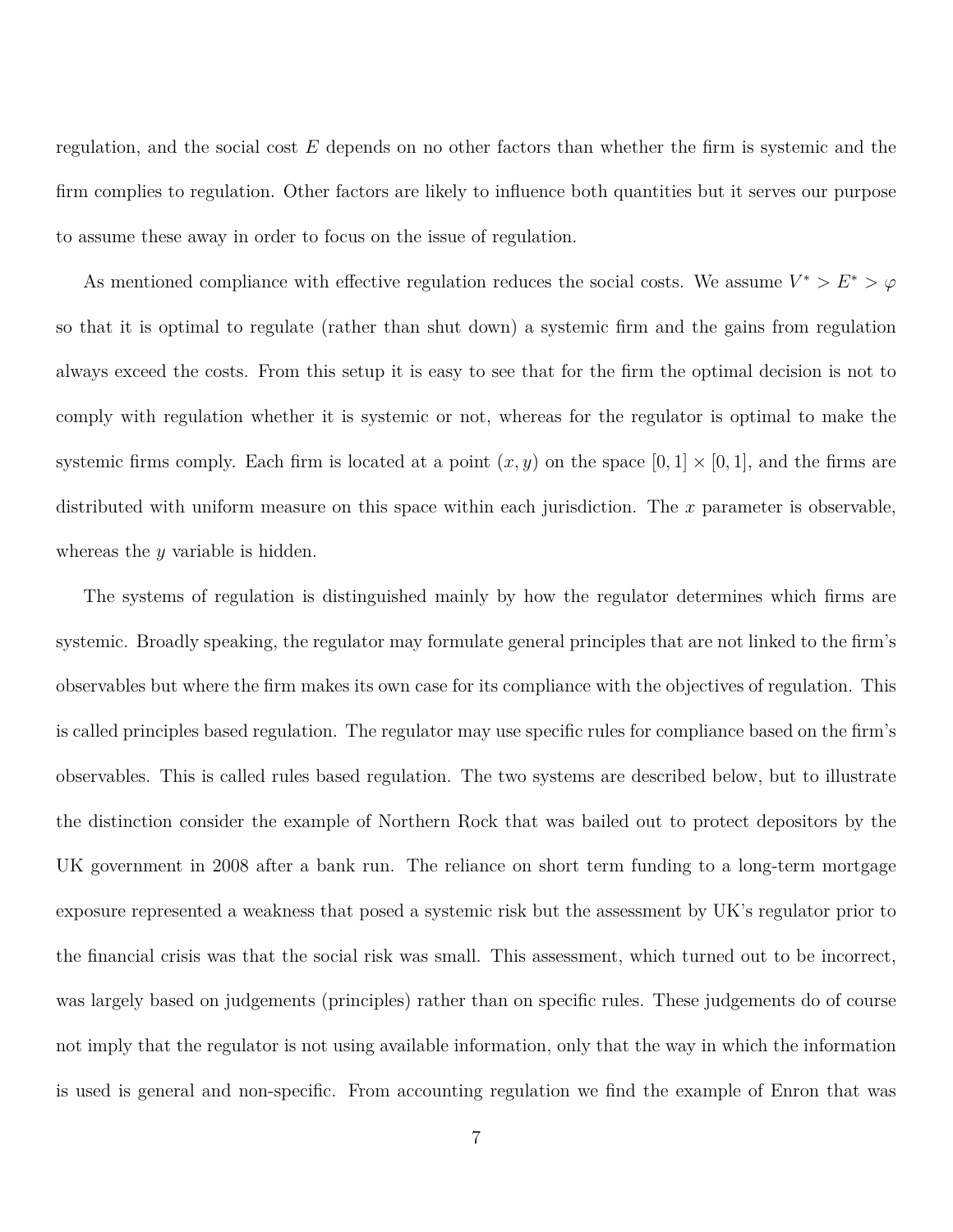able to hide liabilities from its accounts which enabled it to continue trading and attract capital to a failing business until its collapse in 2001. The misreporting was not exposed due to Enron's apparent compliance with a rules-based accounting system. In this case, an approach based on general judgements may have uncovered the hidden liabilities, but the rigidity of the rules-based accounting system prevented such judgements from being made. Both are examples of regulatory failures, but we can see that they are different in nature. In the first example the failure was caused by the inability of a principles based judgement to be accurate, whereas in the second example the failure was caused by the prescriptive nature of the rules that allowed the firm to hide its liabilities from the outside world. The systems are described in more detail below.

#### **2.1 Principles Based Systems**

In a principles based system of financial regulation the firms submit a report to the regulator about its true type, denoted  $\hat{y}$ , on which regulation is based. We assume that if the report is true,  $\hat{y} = y$ , it is free of cost and if it is false,  $\hat{y} \neq y$ , it has a cost  $\gamma > 0$  to the firm. In a principles based system of accounting regulation the firm can submit an economically correct financial statement  $\hat{y} = y$  free of cost, or a false one  $\hat{y} \neq y$  at a cost  $\gamma$ . In either case,  $\hat{y}$  and *y* must not be too different, specifically  $\hat{y} \in [y, y + \epsilon]$  where  $\epsilon$ represents the maximum distance between  $\hat{y}$  − *y*. We assume  $\varphi > \gamma$  so that the firm submits a false report if the alternative is to incur the compliance costs  $\varphi$ . The regulator's strength of regulation is *a* and the firm incurs compliance cost of regulation if  $\hat{y} < \theta + a$ . The maximisation program for the firm can then be written as a function of  $\hat{y}$  and *d*:

$$
\max_{d,\hat{y}} V(d|x,y) - \mathbb{I}(\hat{y} > y) \gamma
$$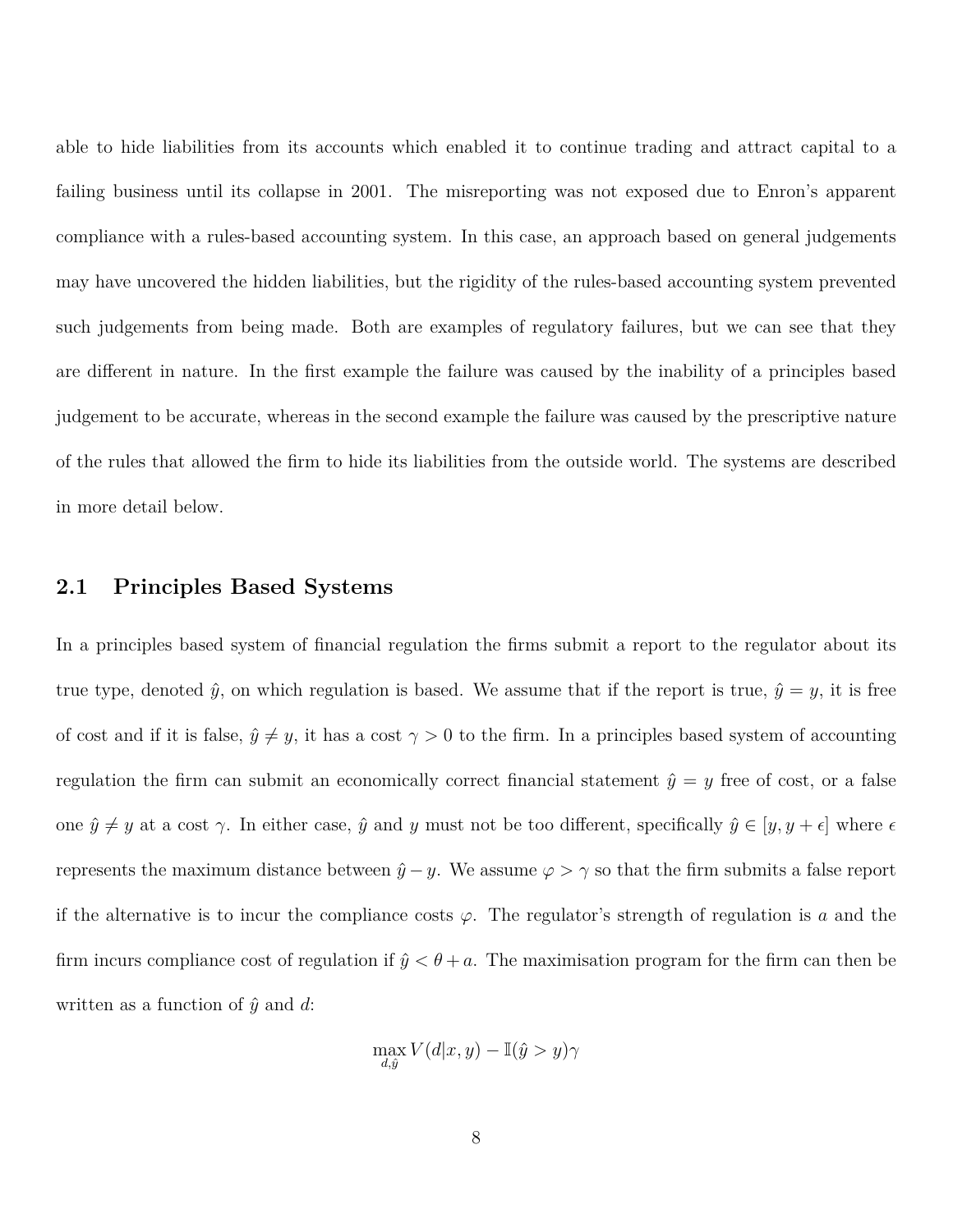subject to  $d \in \{\text{compliance}, \text{no compliance}\}\$  and  $\hat{y} \in [y, y + \epsilon]$ . It is easy to see that the optimal solution for the firm is the following:

| $y$ -value                                                  | Optimal $d$   |                  | Optimal $\hat{y}$ Corporate profits |
|-------------------------------------------------------------|---------------|------------------|-------------------------------------|
| $y > \theta + a$                                            | no compliance | $\boldsymbol{y}$ | $V^*$                               |
| $y < \theta - (\epsilon - a)$                               | compliance    | $\boldsymbol{u}$ | $V^*-\varphi$                       |
| $\theta - (\epsilon - a) \leq y < \theta + a$ no compliance |               | $\theta + a$     | $V^*-\gamma$                        |

In the first case the firm is non-systemic and submits a true report, so the corporate profits equal V. In the second case the firm is systemic and also submits a true report because submitting a false report would make no difference other than the firm would have to pay the costs of misrepresentation of its type. The profits are  $\bar{V} - \varphi$ . In the third case the firm is able to cheat the regulation by misreporting its type *y*. Submitting a true report leads to compliance costs  $\varphi > \gamma$ . The corporate profits are  $\bar{V} - \gamma$ .

The parameter *a* is a choice variable for the regulator and is set such that the total welfare of regulation is maximised. Using the solution for the individual firms outlined above, the problem for the regulator can be stated as maximising a social welfare function  $\Pi_S(a)$ 

$$
\max_{a} \Pi_{S}(a) = \int_{0}^{\theta+a-\epsilon} (V^* - \varphi) dy + \int_{\theta+a-\epsilon}^{\theta+a} (V^* - \gamma - \mathbb{I}(y < \theta) E^*) dy + \int_{\theta+a}^{1} V^* dy
$$

The first term is the corporate profits for the systemic firms that comply with regulation, the third term is the corporate profits for the non-systemic firms that do not comply, and the middle term is the corporate profits for the firms (some systemic and some non-systemic) that engage in misreporting, less the social cost function for the firms that are truly systemic. The parameter *a* indicates how strongly the regulator formulates its principles. If  $a = 0$  then the regulation is maximally weak and all the firms submitting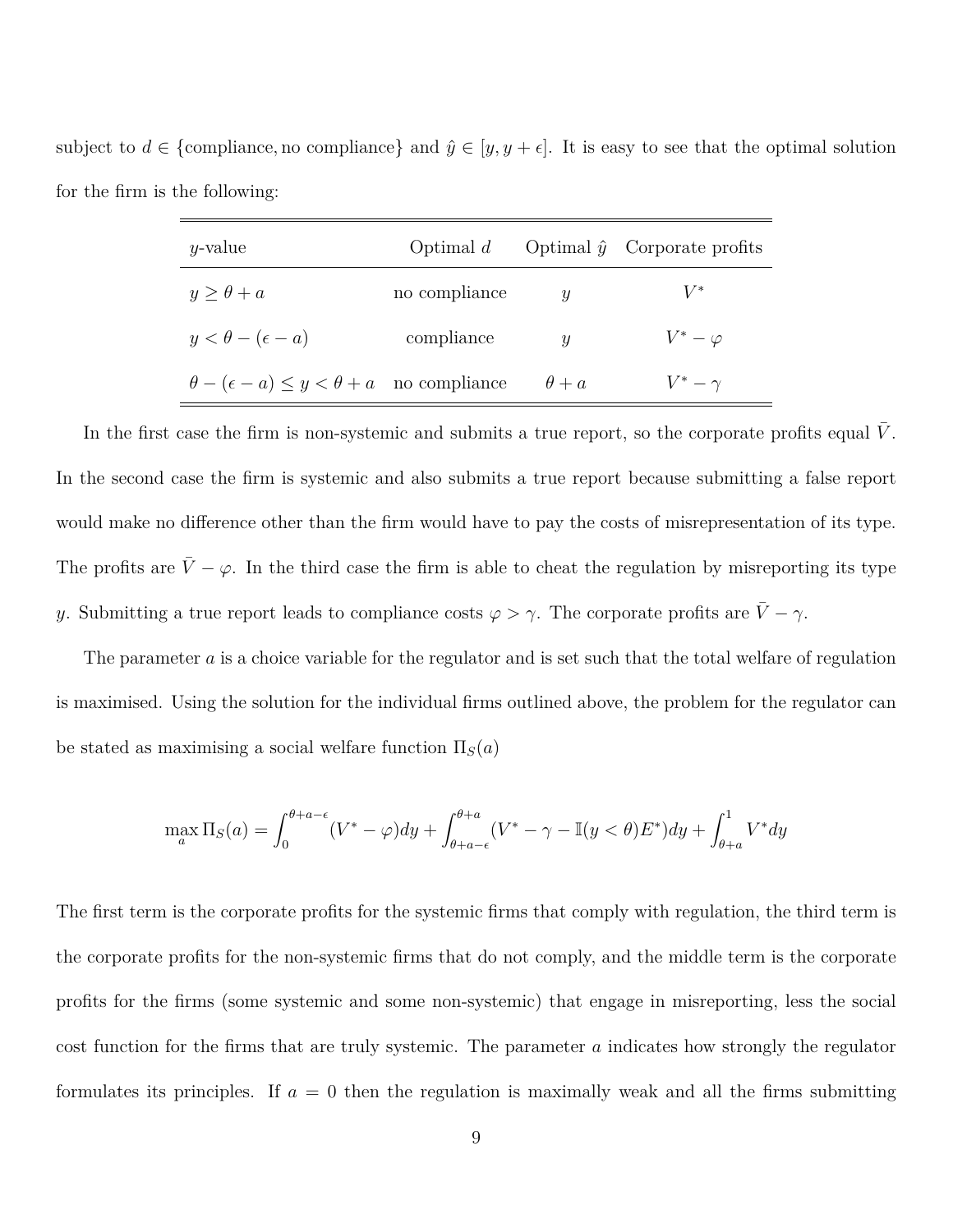

Figure 1: Cost of principles based regulation.

false reports are systemic. If  $a = \epsilon$  the regulation is maximally strong and all the firms submitting false reports are non-systemic. In between there are both systemic and non-systemic firms submitting false reports. The parameter  $\epsilon$ ,  $0 < \epsilon < \min(\theta, 1 - \theta)$  indicates the size of the ambiguity zone. The upper bound on  $\epsilon$  is imposed because it simplifies the analysis, but this restriction implies no loss of generality. We can interpret the parameter  $\epsilon$  as the regulator's general ability to formulate sharp principles. If  $\epsilon \to 0$ the ability to formulate sharp principles becomes perfect and the regulator can impose regulation with no ambiguity costs. Figure 1 illustrates principles based regulation, and shows the firms in the  $(x, y)$  plane, as well as the cut-off points  $\theta + a$  and  $\theta - (\epsilon - a)$ .

### **2.2 Rules Based Systems**

In a rules based system the regulator collects information about *x* and estimates the firm's compliance threshold  $\hat{\theta}(x)$ . We can interpret  $\hat{\theta}(x)$  as the regulator's estimate of the underlying parameter  $\theta$ . The firm responds to this target by choosing whether to comply, realising that ex post there are large penalties for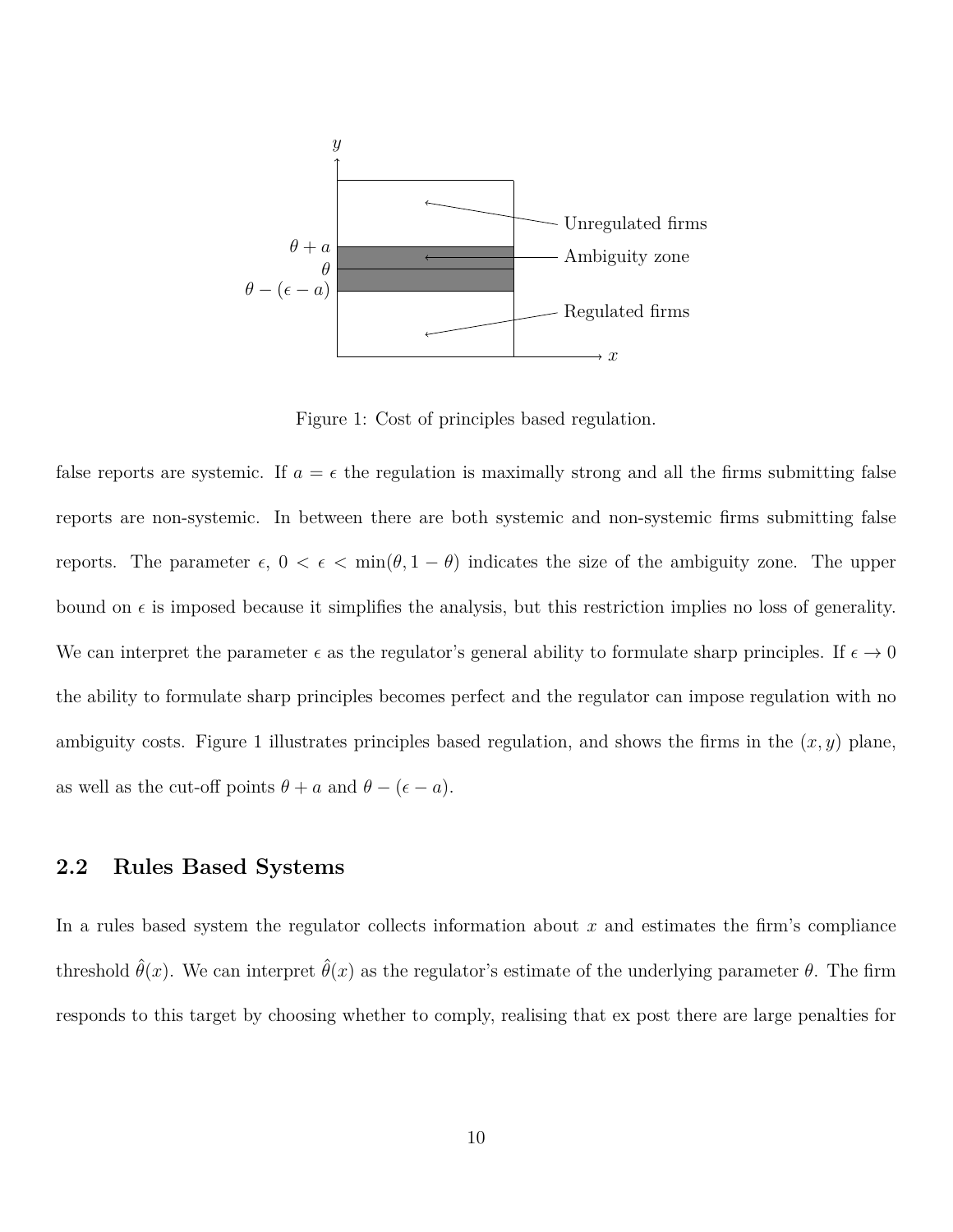non-compliance if  $y < \hat{\theta}(x)$ . Their maximisation program is, therefore,

$$
\max_d V(d|x,y) - \mathbb{I}(\hat{\theta}(x) > y \text{ and } d = \text{no compliance})M
$$

where *M* is a large cost associated with non-compliance when the firm's true type does not exceed the target  $\hat{\theta}(x)$ . For instance, suppose the target  $\hat{\theta}(x)$  represents capital requirements based on the observed quality of the firm's loan portfolio, and *y* may represents a hidden corporate culture parameter. If the firm's type is  $y \geq \hat{\theta}$  the firm meets its target and the corporate profits equal  $V^*$ . The social surplus depends on how *y* compares to the actual  $\theta$ -value, so if  $y < \theta$  the social surplus is  $V^* - E^*$  and if  $y \ge \theta$  the social surplus is  $V^*$ . If the firm's type is  $y < \hat{\theta}$  the firm needs to comply to avoid the ex post penalty *M*. If the firm off-loads bad loans to reduce the target requirement  $\hat{\theta}(x)$  to the point where  $y \geq \hat{\theta}(x)$ , the corporate profits are  $V^* - \varphi$ . The social surplus is in this case  $V^* - \varphi$  regardless of the firm's true type *y*. Given that *M* is large, the firm's optimal actions is given in the following table.

| $y$ -value |                                        | Optimal $d$ Corporate profits |
|------------|----------------------------------------|-------------------------------|
|            | $y \geq \hat{\theta}(x)$ no compliance | $V^*$                         |
|            | $y < \hat{\theta}(x)$ compliance       | $V^*-\varphi$                 |

The use of observables to meter regulation creates errors: sometimes the regulation is stronger than it should be (when  $\hat{\theta}(x) > \theta$ ) and sometimes it is weaker (when  $\hat{\theta}(x) < \theta$ ). Suppose  $\hat{\theta}(x)$  is declining in *x*: we arrange the firms such that regulation is the strongest for the smallest *x*-values and the weakest for the highest *x*-values. Since the *x* value is not used for any other purpose in our model this represents no loss of generality, but we need to assume that the ordering is made after the regulator decides on regulation.<sup>4</sup> We

<sup>&</sup>lt;sup>4</sup>Since the firms are distributed uniformly on the  $(x, y)$ -plane it will always be the case that  $\mathbb{P}(y \leq a|x_1) = \mathbb{P}(y \leq a|x_2)$  for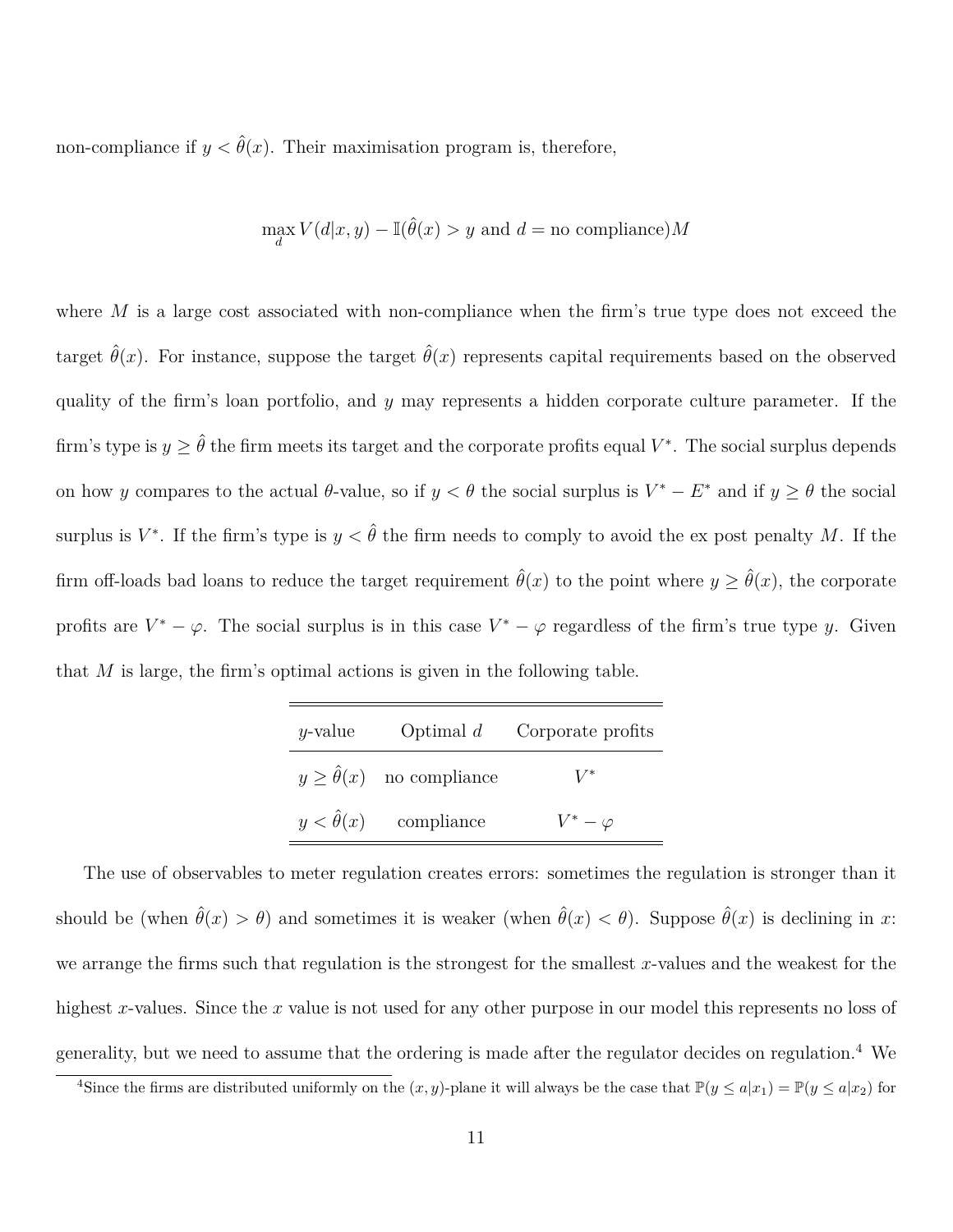

Figure 2: Cost of rules based regulation.

assume the ordering results in regulation that takes the linear form  $\hat{\theta}(x) = b - \nu x$ , with the parameter *b* being a choice variable for the regulator and the exogenous parameter  $\nu$ ,  $0 < \nu < \min(\theta, 1-\theta)$  representing the errors that arise from this type of regulation. Whereas the ordering is without loss of generality, the linear form suggested is restrictive, but it allows a transparent and tractable analysis. Large values of *ν* yield large errors and in the limit as  $\nu \rightarrow 0$  the errors vanish altogether. The bounds on  $\nu$  is imposed for the same reasons as we impose bounds on  $\epsilon$  for the principles based systems: this simplifies the analysis. If  $b > \theta + \nu$  all firms classified as non-systemic will truly be non-systemic and the regulator will always optimally lower *b*, and if  $b < \theta$  all firms classified as systemic will truly be systemic and the regulator will always optimally increase *b*. Therefore,  $b \in [\theta, \theta + \nu]$  represents the strength of the rules. The problem for

all  $a \in [0,1]$  and any  $x_1 \neq x_2$ . The rules dictate a relationship  $\tilde{\theta} = \theta + \tilde{\eta}$  where  $\eta$  is an estimation error, and our assumption is that the *x* variable is ordered ex post on the estimation error *η*. It will therefore be the case that  $\mathbb{P}(y \leq \hat{\theta}(x)|x_1) \neq \mathbb{P}(y \leq \hat{\theta}(x)|x_2|$  $\hat{\theta}(x)|x_2|$ , suggesting that the regulator can soften its regulation when  $\hat{\theta}(x)$  is relatively large and strengthen its rules when  $\hat{\theta}(x)$  is relatively small. It is essential to the model that the regulator cannot observe the ordering before designing the rules. Since  $\mathbb{E} \tilde{\hat{\theta}} = \theta + \mathbb{E} \tilde{\eta}$ , which is independent of *x*, it would be more appropriate for the regulator to make the comparison of  $\mathbb{P}(y \leq \mathbb{E}(\tilde{\hat{\theta}})|x_1)$  with  $\mathbb{P}(y \leq \mathbb{E}(\tilde{\hat{\theta}})|x_2)$  for any pair  $x_1$  and  $x_2$ . These are, of course, equal.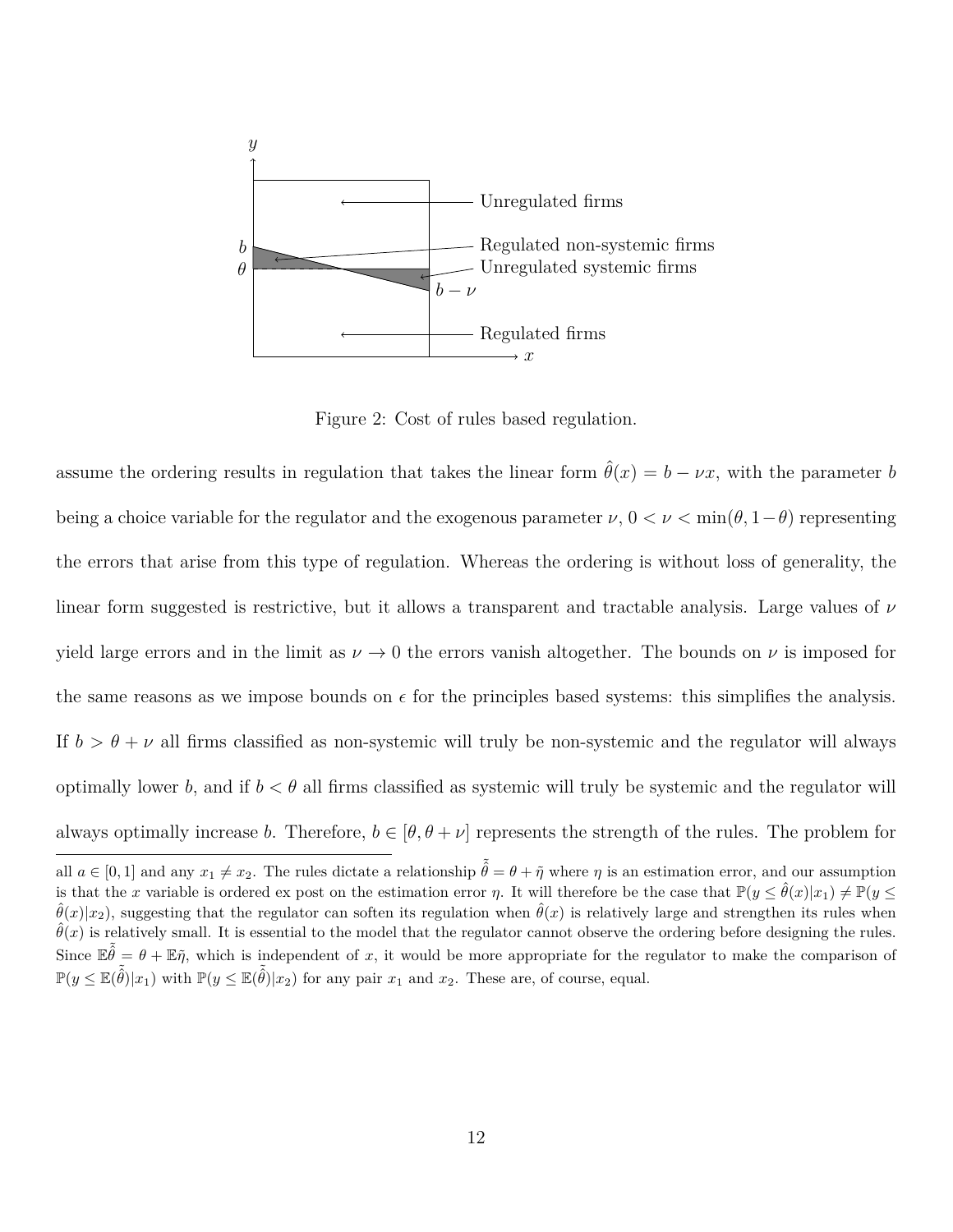

Figure 3: Structure of Model

the regulator can be formulated as maximising the social welfare function  $\Pi_S(b)$ :

$$
\max_{b} \Pi_{S}(b) = \int_{0}^{\frac{b-\theta}{\nu}} \left( \int_{0}^{b-\nu x} (V^* - \varphi) dy + \int_{b-\nu x}^{1} V^* dy \right) dx + \int_{\frac{b-\theta}{\nu}}^{1} \left( \int_{0}^{b-\nu x} (V^* - \varphi) dy + \int_{b-\nu x}^{\theta} (V^* - E^*) dy + \int_{\theta}^{1} V^* dy \right) dx
$$

The first term represents the cases where the regulator imposes rules that are too strong and firms that are non-systemic must comply, i.e. where  $\hat{\theta}(x) = b - \nu x \ge \theta$ ; and the second term represents the cases where the regulator imposes rules that are too weak and firms that are systemic do not have to comply, i.e. where  $\hat{\theta}(x) = b - \nu x < \theta$ . The optimal choice of *b* balances the type I and type II errors in classification. Figure 2 illustrates the rules based system of regulation.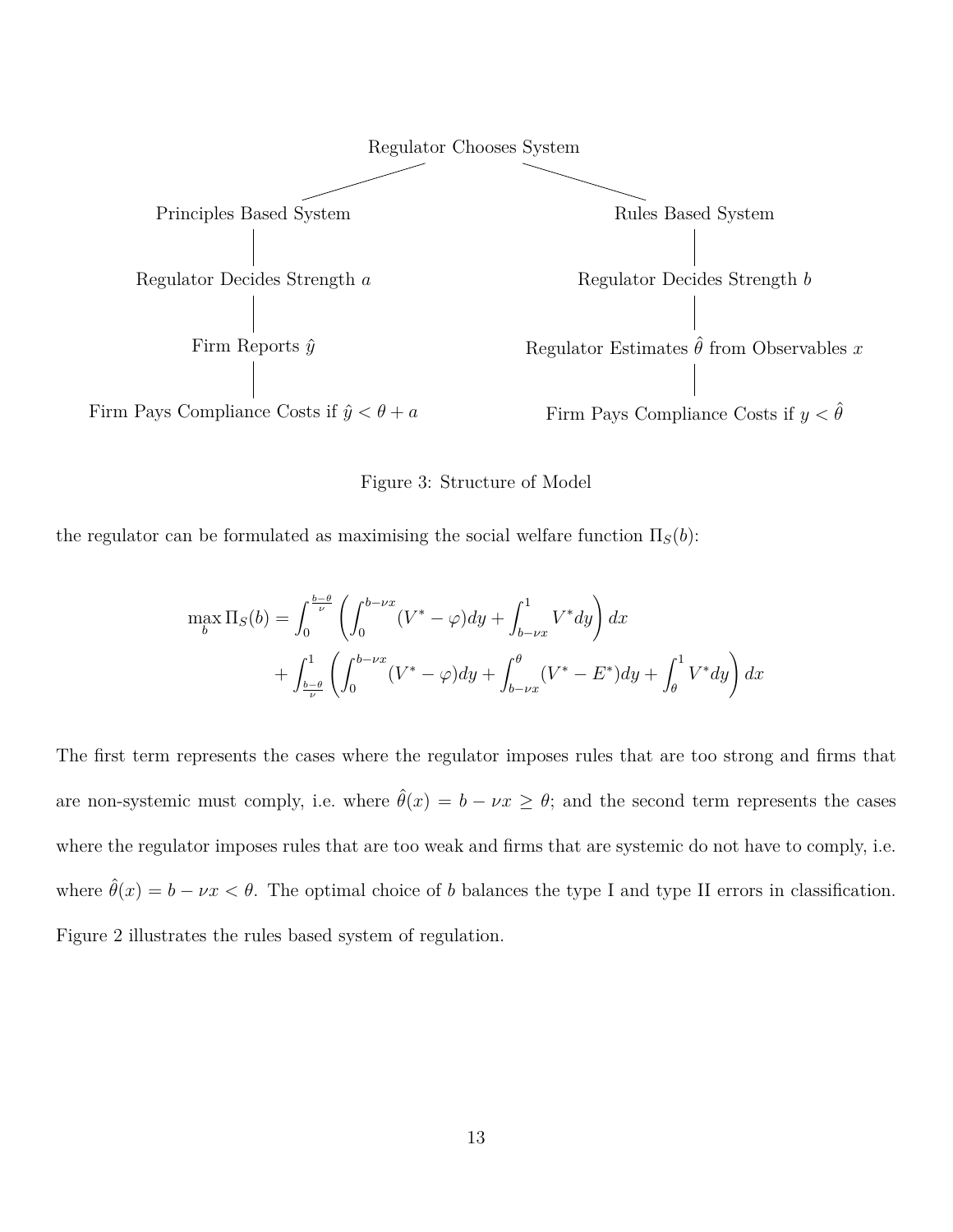### **2.3 Model Outline**

The full structure of the model can be illustrated in Figure 3. The regulator chooses one system of regulation. The principles based system gives the firm some discretion in documenting its own compliance to the regulatory regime, but in return the regulator can "raise the bar" to a higher level  $\theta + a$  by strengthening the regulation. In a rules based system appears the regulator decides the "bar"  $\hat{\theta}(x)$  where the regulator can choose the parameter *b* to obtain the optimal strength to balance the risk of overregulation against the risk of under-regulation. We assume that  $V^* > E^* \gg \varphi > \gamma$ , so that the various costs of regulation are dwarfed by the corporate profits and the social welfare gains from regulation.

We should note that our model is a static one which ignores dynamic effects. First, in rules based systems of regulation the firm's observables are the basis for the firm's regulatory treatment. This leads to incentives for the firms to change their observables (the parameter *x* in the model outline) in order that they obtain more lenient regulatory treatment. Even if this is not a concern, a rules based system may become "stale" and gradually lose its functional role. Second, in principles based systems of regulation there are important learning effects where the firms "wise up to" convincing the regulator how their business is in compliance with regulation. Over time, therefore, the ambiguity cost (the parameter  $\gamma$  in the model outline) is likely to decrease. Third, in principles based systems of regulation the firms have an incentive to make innovations in the compliance process to drive down the compliance cost of regulation. The latter point has often been put forward as a key advantage of principles based regulation (see e.g. Financial Services Authority's (2007) report on principles based regulation). All effects of this kind are ignored in our model. However, allowing such effects would typically lead to a regulatory response in subsequent periods, leading to further adjustments by the firms, leading to further regulatory responses,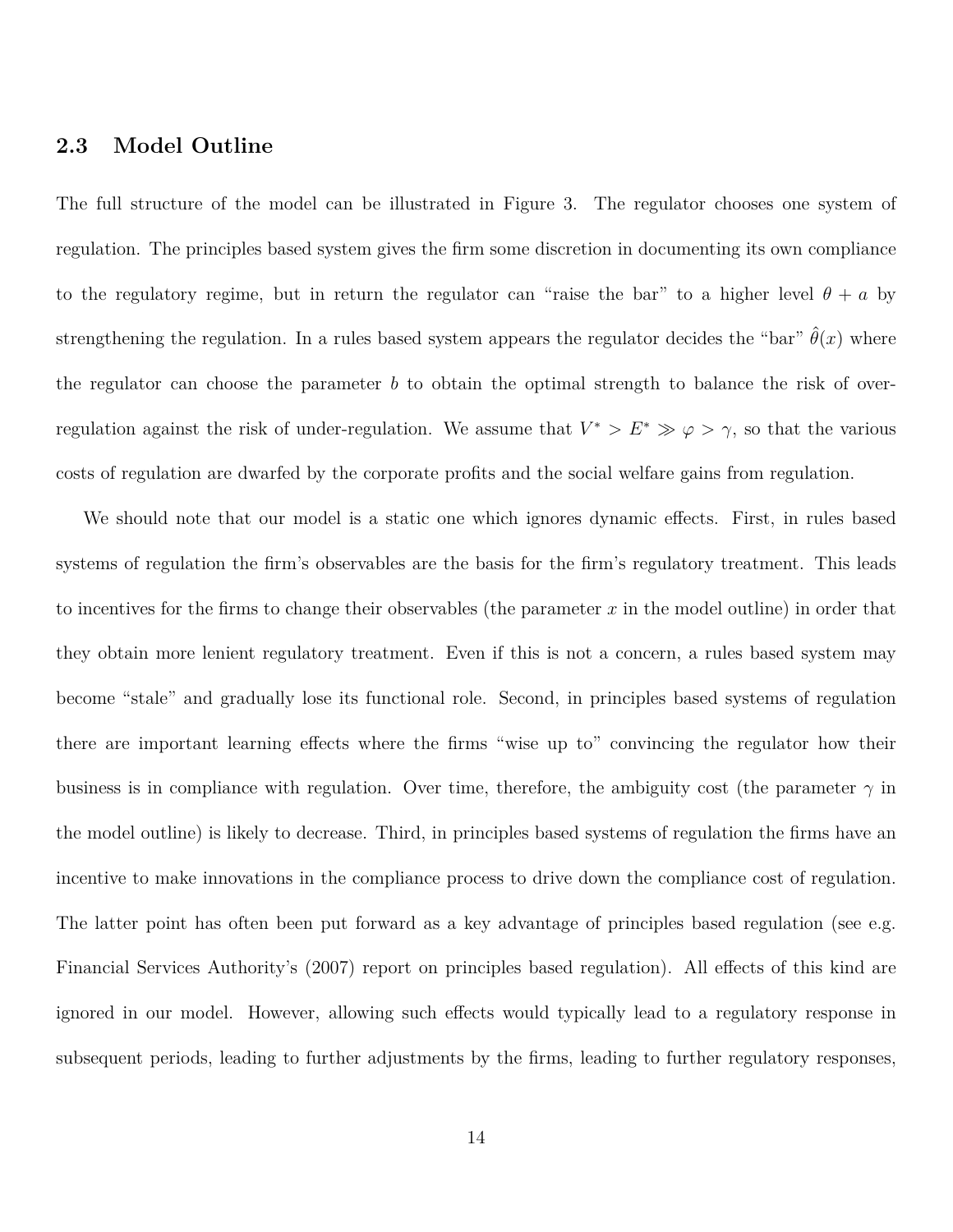etc. Ultimately a steady state is likely to be reached. Our model could therefore be interpreted as a more complicated dynamic model that has reach such a steady state.

### **2.4 Optimal Regulation in Autarky**

The social welfare function to be maximised for a regulator operating a principles based regime is  $\Pi<sub>S</sub>(a)$ , given as follows:

$$
\max_{a} \Pi_{S}(a) = \int_{0}^{\theta - (\epsilon - a)} (V^* - \varphi) dy + \int_{\theta - (\epsilon - a)}^{\theta} (V^* - E^* - \gamma) dy + \int_{\theta}^{\theta + a} (V^* - \gamma) dy + \int_{\theta + a}^{1} V^* dy
$$
  
=  $V^* - \varphi \theta - \gamma \epsilon - (E^* - \varphi)(\epsilon - a)$  (4)

The expression aggregates welfare over the region  $0 \leq y < \theta - (\epsilon - a)$  where systemic firms comply with regulation; over the region  $\theta - (\epsilon - a) \le y < \theta$  where systemic firms incur ambiguity costs and the society incurs the social cost of the externality  $E^*$ ; over the region  $\theta \leq y < \theta + a$  where non-systemic firms incur ambiguity costs; and finally over the region  $\theta + a \leq y \leq 1$  where non-systemic firms are unregulated.

**Proposition 1 (Principles Based Regulation in Autarky):** *A regulator operating a principles based* system regulates with maximum strength  $a^* = \epsilon$  in autarky.

The economic intuition behind Proposition 1 is as follows. Since the firms in the ambiguity zone  $\theta$  − ( $\epsilon$  − *a*)  $\le$  *y*  $\lt$  *θ* + *a* will incur ambiguity costs regardless, the real trade off for the regulator is whether it is more profitable to involve a non-systemic firm in regulation than a systemic firm, ignoring the ambiguity costs. The effect of involving an additional non-systemic firm into the ambiguity zone is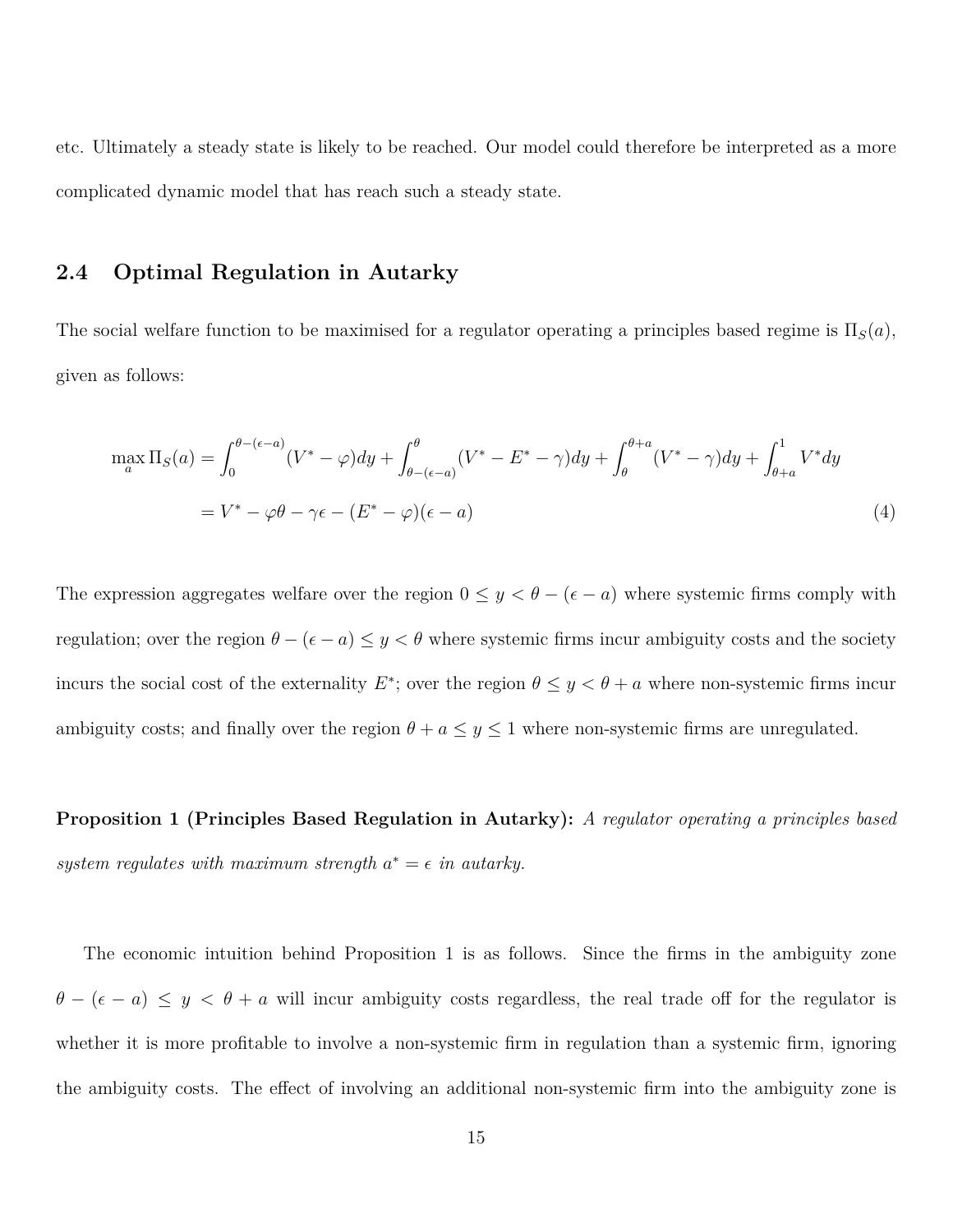zero, since there is no change to the corporate profits and since the ambiguity costs incurred by this firm is offset by the ambiguity costs saved by another firm exiting the ambiguity zone. The systemic firm exiting the ambiguity zone will however contribute  $E^* - \varphi$  to welfare, since there is a welfare gain of  $E^*$  but a net change to corporate profits of  $\varphi$  which is the corporate cost of complying with regulation. The welfare at the optimal regulation is  $\Pi_S(\epsilon) = V^* - \varphi \theta - \gamma \epsilon$ . As  $\epsilon \to 0$  we find  $\Pi_S(\epsilon) = V^* - \varphi \theta$  so the cost of imperfect regulation is  $\gamma \epsilon$ .

The social welfare function for a regulator operating a rules based system is  $\Pi_S(b)$ , given as follows:

$$
\Pi_{S}(b) = \int_{0}^{\frac{b-\theta}{\nu}} \left( \int_{0}^{b-\nu x} (V^* - \varphi) dy + \int_{b-\nu x}^{1} V^* dy \right) dx \n+ \int_{\frac{b-\theta}{\nu}}^{1} \left( \int_{0}^{b-\nu x} (V^* - \varphi) dy + \int_{b-\nu x}^{\theta} (V^* - E^*) dy + \int_{\theta}^{1} V^* dy \right) dx \n= V^* - E^* \theta - \frac{(E^* - \varphi)\nu}{2} + (E^* - \varphi)b - \frac{E^*}{2} \frac{(b-\theta)^2}{\nu}
$$
\n(5)

In the *x*-dimension, there is a cut-off point  $\bar{x} = \frac{b-\theta}{\nu}$  where the rules apply exactly such that the nonsystemic firms of type  $\bar{x}$  are unregulated (i.e.  $y \geq b - \bar{x}\nu = b - \frac{b-\theta}{\mu}$  $\frac{-\theta}{\nu} \nu = b - b + \theta = \theta$  and the systemic firms are regulated (i.e.  $y < b - \bar{x}\nu = \theta$ ). We aggregate welfare, therefore, in the region where  $0 \le x < \bar{x}$  first, where the firms for which  $0 \le y < b - x\nu$  are the regulated systemic and non-systemic firms and the firms for which  $b-x\nu \leq y \leq 1$  are unregulated. Then we aggregate welfare in the region where  $\bar{x} \leq x \leq 1$ , where the firms for which  $0 \le y < b - \nu x$  are the regulated systemic firms, the firms for which  $b - x\nu \le y < \theta$  are the unregulated systemic firms, and the firms for which  $\theta \leq y \leq 1$  are the unregulated non-systemic firms.

**Proposition 2 (Rules Based Regulation in Autarky):** *A regulator operating a rules based system*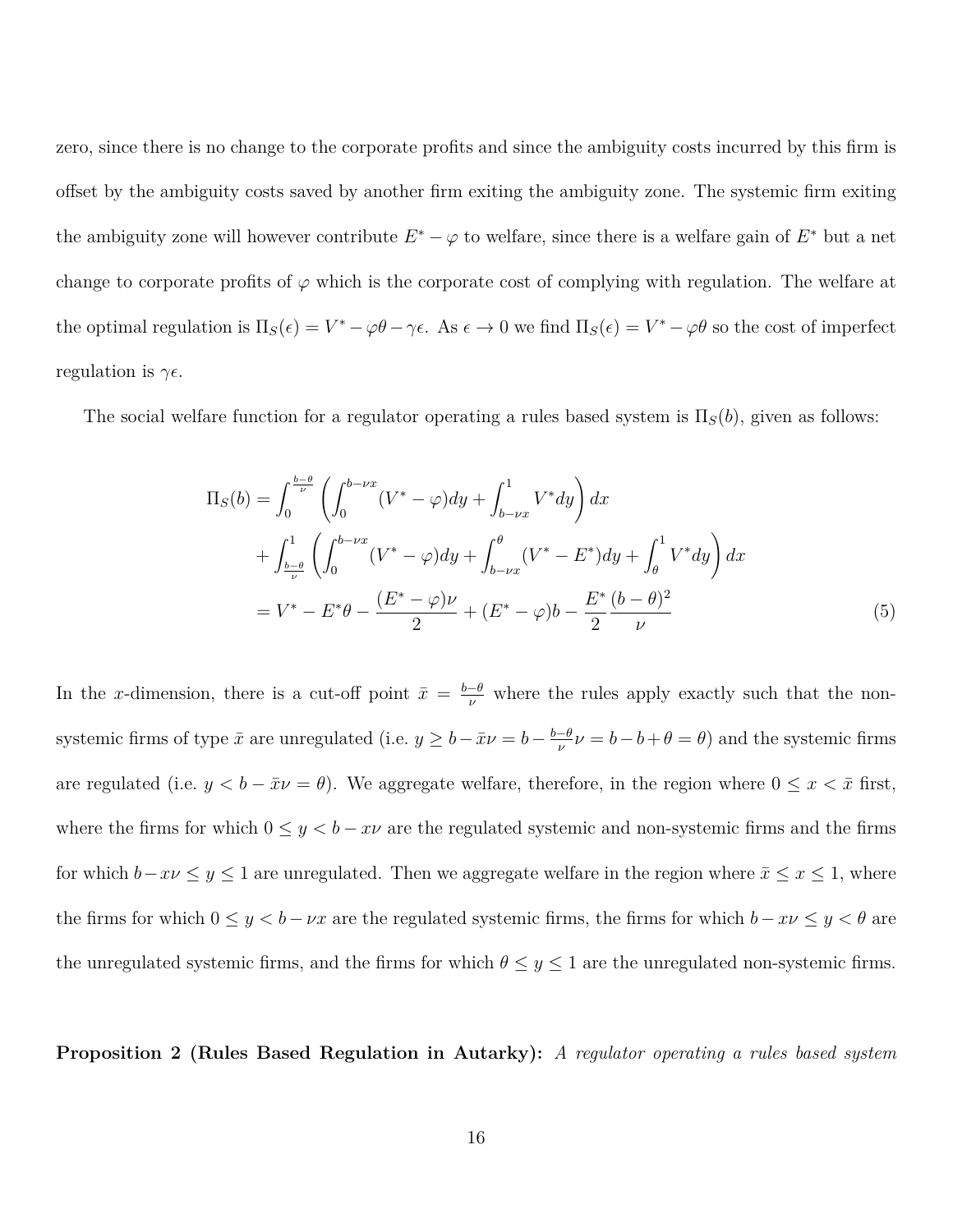*should regulate with intermediate strength*  $b^* = \theta + \nu \left(1 - \frac{\varphi}{E^2}\right)$ *E*<sup>∗</sup> *in autarky.*

The intuition for Proposition 2 is also straightforward. The regulator incurs costs associated with excessive regulation since the firms incur compliance costs  $\varphi$ , and costs associated with under regulation since the firms operate with externalities  $E^*$ . The optimal regulation balances these costs, where the trade off depends on the ratio of the relative costs  $\frac{\varphi}{E^*}$ . The numerator is the operational loss that stems from the regulatory burden, and the denominator the welfare gain that stems from preventing the production of externalities (by assumption this ratio is always less than 1). When the operational loss increases relative to the welfare gain we expect the regulator to relax the strength of regulation, which is reflected in the optimality condition in Proposition 2. The welfare under optimal regulation is  $\Pi_S(\theta + \nu) \left(1 - \frac{\varphi}{E^2}\right)$  $\left(\frac{\varphi}{E^*}\right)\right) \;=\; V^* \,-\, \varphi \theta \,-\, \left(1 - \frac{\varphi}{E^*}\right)$ *E*<sup>∗</sup> *ϕν*  $\frac{\partial \nu}{\partial z}$ . As  $\nu \to 0$  the welfare approaches  $\Pi_S\left(\theta+\nu\left(1-\frac{\varphi}{E^2}\right)\right.$  $\left( \frac{\varphi}{E^*} \right)$   $\rightarrow$   $V^* - \varphi \theta$ , so the cost of imperfect regulation is  $\left( 1 - \frac{\varphi}{E^*} \right)$ *E*<sup>∗</sup> *ϕν*  $\frac{2\nu}{2}$ . The regulator will choose the system of regulation that yields the highest welfare. Indifference between systems is determined by the following condition.

**Proposition 3 (Regulatory Indifference in Autarky):** *The regulators are indifferent between a principles based system and a rules based system when*  $\frac{\epsilon}{\nu} = \frac{\varphi}{2\gamma}$ 2*γ*  $\left(1-\frac{\varphi}{E}\right)$ *E*<sup>∗</sup> *.*

The loss due to imperfect regulation is  $\gamma \epsilon$  in a principles based system. The condition outlined in Proposition 3 makes the losses due to imperfect regulation the same in the two systems. The analysis that follows looks at the effects of competition from the reference point that the two systems of regulation in autarky are equally good at delivering welfare. This assumption is purely a reference point for the analysis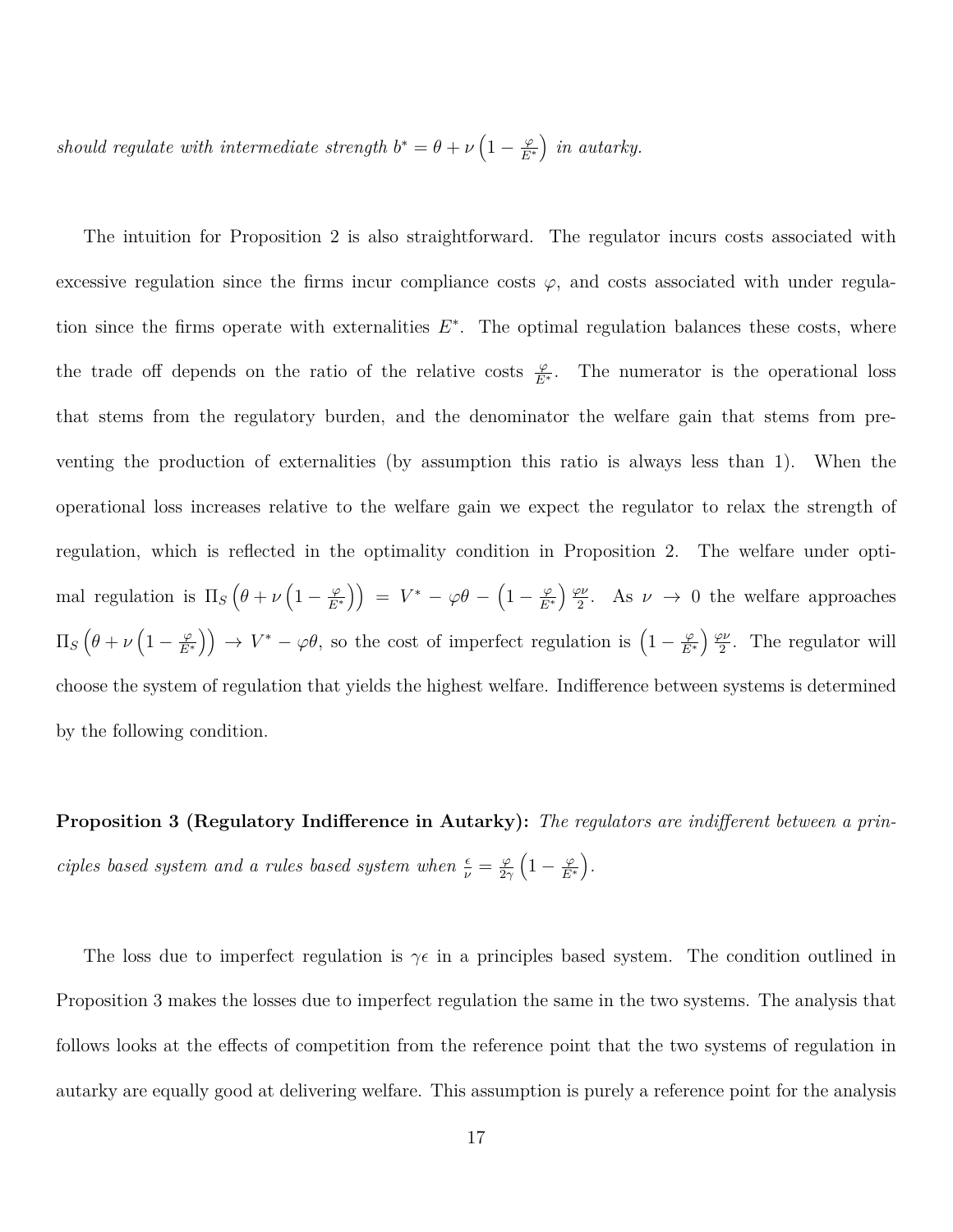and not a statement of empirical plausibility, as the objective in this paper is to analyse the effects that regulatory competition has on the two systems, not to analyse the systems themselves. We adopt this assumption for the remaining parts of the paper.

## **3 Regulatory Competition**

Consider two jurisdictions *i* and *j* which are identical. The regulators operate a principles based regulatory systems described by  $\epsilon > 0$ , or a rules based regulatory systems described by  $\nu > 0$ . If a firm in jurisdiction is unregulated with value  $V^*$  it will never relocate to the other jurisdiction *j* since the value is the same or less. If a firm in jurisdiction *i* incurs ambiguity costs with value  $V^* - \gamma$  it will relocate to *j* if and only if it becomes unregulated there with value  $V^*$ . If a firm in jurisdiction *i* is regulated with value  $V^* - \varphi$  it will relocate to  $j$  if and only if it becomes unregulated with value  $V^*$  or if it incurs ambiguity costs with value  $V^* - \gamma$ . The situations where there is relocation generate regulatory arbitrage.

When relocation happens and the firm is systemic the private profits travel in full, but we assume some of the externality may be left behind in the jurisdiction of origin and some travels to the new jurisdiction. The split between the old regulator *i* and the new regulator *j* is  $((1 - \delta)E^*, \delta E^*)$ , where  $\delta \in [0, 1]$  denotes the fraction of  $E^*$  that travels to the new jurisdiction. An example motivating  $\delta$  less than one is the insurer AIG which incurred some of its largest losses in London but received bailout money from the US although the US regulator was unable to control the London operations of the AIG arm. The relocation of pats of AIG to London is an example of regulatory arbitrage that did not completely remove the systemic risk that AIG represented to the US regulator. Although intuitively an important parameter  $\delta$  has surprisingly limited impact on the qualitative results generated in this paper. In the extreme case that  $\delta = 0$  the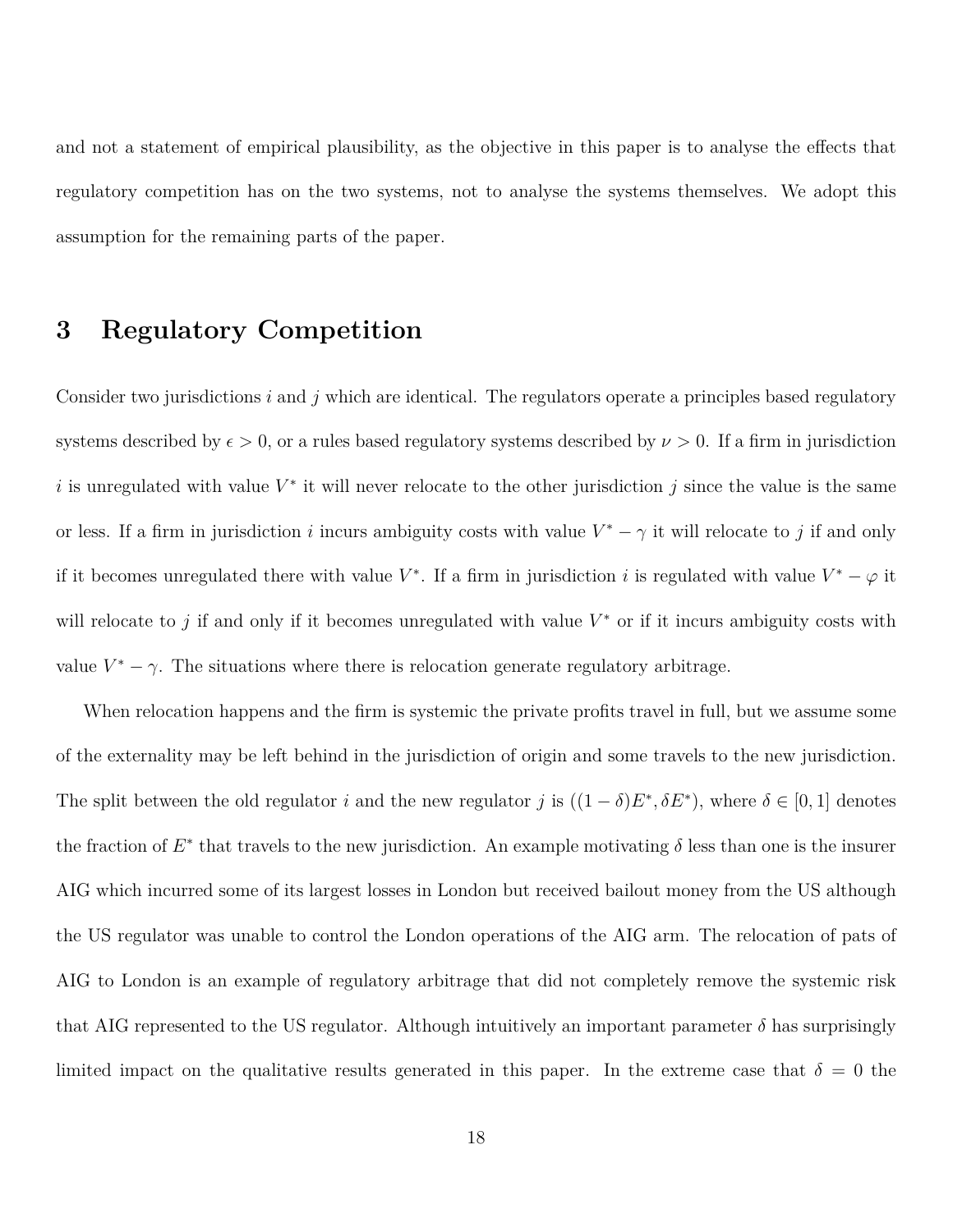systemic ties to the home jurisdiction remains completely intact after the relocation, and if  $\delta = 1$  there are no systemic ties to the jurisdiction of origin. The assumption that  $\delta = 1$  is natural for accounting regulation. The full welfare effects of relocation is laid out in the following table, which shows the welfare impact of a relocation of a firm from the jurisdiction of origin *i* to the jurisdiction of destination *j*.

| Firm type                          | Status in $i$ Status in $j$ | Effect on $i$                                                                     | Effect on $i$      |
|------------------------------------|-----------------------------|-----------------------------------------------------------------------------------|--------------------|
| Non-systemic Regulated             | Grey zone                   | $\varphi-V^*$                                                                     | $V^*-\gamma$       |
| Non-systemic Regulated Unregulated |                             | $\varphi-V^*$                                                                     | $V*$               |
| Non-systemic Grey zone Unregulated |                             | $\gamma-V^*$                                                                      | $V^*$              |
| Systemic                           |                             | Regulated Grey zone $\varphi - V^* - (1 - \delta)E^*$ $V^* - \gamma - \delta E^*$ |                    |
| Systemic                           |                             | Regulated Unregulated $\varphi - V^* - (1 - \delta)E^*$                           | $V^* - \delta E^*$ |
| Systemic                           |                             | Grey zone Unregulated $\gamma - V^* + \delta E^*$                                 | $V^* - \delta E^*$ |

Here "Regulated" status means the firm is regulated (regardless of system), "Grey zone" status means the firm is the ambiguity zone (in a principles based system), and "Unregulated" status means the firm is unregulated (regardless of system). The welfare in each jurisdiction can be written as the autarky welfare plus the welfare implications of the relocation activity of the firms.

### **3.1 Competition Within Systems**

First consider competition between two regulators using principles based systems. We derive the welfare function for regulator *i*, a function of regulator *i*'s own decision *a<sup>i</sup>* , and contingent on regulator *j*'s decision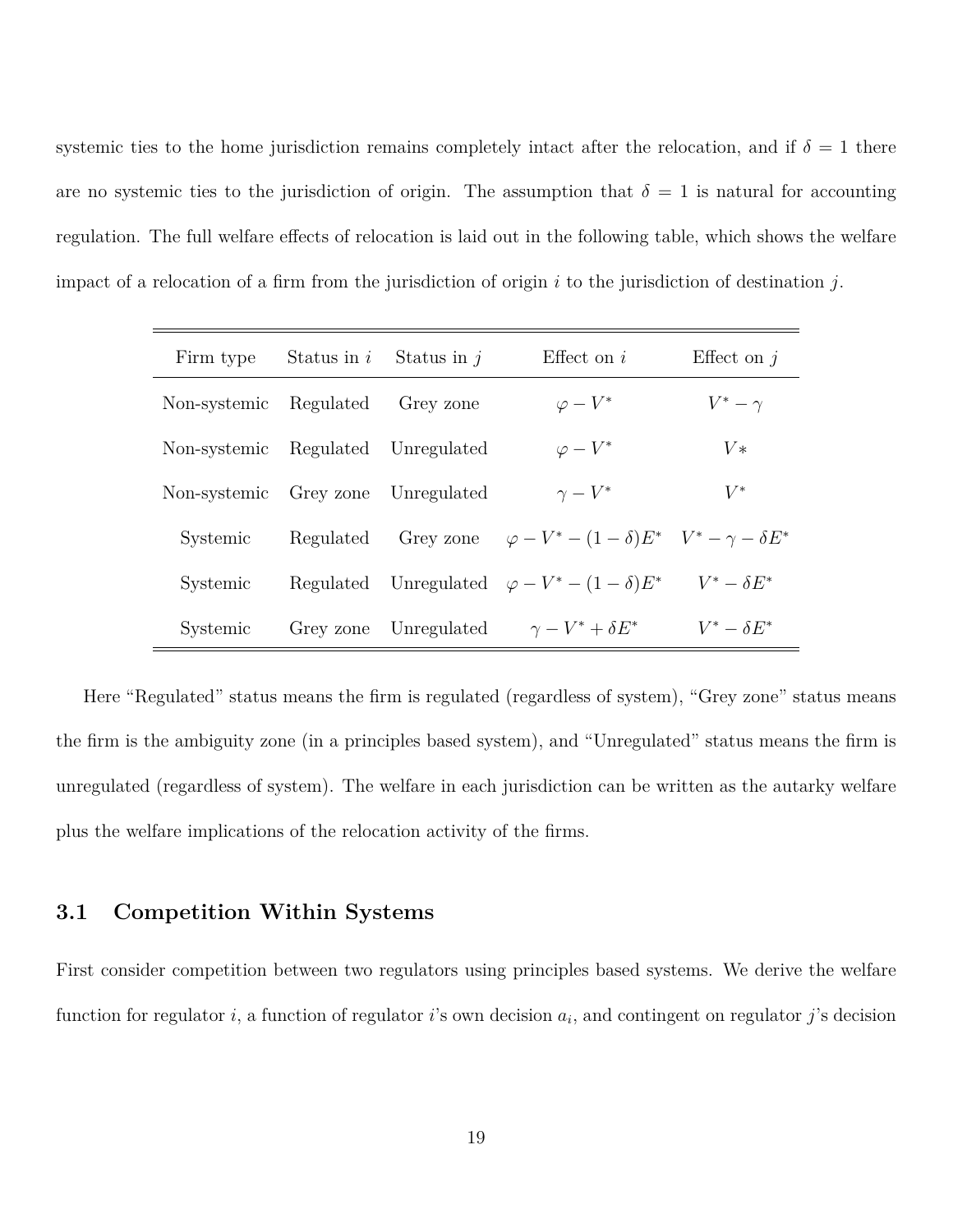*aj* , as follows.

$$
\Pi_S^i(a_i) = V^* - \varphi \theta - \gamma \epsilon - (E^* - \varphi)(\epsilon - a_i)
$$
  
+ 
$$
\mathbb{I}(a_i < a_j) \left( \int_{\theta + a_i}^{\theta + a_j} V^* dy + \int_{\theta - (\epsilon - a_i)}^{\theta - (\epsilon - a_j)} (V^* - \gamma - \delta E^*) dy \right)
$$
  
+ 
$$
\mathbb{I}(a_i \ge a_j) \left( \int_{\theta + a_j}^{\theta + a_i} (\gamma - V^*) dy + \int_{\theta - (\epsilon - a_j)}^{\theta - (\epsilon - a_i)} (\varphi - V^* - (1 - \delta) E^*) dy \right)
$$
(6)

Here we use the indicator function  $\mathbb{I}(\text{condition}) = 1$  if the condition is true and 0 if it is false. We find the following result.

**Proposition 4 (Principles Based Harmonisation):** *The optimal principles based regulation for competing regulators is to regulate with minimum strength*  $a_i^* = a_j^* = 0$ .

The intuition is as follows. Assume that one regulator is regulating with greater strength than the other. There is then an outflow of non-systemic firms at the top end of the ambiguity region of the strongest regulator, and by lowering the strength or regulation the regulator can prevent these. There is also an outflow of systemic firms below the lower end of the ambiguity region of the strongest regulator. This outflow leads to a welfare loss for this regulator on two accounts. First, the jurisdiction loses corporate profits because the firm relocates to the other jurisdiction. Second, the relocation of a firm to an ambiguity region in their new jurisdiction leads to a situation where the externality will be produced, and because of the ties with the home jurisdiction the externality will also be felt here. By lowering the strength of regulation the regulator can also prevent these losses. Surprisingly, it is also optimal to lower the strength of regulation even if the regulator is already the weakest regulator. In this case there is an inflow by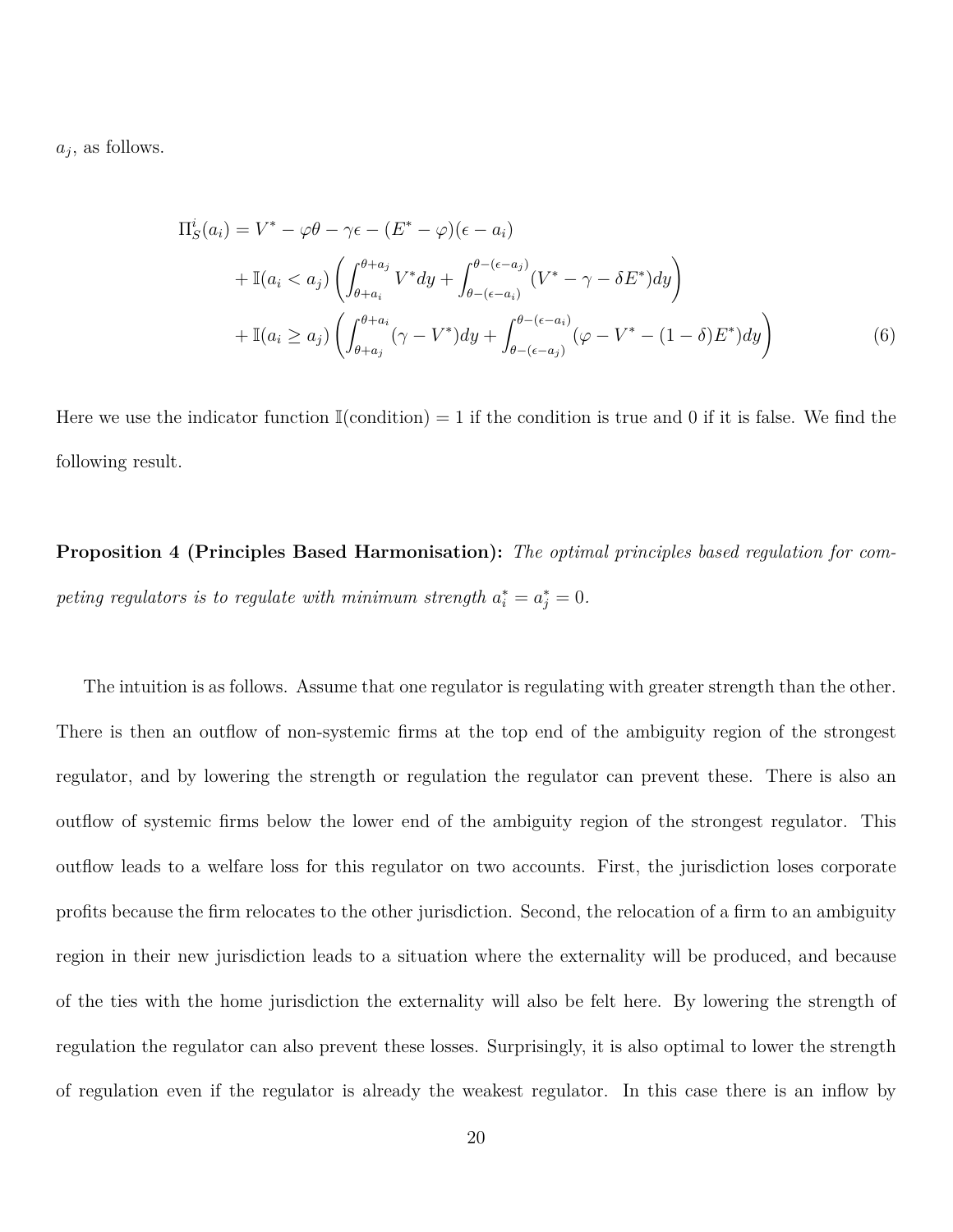non-systemic firms at the top end that is profitable for the regulator, and there is an inflow of systemic firms at the lower end that is also profitable. These profits will increase as the regulator lowers the strength of regulation and the net effect is so strong that it dominates the autarky effect. In total, therefore, the regulator will always lower the strength of regulation. A regulator operating a principles based system in autarky will regulate with maximum strength, therefore, whereas two regulators operating principles based system in competition will regulate with minimum strength. This result demonstrates clearly the race to the bottom effect of competitive regulation.

Next, consider rules based regulation. The welfare function for regulator *i* as a function of *b<sup>i</sup>* and contingent on  $b_j$  can be written as follows.

$$
\Pi_{S}^{i}(b_{i}) = V^{*} - E^{*}\theta - \frac{(E^{*} - \varphi)\nu}{2} + (E^{*} - \varphi)b_{i} - \frac{E^{*}}{2}\frac{(b_{i} - \theta)^{2}}{\nu} \n+ \mathbb{I}(b_{i} < b_{j}) \left( \int_{0}^{\frac{b_{i} - \theta}{\nu}} \int_{b_{i} - \nu x}^{b_{j} - \nu x} V^{*} dy dx + \int_{\frac{b_{i} - \theta}{\nu}}^{\frac{b_{j} - \theta}{\nu}} \left( \int_{\theta}^{b_{j} - \nu x} V^{*} dy + \int_{b_{i} - \nu x}^{\theta} (V^{*} - \delta E^{*}) dy \right) dx \n+ \int_{\frac{b_{j} - \theta}{\nu}}^{\frac{b_{j} - \nu x}{\nu}} (V^{*} - \delta E^{*}) dy dx \n+ \mathbb{I}(b_{i} \ge b_{j}) \left( \int_{0}^{\frac{b_{j} - \theta}{\nu}} \int_{b_{j} - \nu x}^{b_{i} - \nu x} (\varphi - V^{*}) dy dx \n+ \int_{\frac{b_{j} - \theta}{\nu}}^{\frac{b_{j} - \theta}{\nu}} \left( \int_{\theta}^{b_{i} - \nu x} (\varphi - V^{*}) dy + \int_{b_{j} - \nu x}^{\theta} (\varphi - V^{*} - (1 - \delta) E^{*}) dy \right) dx \n+ \int_{\frac{b_{i} - \theta}{\nu}}^{\frac{b_{i} - \theta}{\nu}} \int_{b_{j} - \nu x}^{\theta_{i} - \nu x} (\varphi - V^{*} - (1 - \delta) E^{*}) dy dx \right) \tag{7}
$$

We find the following result.

**Proposition 5 (Rules Based Harmonisation):** *There are two cases.*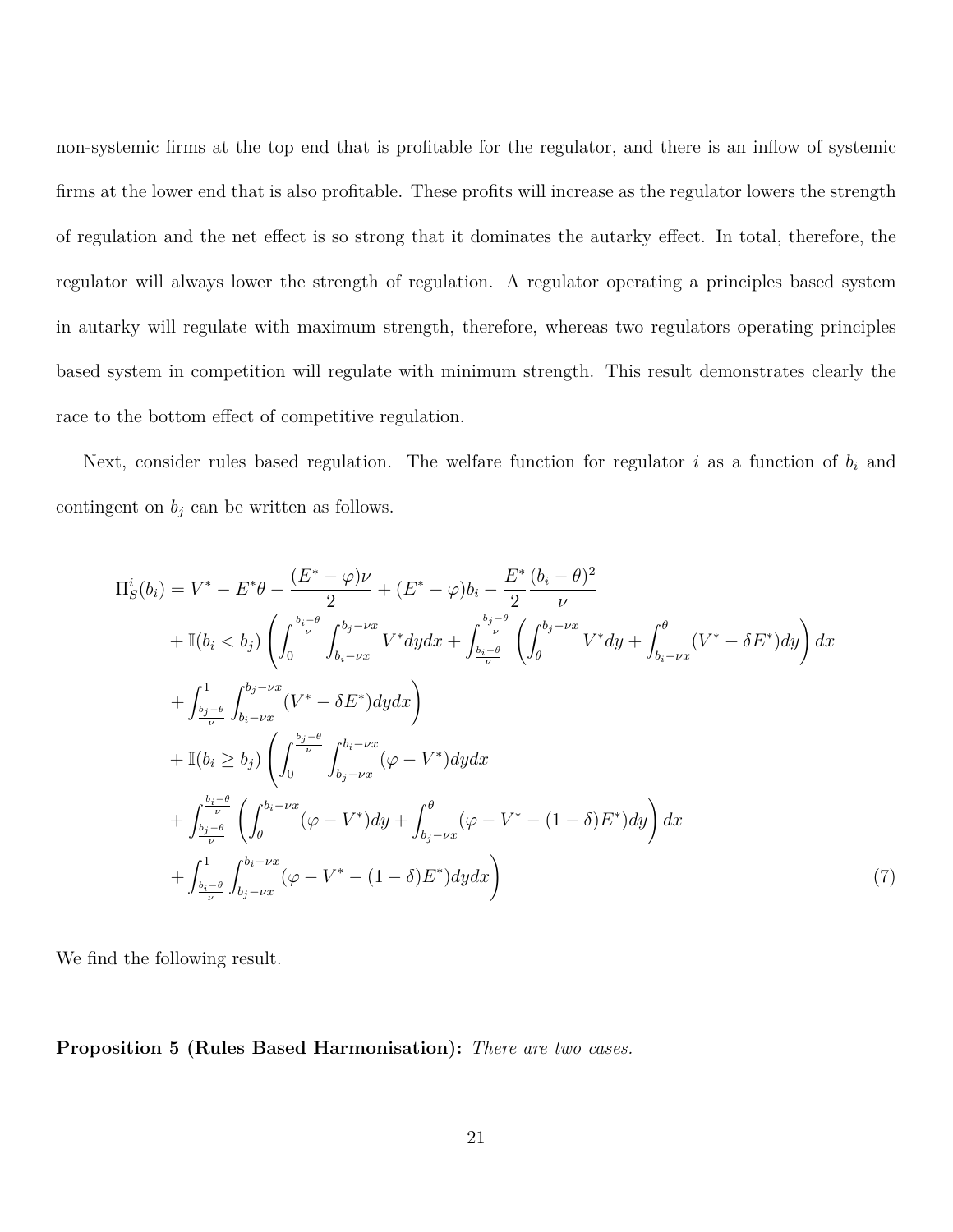*A: If*  $(1 + \delta)E^* < V^* + \varphi$  *then*  $b_i^* = b_j^* = \theta$  *is the unique equilibrium;* 

*B*: *If*  $(1+\delta)E^* \geq V^* + \varphi$  *then there exist a continuum of equilibria where*  $b_i^* = b_j^* \in [\theta, \theta + \nu \left(1 - \frac{V^* + \varphi}{(1+\delta)E}\right)]$  $\overline{(1+\delta)E^*}$  *. Regulation is always weaker than in autarky, such that*  $b_i^* = b_j^* < \theta + \nu \left(1 - \frac{\varphi}{E^*}\right)$ *E*<sup>∗</sup> *, and where there are multiple equilibria the welfare is increasing in the strength of regulation so the regulators have an incentive to collude at the maximum strength equilibrium point.*

Using the expressions in (7) we can work out the marginal welfare in  $b_i$ , taking  $b_j$  as given. It is possible that the marginal welfare is positive at  $b_i = \theta$  but it will always be falling. It will however always be the case that the marginal welfare is negative for  $b_i \geq b_j$ . Therefore, an equilibrium point is reached for Case A if  $\frac{d\Pi_S^i}{db_i}$  $\Big|_{b_i < b_j}$ is equal to zero or strictly positive, since the cut off point where  $b_i$  goes through  $b_j$  will lead to a change in the marginal welfare from weakly positive to negative. For Case B this will never happen and  $b_i$  and  $b_j$  must both be minimal.

There is a race to the bottom effect with rules based competition as well, which applies in particular to case A, which arises if the externality  $E^*$  is sufficiently small or the parameter describing the transfer of the externality to the new jurisdiction,  $\delta$ , is sufficiently small. This is characteristic of a situation where the cost of attracting new business to a jurisdiction through lowering the strength of regulation is relatively small, either because the relocating firm does not pose a great threat to welfare, or because the relocating firm leaves the systemic risk behind in the home jurisdiction. If these conditions do not hold the race to the bottom may be mitigated, as illustrated by case B. This is a case where  $\delta$  matters, but the effect is that it becomes more likely that there exist equilibria in addition to the equilibrium where both regulators regulate with minimum strength rules, the greater the value of  $\delta$  (i.e. the greater fraction of the externality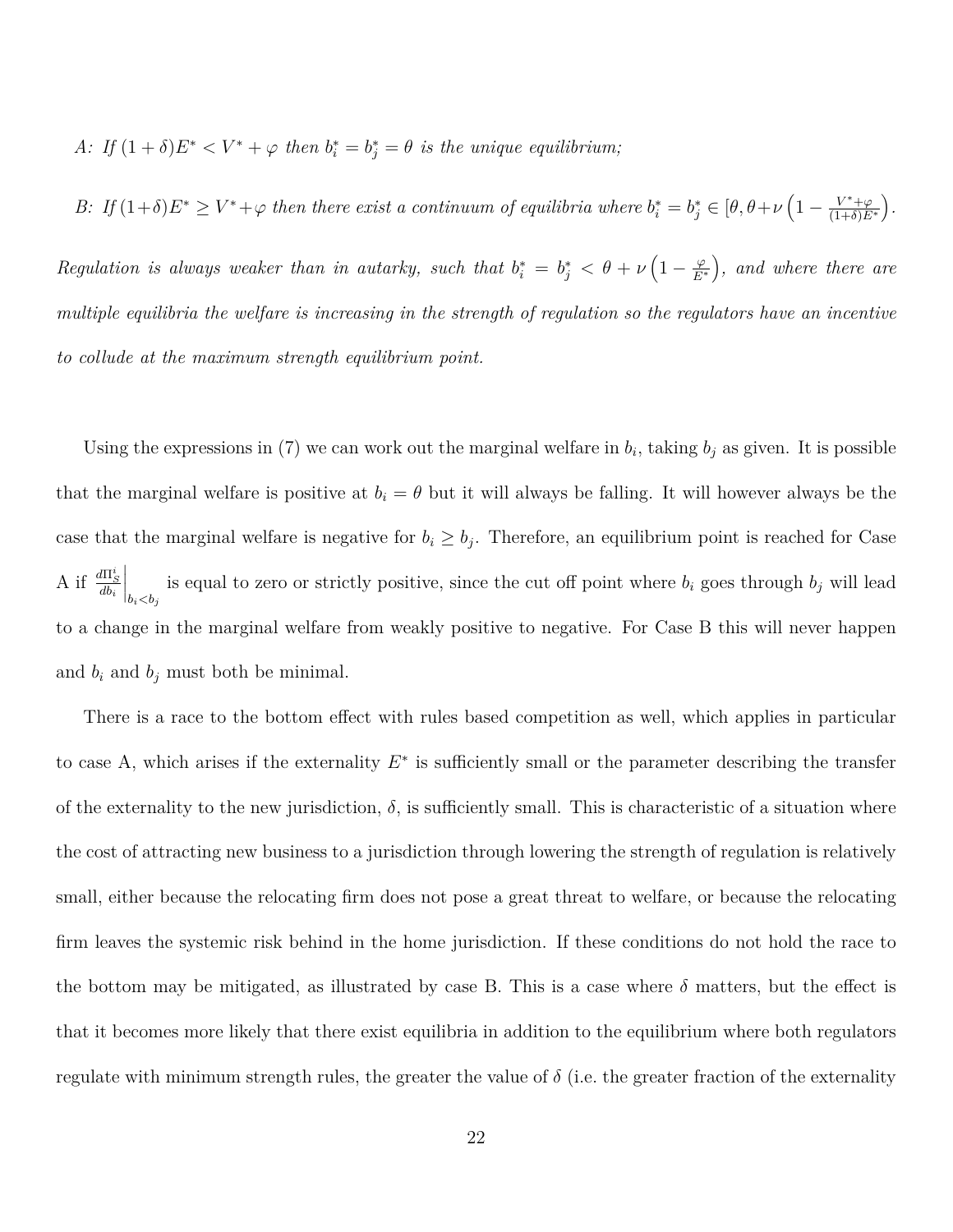relocates with the firm). This plays no role for the comparison of welfare, as set out in the following result.

**Proposition 6 (Optimal Regulatory Harmonisation):** *If the regulators are otherwise indifferent between systems in autarky, rules based regulatory harmonisation produces greater welfare than principles based regulatory harmonisation.*

The intuition is linked to the fact that a switch from autarky to competition has a dramatic impact for the principles based systems. The regulator's choice in a principles based system is binary: whether to include a non-systemic firm in the ambiguity zone or a systemic firm. In autarky, the regulator always prefers to include a non-systemic firm so that no firm produces the externality  $E^*$  in equilibrium. Faced with regulatory competition from another regulator applying a principles based system the regulator prefers to include a systemic firm, so that all firms in the ambiguity zone produces the externality  $E^*$ , regardless of what the other regulator does. The cost of the race to the bottom is felt very severely under principles based regulation. Under rules based regulation the cost of the externality enters the decision problem for the regulator such that the cost of under regulation, i.e. the cost of allowing the externality  $E^*$  to be produced, is balanced against the cost of over regulation. i.e. the cost of the change in operations  $\varphi = V^* - \bar{V}$ . This choice is not binary, but rather a trade-off between the mass of firms on the margin being over regulated against the mass of firms being under regulated. Faced with regulatory competition the mass of firms on the margin being over regulated will decrease since they have an option to migrate into another jurisdiction, but the welfare loss is felt less severely since not all firms produce externalities in autarky, and not all firms are able to produce externalities under regulatory competition. The regulator will in therefore even in autarky incur some costs linked to under regulation. The race to the bottom will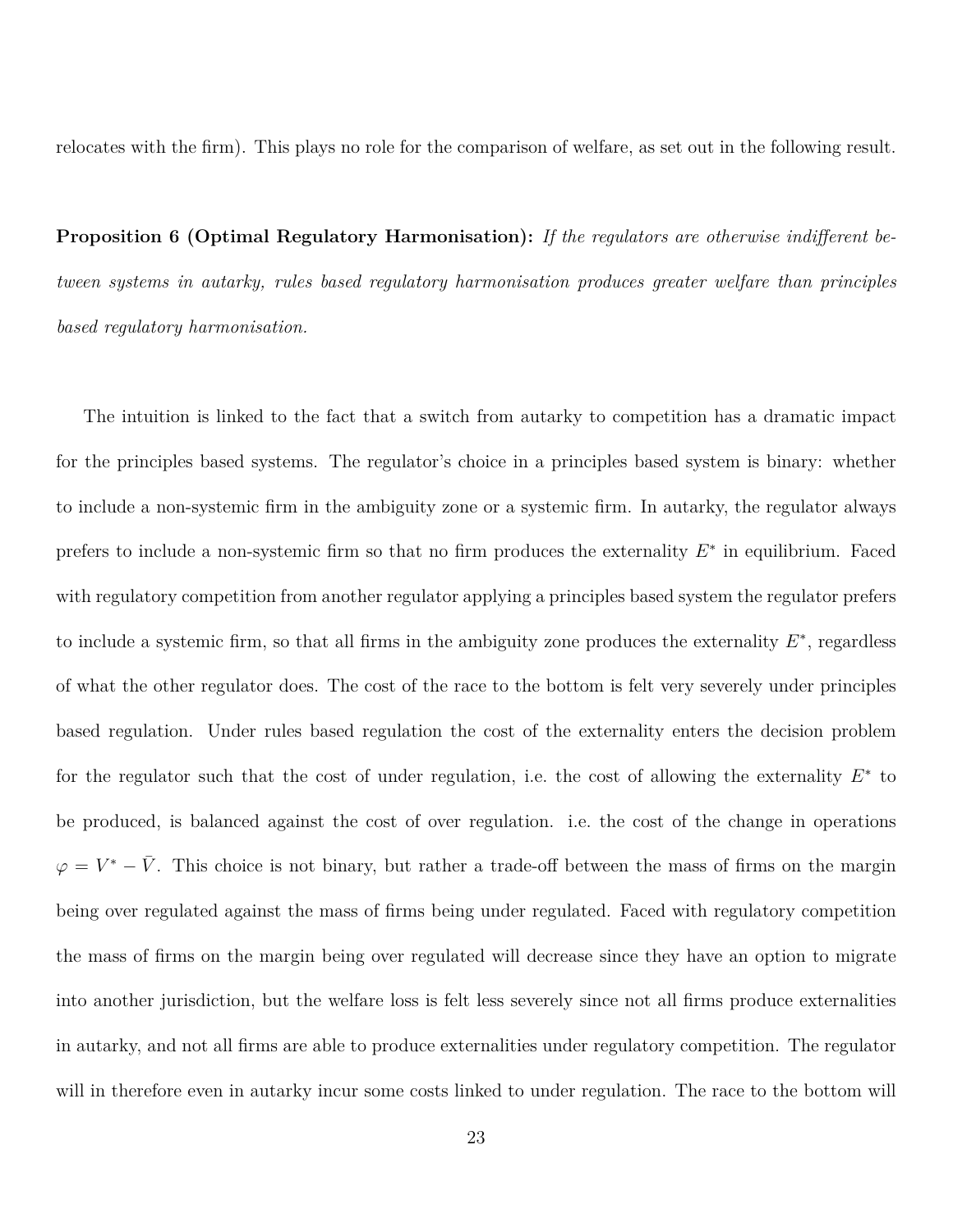lead to greater costs of under regulation but this is only one component.

There are two things that stand out from the analysis in this section. The first is the race to the bottom effect that is in play regardless of which system is used. In general this tends to lower welfare, so it is a relevant concern that measures are taken to prevent the problem of regulatory arbitrage. International coordination of financial regulation is an obvious potential fix to this problem. The second is that the regulators can reduce the effect of the race to the bottom by choosing a rules based system instead of a principles based system. Therefore, in order that principles based regulation is the optimal system for regulators it needs to do more than just compete in autarky – it needs to be better than a rules based systems in autarky to compensate for the welfare loss associated with regulatory competition.

#### **3.2 Competition Between Systems**

The analysis so far has assumed that a regulator applying a principles based system of regulation will always face competition from another regulator also applying a principles based system, and a regulatory applying a rules based system of regulation will always face competition from another regulator also applying a rules based system. To complete the picture, therefore, we extend the analysis in this section to the case where a principles based system competes with a rules based system. This case turns out to be messier than the previous cases but the following result is relatively clean, however. This illustrates that the race to the bottom effect of regulatory competition carries over to the case of competition between systems.

**Proposition 7 (Regulatory Diversity):** If  $E^*$  is sufficiently small relative to  $V^*$ , specifically  $(1+\delta)E^*$  $V^*$ , the weakest form of regulation  $a^* = 0$  and  $b^* = \theta$  is always an equilibrium.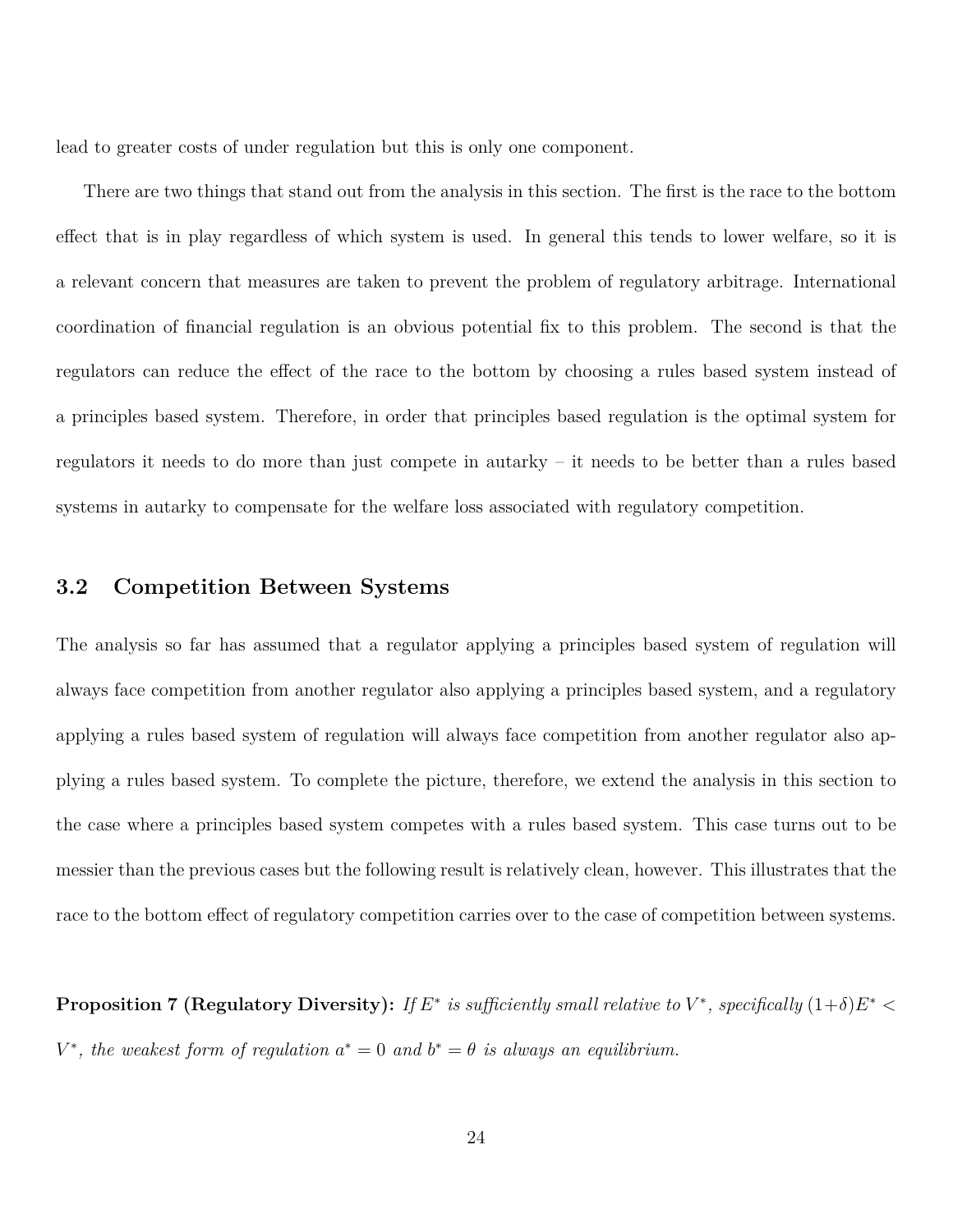The condition outlined in Case A of Proposition 5 is similar to the condition outlined in Proposition 7, and it has the same effect. In Case A of Proposition 5, if the externalities are small the cost of weak regulation with rules is low, so in equilibrium the regulator choose to set the strength *b* minimal. Exactly the same reasoning is behind the condition in Proposition 7. For the principles based regulator minimum strength is always optimal whenever the competing regulator chooses minimum strength rules. Unlike the case of competition within systems, there is always some regulatory arbitrage taking place in equilibrium. Firms, therefore, relocate from one jurisdiction to another in equilibrium and the welfare effects of these relocations depend closely on the model parameters. Whether such regulatory arbitrage is harmful to welfare is an issue that needs to be investigated further. Since the regulators cannot commit to any regulatory action we need to allow for the possibility that they can choose to harmonise their regulation, i.e. they may choose the same regime. We find the following result.

**Proposition 8 (Equilibrium Regulation):** *Assume the regulators are indifferent between systems in autarky, and also assume that in any equilibrium the weakest form of regulation, i.e. that*  $a^* = 0$  *and*  $b^* = \theta$ , *is played*  $((1 + \delta)E^* < V^*$  *is sufficient for this assumption*).

*If*  $\epsilon \geq \nu$  *then* (*i*)  $\frac{\epsilon}{\nu} \geq \kappa_2$  *and we get principles based harmonisation;* (*ii*)  $\kappa_1 \leq \frac{\epsilon}{\nu} \leq \kappa_2$  *and we get principles based or rules based harmonisation (either is an equilibrium); or (iii)*  $\frac{\epsilon}{\nu} \leq \kappa_1$  *and we get rules based harmonisation. The total welfare for principles based harmonisation is less than the total welfare for regulatory diversity, which in turn is less that the total welfare for rules based harmonisation. If*  $\epsilon < \nu$  we *always get rules based harmonisation. The total welfare for rules based harmonisation is greater than the*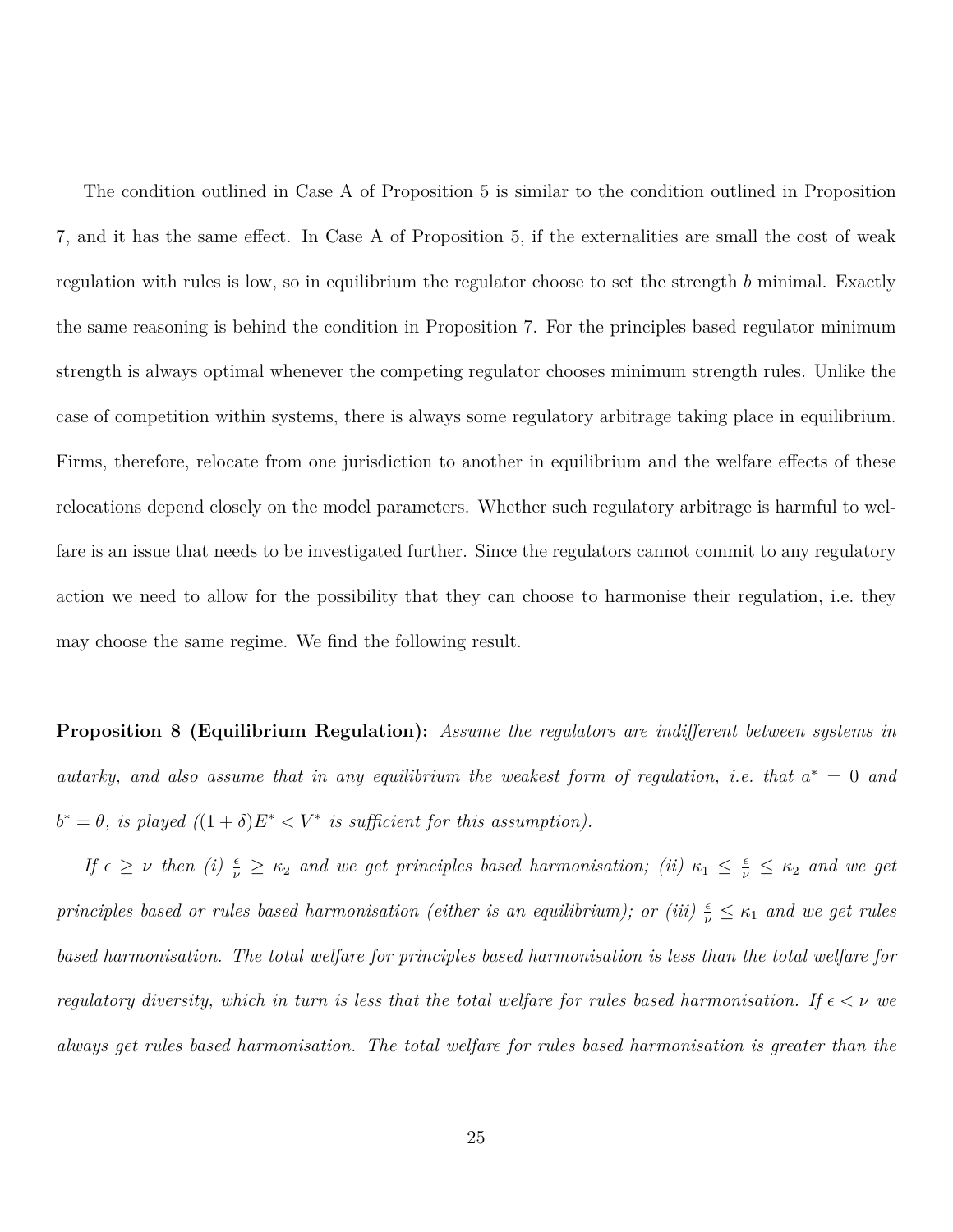*total welfare for regulatory diversity. The numbers*  $1 \leq \kappa_1 < \kappa_2$  *are given by the following.* 

$$
\kappa_1 = \frac{V^* - \delta E^*}{V^* - \delta E^* - \gamma} \tag{8.a}
$$

$$
\kappa_2 = \frac{V^* - (\frac{1}{2} + \delta) E^* + \frac{\varphi}{2} - \gamma}{V^* - (1 + \delta) E^* + \varphi - 2\gamma}
$$
\n(8.b)

The condition in that the regulators are indifferent between systems in autarky implies that they would do better to harmonise to a rules based system than to a principles based system if this were their only choice. However, because they can choose regulation independently, regulation by principles may be welfare optimal whether the other regulator uses principles or rules. Proposition 8 shows that we always get regulatory harmonisation, but when  $\epsilon \geq \nu$  the wrong type of harmonisation may be the only equilibrium and in this case regulatory diversity can actually be desirable. When  $\nu \geq \epsilon$  we get the right type of harmonisation and regulatory diversity can here be harmful.

For this result the parameter  $\delta$  matters. We can confirm that  $\frac{d\kappa_1}{d\delta}$ ,  $\frac{d\kappa_2}{d\delta}$  are both positive, so the threshold values increase as  $\delta$  increases. Such an increase reduces the number of instances where harmful principles based harmonisation is chosen, keeping all other parameters the same.

The relative magnitudes of  $\epsilon$  and  $\nu$  will not have impact on the inherent desirability of the principles and rules based systems of regulation directly, since we assume that the systems are equally efficient in autarky (other parameters cancel out the changes to  $\epsilon$  and  $\nu$ ). But it is nonetheless interesting that in equilibrium harmonisation to rules based systems is an equilibrium for  $\epsilon$  is small relative to  $\nu$ . In this case the ambiguity region under principles based regulation is also small and the ability to write regulatory rules that separate the systemic firms from the non-systemic firms is relatively weak. This effect appears counter intuitive but can be understood in the context of the constraint that the regulators are indifferent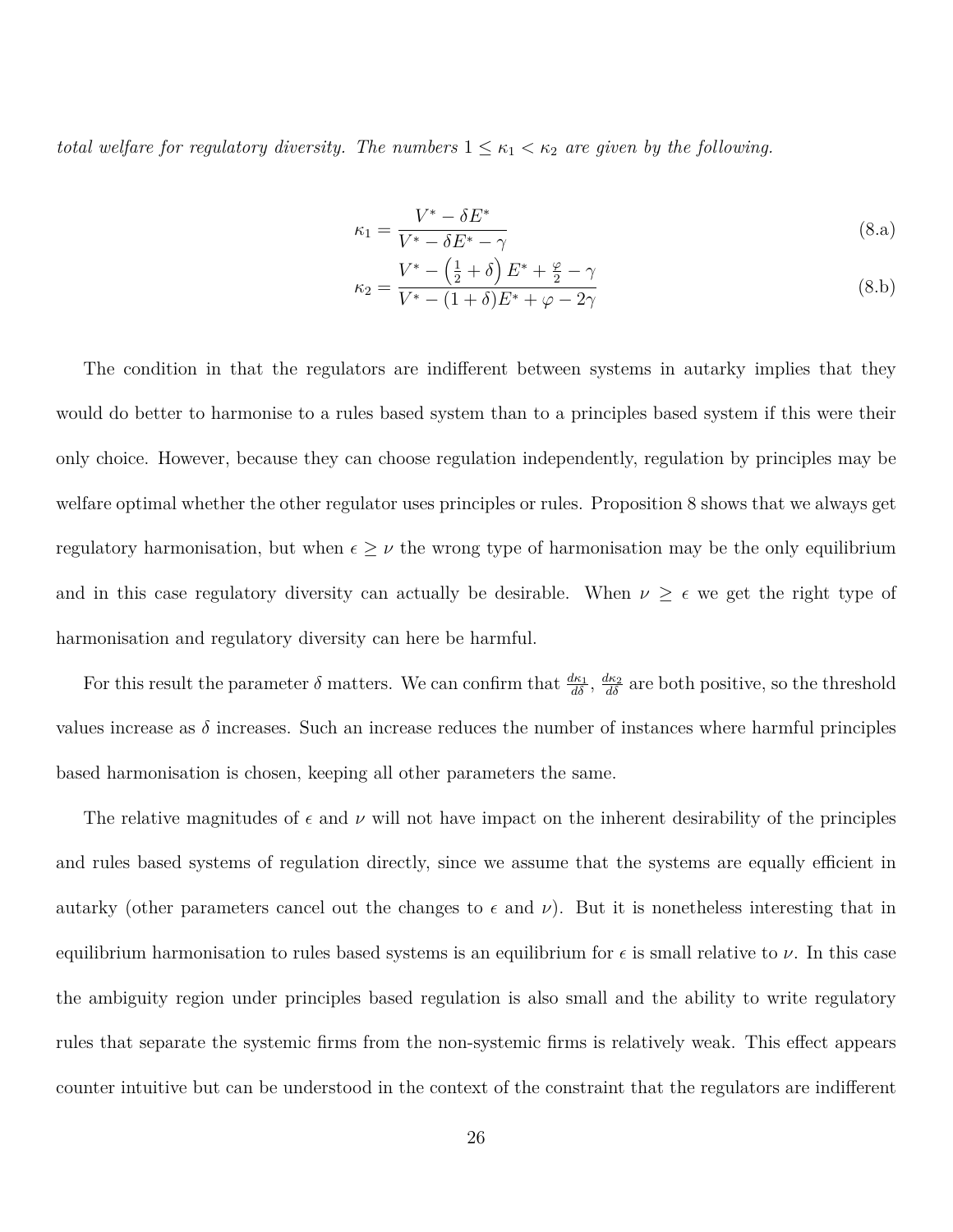in autarky. Rules based harmonisation becomes equilibrium if it is optimal to choose rules regardless of what the other regulator does. If we start from a situation where the regulators operate regulatory diversity, the effect of a reduction in *ϕ* is an increase in the welfare for both the principles based and the rules based regulator because regulation becomes cheaper. Because *ν* increases, however, there will also be an inflow of new business to the rules based regulator at the expense of the principles based regulator. Therefore, there is a loss of welfare for the principles based regulator and a gain of welfare for the rules based regulator that can be attributed to regulatory arbitrage activity. For large values of *ν* therefore, it becomes less attractive to play principles based regulation. This is the main intuition explaining why we get rules based regulation even if the ability to write effective rules may not be very high compared to the ability to formulate sharp principles. The same intuition is in play explaining why we get principles based harmonisation. The cases where this happens are characterised by large values of  $\epsilon$  relative to  $\nu$ , and principles based regulation becomes attractive because the large ambiguity area is an important means of attracting business from other jurisdictions.

## **4 Lobbying**

In this section we extend the analysis to look at the issue of corporate lobbying. Note that if the regulators are truly welfare maximisers the resources spent on lobbying will never lead to changes to regulation that reduce welfare. Since lobbying is an empirical fact it is nonetheless of interest to investigate in which direction regulation should take in order to increase the corporate profits.<sup>5</sup> It is unclear a priori which system the corporate sector would prefer, but this is a question that can be addressed in our framework.

<sup>&</sup>lt;sup>5</sup>In 2007, for instance, a group of financial firms argued that the US financial regulation should make a switch to a principles based form of regulation.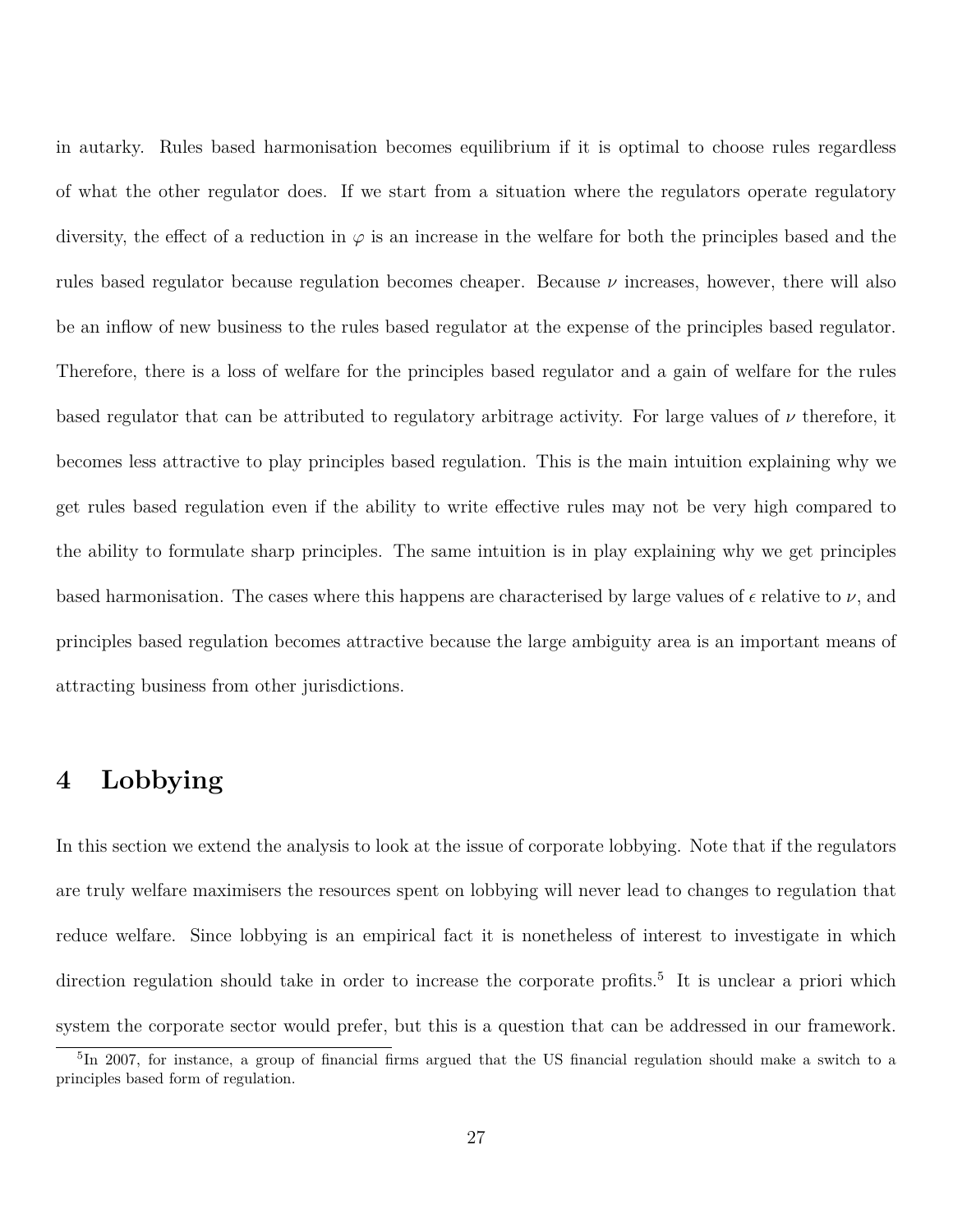Since lobbying would be paid for by corporate profits, a measure of lobbying direction would be the structure of regulation that generates the greatest corporate profits. Denote corporate profits by  $\Pi(a)$  in a principles based system when the regulator chooses strength  $a$ , and  $\Pi(b)$  in a rules based system when the regulator chooses strength *b*.

### **4.1 Lobbying in Autarky**

The corporate profits under a principles based regime can be written as

$$
\Pi(a) = \int_0^{\theta - (\epsilon - a)} (V^* - \varphi) dy + \int_{\theta - (\epsilon - a)}^{\theta + a} (V^- \gamma) dy + \int_{\theta + a}^1 V^* dy
$$

$$
= V^* - \varphi \theta + (\varphi - \gamma)\epsilon - \varphi a \tag{9}
$$

The corporate profits under a rules based regime can be written as

$$
\Pi(b) = \int_0^{\frac{b-\theta}{\nu}} \left( \int_0^{b-\nu x} (V^* - \varphi) dy + \int_{b-\nu x}^1 V^* dy \right) dx + \int_{\frac{b-\theta}{\nu}}^1 \left( \int_0^{b-\nu x} (V^* - \varphi) dy + \int_{b-\nu x}^1 V^* dy \right) dx
$$
  
=  $V^* + \varphi \frac{\nu}{2} - \varphi b$  (10)

We find the following result.

**Proposition 9 (Lobbying in Autarky):** *Corporate profits are always increasing when the strength of regulation is weakened in autarky. If the regulator calibrates regulation to maximise welfare, and if the regulator is indifferent between systems, the corporate profits are greater under a rules based system than under a principles based system.*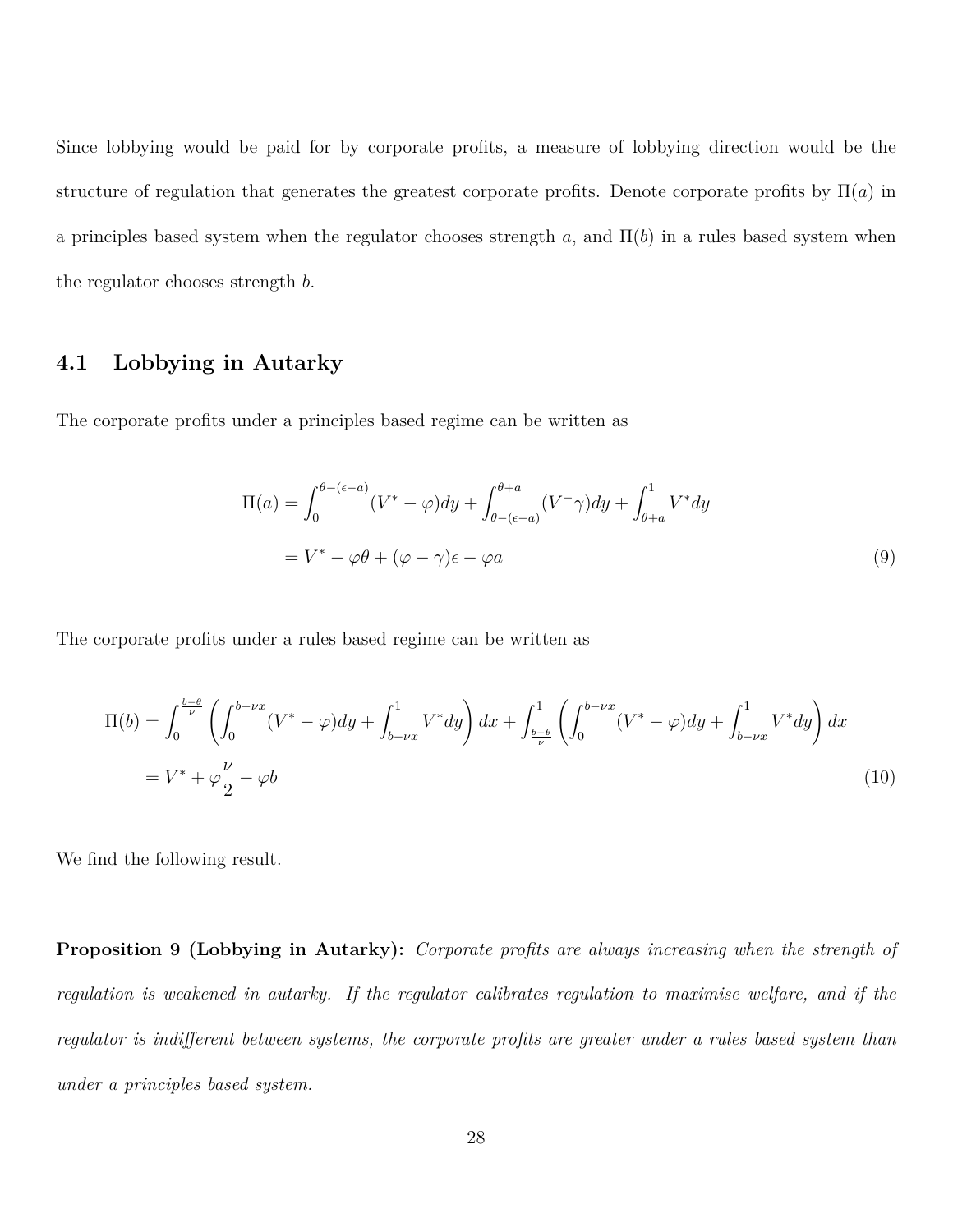The first part follows essentially because regulation is costly for the firms so the weaker the regulation the greater the corporate profits. In a principles based system the regulator always finds it optimal to increase the strength of regulation, since the cost of including a non-systemic firm in the ambiguity zone is zero and the benefit of excluding a systemic firm is that the firm stops producing the externality net of compliance costs. For the corporate sector the trade off is negative. The cost of including a non-systemic firm in the ambiguity zone is zero, and the cost of excluding a systemic is that the firm incurs compliance costs. In a rules based systems the regulator faces a trade-off between making non-systemic firms incur compliance costs, and stopping systemic firms producing the externality. For the firms there is no benefit to stronger regulation so again this trade off is always negative. The intuition for the second part is as follows. The welfare is the sum of the corporate profits and the welfare losses associated with regulatory failures. If the sum of the two are identical so the regulators are indifferent, the firms would prefer the rules based systems because a part of the welfare losses associated with regulatory failures, the the ambiguity cost (represented by the parameter  $\gamma$  in our model), is paid for by corporate profits. In a rules based system the cost of the regulatory failures is borne by society.

### **4.2 Lobbying within Systems**

The corporate profits under competition between two principles based systems can be written as (using the convention that the home jurisdiction is *i* and the foreign jurisdiction is *j*) a function of  $a_i$  taking  $a_j$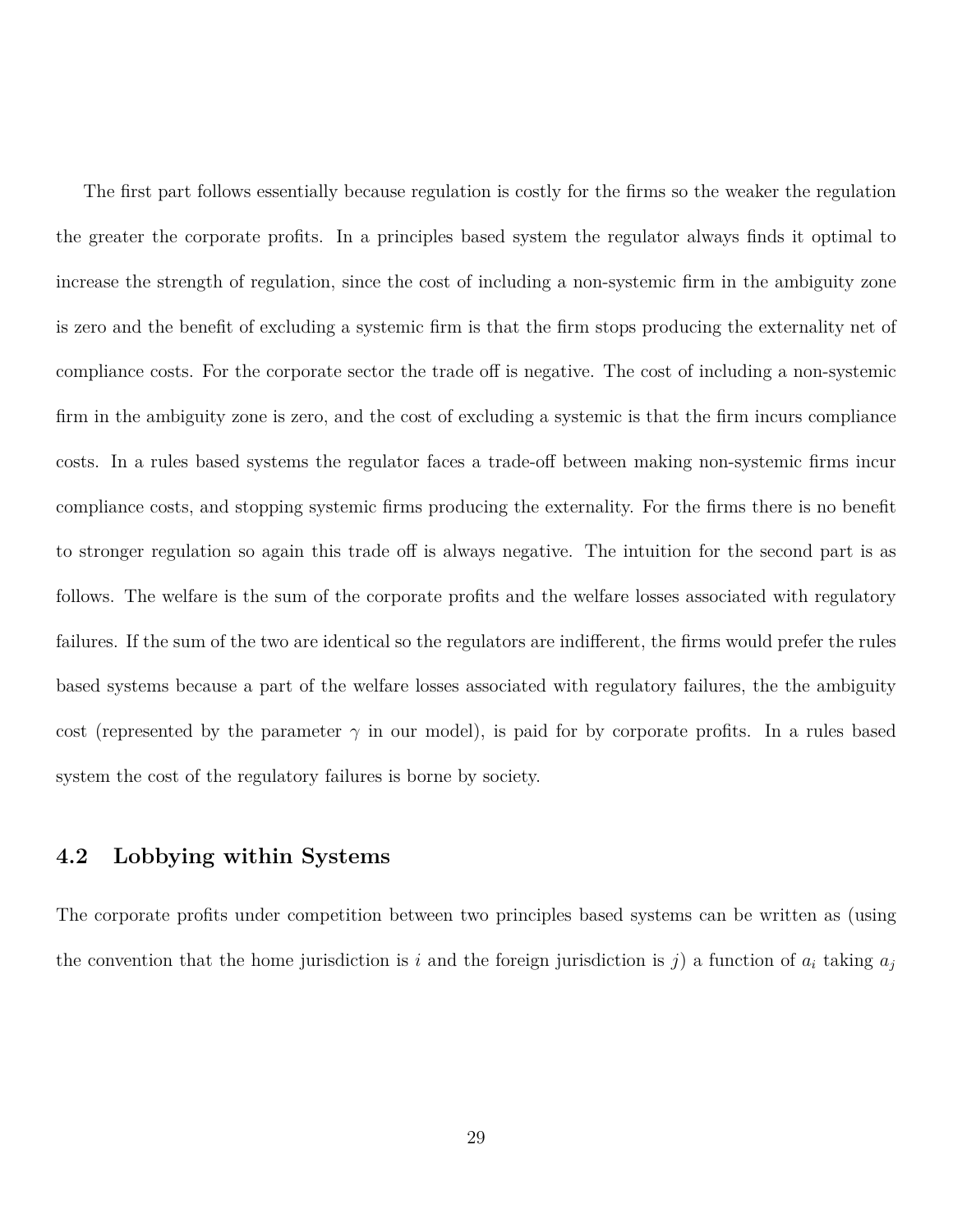as given:

$$
\Pi(a_i) = V^* - \varphi \theta + (\varphi - \gamma)\epsilon - \varphi a_i + \mathbb{I}(a_i < a_j) \left( \int_{\theta + a_i}^{\theta + a_j} V^* dy + \int_{\theta - (\epsilon - a_i)}^{\theta - (\epsilon - a_j)} (V^* - \gamma) dy \right)
$$
\n
$$
+ \mathbb{I}(a_i \ge a_j) \left( \int_{\theta + a_j}^{\theta + a_i} (\gamma - V^*) dy + \int_{\theta - (\epsilon - a_j)}^{\theta - (\epsilon - a_i)} (\varphi - V^*) dy \right)
$$
\n
$$
= V^* - \varphi \theta + (\varphi - \gamma)\epsilon - \varphi a_i + \mathbb{I}(a_i < a_j) (2V^*(a_j - a_i) - \gamma(a_j - a_i))
$$
\n
$$
+ \mathbb{I}(a_i \ge a_j) (2V^*(a_j - a_i) - (\gamma + \varphi)(a_j - a_i)) \tag{11}
$$

Similarly, the corporate profits under competition between two rules based systems can be written as (using the same convention as above) a function of  $b_i$  taking  $b_j$  as given:

$$
\Pi(b_i) = V^* + \varphi \frac{\nu}{2} - \varphi b_i + \mathbb{I}(b_i < b_j) \left( \int_0^1 \int_{b_i - \nu x}^{b_j - \nu x} V^* dy dx \right) + \mathbb{I}(b_i \ge b_j) \left( \int_0^1 \int_{b_j - \nu x}^{b_i - \nu x} (\varphi - V^*) dy dx \right)
$$
\n
$$
= V^* + \varphi \frac{\nu}{2} - \varphi b_i + \mathbb{I}(b_i < b_j) V^*(b_j - b_i) + \mathbb{I}(b_i \ge b_j) (\varphi - V^*)(b_i - b_j) \tag{12}
$$

We find, therefore, the following result.

**Proposition 10 (Lobbying within Systems):** *Corporate profits are always increasing when the strength of regulation is weakened. If the regulators play a competitive equilibrium and if they would have been indifferent between systems in autarky, there exists an*  $\overline{\gamma} \in (0, \varphi)$  *such that the corporate sector prefer a principles based system if*  $\gamma < \bar{\gamma}$ . The prefer a rules based system if  $\gamma > \bar{\gamma}$  and  $(1 + \delta)E^* \leq V^* + \theta$ . In all *other situations the answer depends in part on which equilibrium is played when the regulators compete in rules based systems.*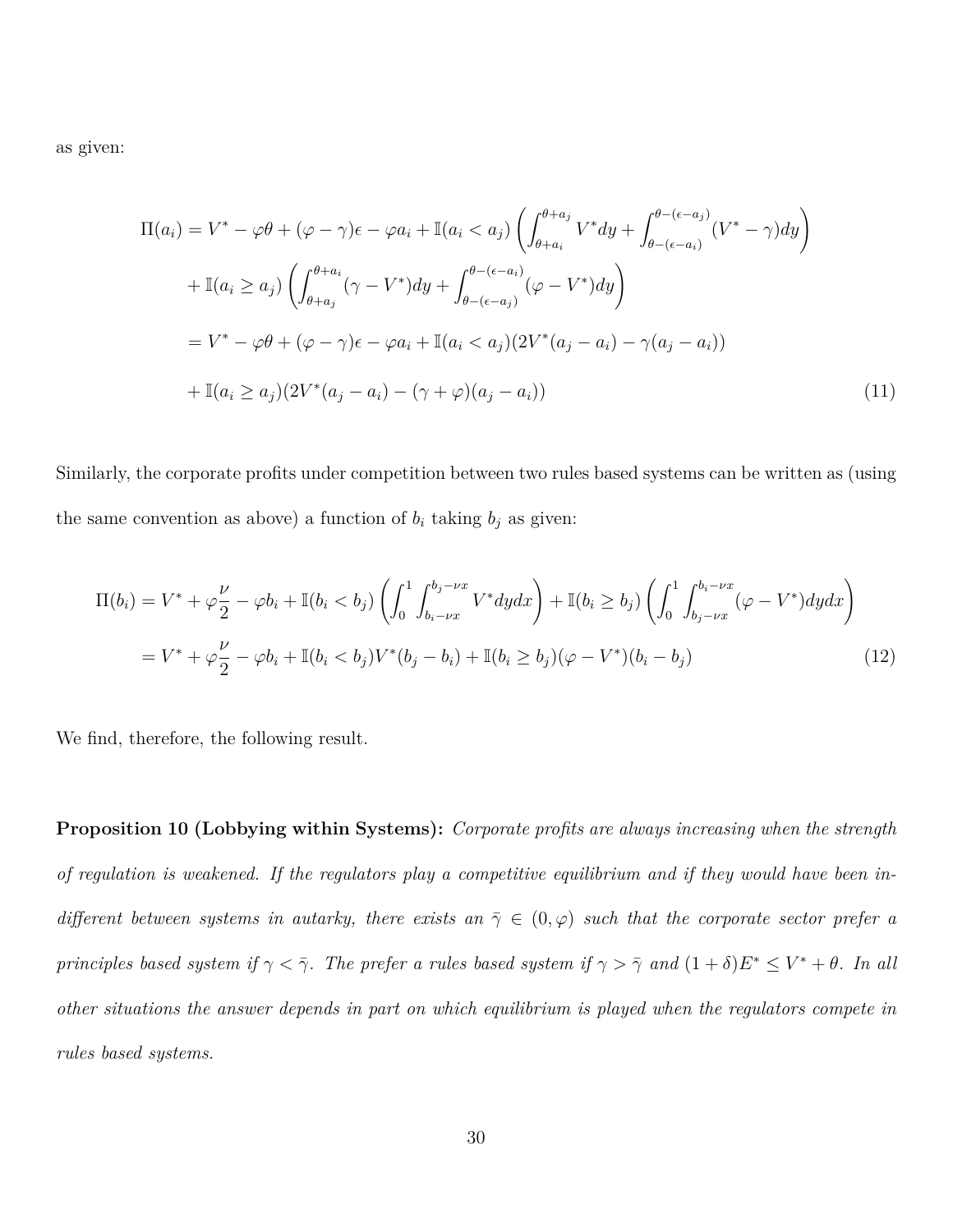The prime determinant of corporate lobbying is the ambiguity cost *γ*. It is not difficult to understand why *γ* should play this role as this cost is borne by the firms. The regulation is already at minimal strength owing to the race to the bottom effect, so a minimum number of firms incur compliance cost, hence the relative size of the ambiguity cost is key. As mentioned in the introduction we saw several instances of powerful corporate groups lobbying for principles based systems of financial regulation in the run-up to the crisis in 2007-08. The perception of the ambiguity costs in such systems may therefore have been that they were cheap, which can be socially harmful in industries where the systemic externality is large (Proposition 6).

#### **4.3 Lobbying for Regulatory Diversity**

In this subsection we look at the corporate profits when the two regulators regulate with different systems. We know that this is never an equilibrium within the context of the model when the regulators are indifferent between systems in autarky, so this case is of interest mainly for reference. Our main finding can be summarised as follows.

**Proposition 11 (Regulatory Diversity):** *Assume that in autarky the regulators are indifferent between* systems, and also assume that the weakest form of regulation  $a^* = 0$  and  $b^* = \theta$  is always played in equi*librium. Total corporate profits are always maximal with regulatory diversity so lobbying efforts are likely to be directed away from regulatory harmonisation.*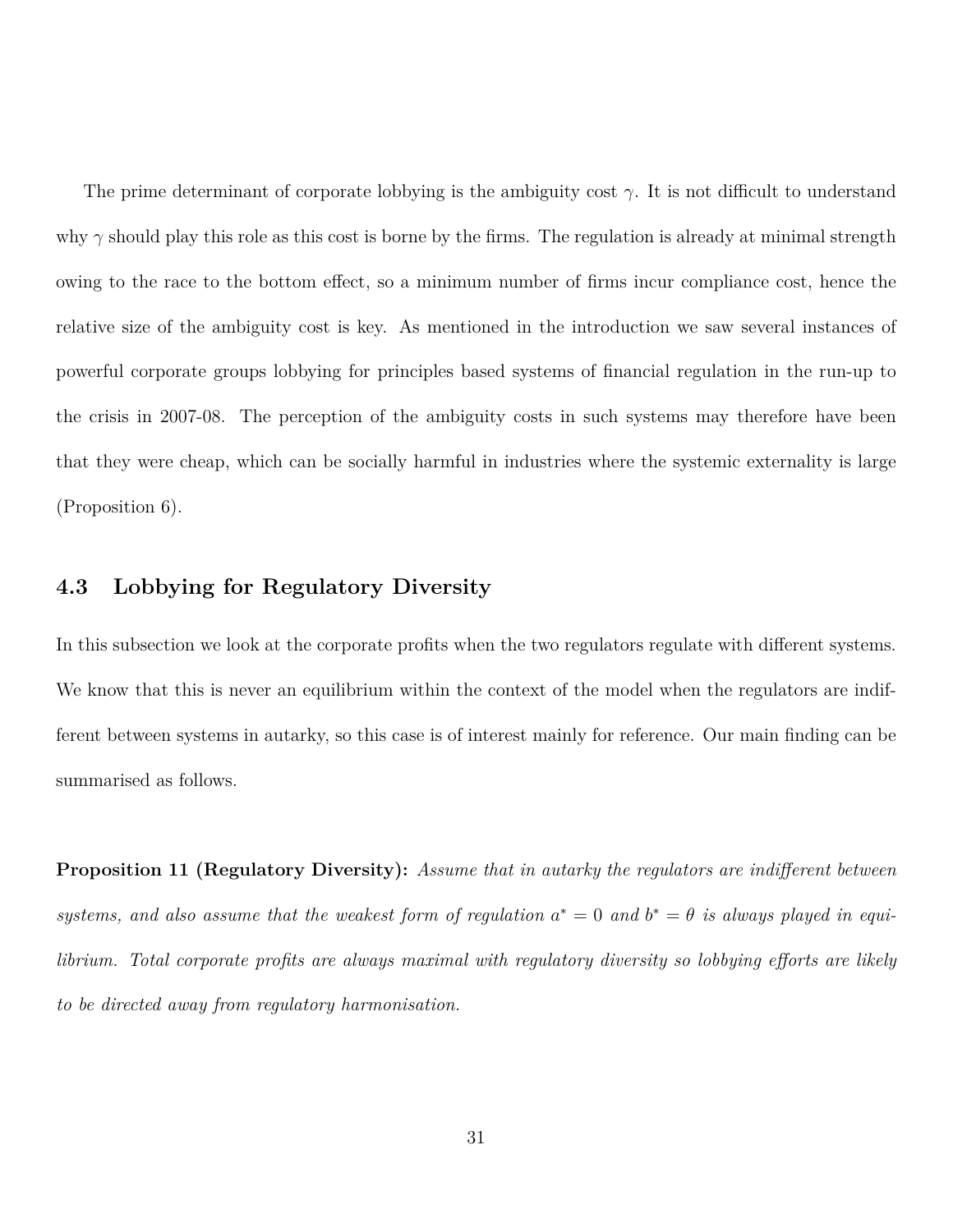Corporations can always do better with access to diverse systems of regulation than when the regulators harmonise regulation. The intuition is that regulatory diversity gives corporations the option to switch regulator to one that gives them more lenient treatment. Lobbying efforts directed towards regulatory diversity is not necessarily at odds with improving welfare as the regulators may prefer harmful regulatory harmonisation. However, if the regulators chooses welfare maximal harmonisation in equilibrium such lobbying is of course not helpful. The parameter  $\delta$  does not influence the direction of corporate lobbying. This is intuitive as the corporate sector is unaffected by this parameter.

## **5 Conclusions**

The paper analyses the relative strength and weaknesses of principles based and rules based regulatory systems under regulatory competition. We find that regulatory competition leads to a harmful race to the bottom effect, driven by the possibility of regulatory arbitrage. In equilibrium the regulators will however choose to harmonise their regulation, but surprisingly such harmonisation can also be harmful because the regulators choose to harmonise to the "wrong" system. The welfare losses with principles based harmonisation are greater than with rules based harmonisation. This effect arises from a dramatic shift in the strength of regulation in the principles based systems, from maximum strength in autarky to minimum strength under competition. International coordination of regulation can therefore play an important role even if individual regulators care about welfare maximisation within their jurisdictions.

We also study lobbying activity. In the rules based systems the regulator writes the "rule-book" and the firms comply, whereas in the principles based systems the firms are more involved with regulation in the sense they need to document how their decisions are consistent with the outcomes of regulation. In autarky,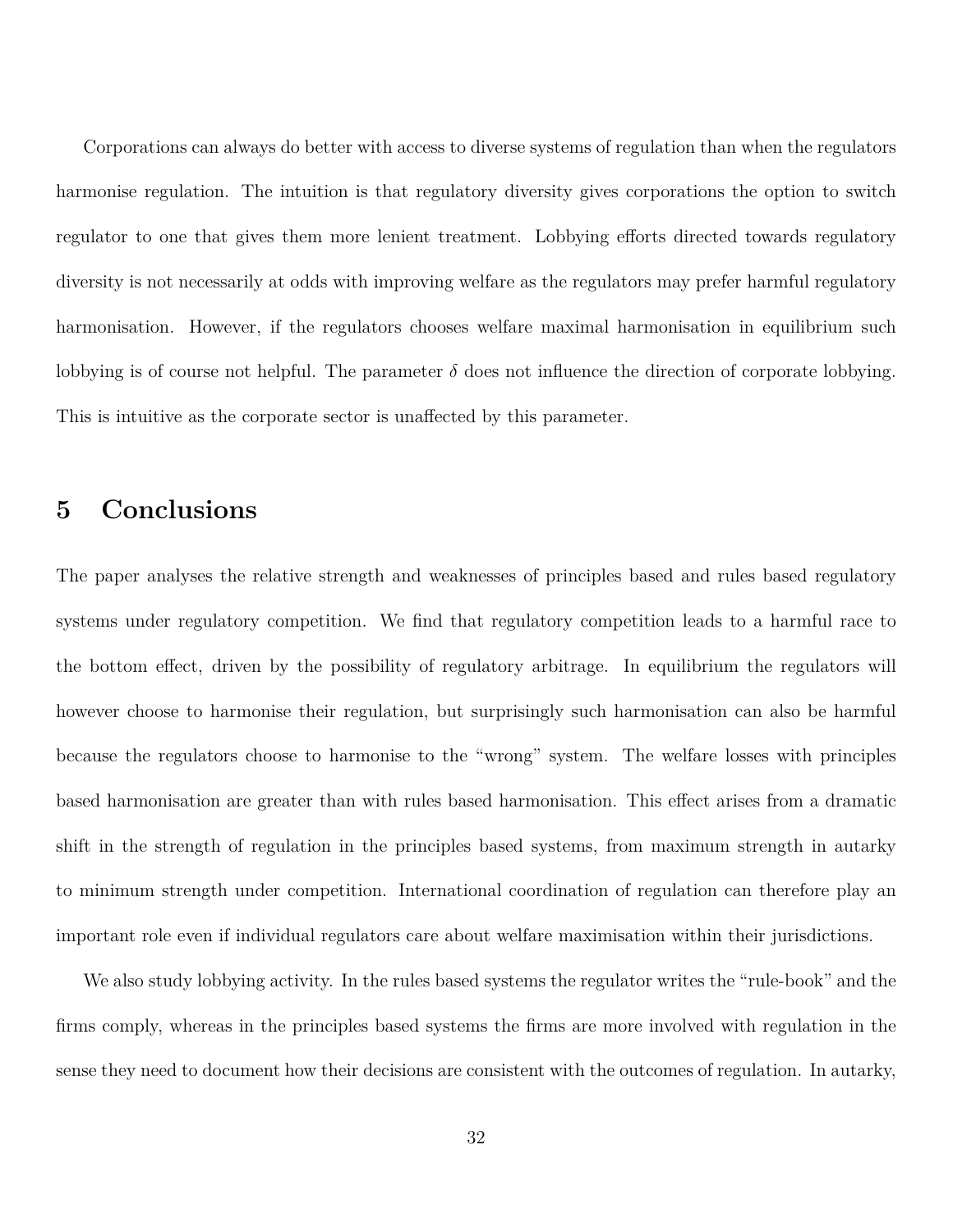therefore, the corporate sector prefers rules based system if the regulator is otherwise indifferent between systems. However, under competition the corporate sector prefers regulatory diversity. If the regulators choose harmful regulatory harmonisation such lobbying activity can be helpful. If the ambiguity cost of principles based regulation is high (the parameter *γ*) lobbying can be directed towards rules based harmonisation if the alternative is principles based harmonisation. Such lobbying efforts are also likely to improve welfare. We find therefore that both the corporate sector, as well as international efforts to coordinate regulation, can play important roles in shaping regulation. Our results are derived using the crucial assumption that the regulators would be indifferent between systems in autarky which of course is violated if one system is inherently superior to the other. We do not address this important issue in this paper but refer the reader to Dye and Sunder (2001) and Benston et al. (2006) who analyse the inherent costs and benefits of rules based and principles based regulation.

## **References**

- [1] Adiel, R., 1994, Reinsurance and the Management of Earnings in the Property-Casualty Insurance Industry, PhD Dissertation, University of Pennsylvania (http://repository.upenn.edu/dissertations/AAI9503732).
- [2] Allen, J., 2010, Big Risks in the Big Bill, *Financial Analysts Journal* **66**, 6 9.
- [3] Benston, G.J., M. Bromwich and A. Wagenhofer, 2006, Principles- Versus Rules-Based Accounting Standards: The FASB's Standard Setting Strategy, *Abacus* **42**, 165 - 188.
- [4] Carmona, S. and M. Trombetta, 2008, On the Global Acceptance of IAS/IFRS Accounting Standards: The Logic and Implications of the Principles-Based System, *Journal of Accounting and Public Policy* **27**, 455 - 461.
- [5] Cary, W.L., 1974, Federalism and Corporate Law: Reflections upon Delaware, *Yale Law Journal* **83**, 663 705.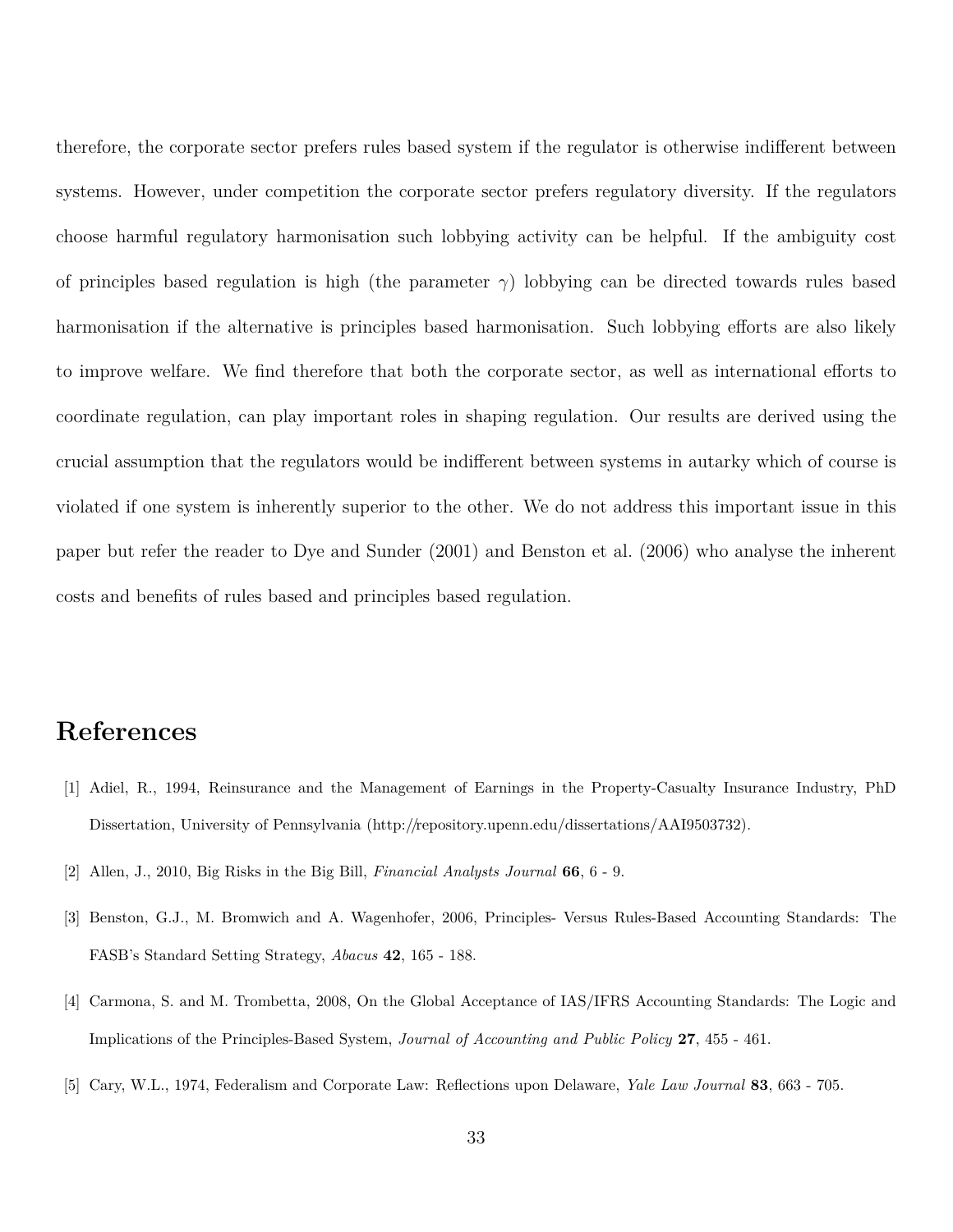- [6] Coase, R.H., 1960, The Problem of Social Cost, *Journal of Law and Economics* **3**, 1 44.
- [7] Cukierman, A. and A.H. Meltzer, 1986, A Theory of Ambiguity, Credibility, and Inflation Under Discretion and Asymmetric Information, *Econometrica* **54**, 1099 - 1128.
- [8] Cunningham, L.A., 2007, A Prescription to Retire the Rhetoric of Principles-Based Systems in Corporate Law, Securities Regulation and Accounting, Technical Report 127, Boston College Law School.
- [9] Dell'Ariccia, G. and R. Marquez, 2006, Competition Among Regulators and Credit Market Integration, *Journal of Financial Economics* **79**, 401 - 430.
- [10] Desai, M.A., 2009, The Decentering of the Global Firm, *World Economy* **32**, 1271 1290.
- [11] Desai, M.A., C.F. Foley, and J.R. Hines Jr., 2005, Do Tax Havens Divert Economics Activity? Ross School of Business Paper No. 1024, http://ssrn.com/abstract=704221.
- [12] Dewatripont, M. and J. Tirole, 1993, *The Prudential Regulation of Banks*, MIT Press.
- [13] Dye, R.A. and S. Sunder, 2001, Why Not Allow FASB and IASB Standards to Compete in the U.S.?, *Accounting Horizons*, **15**, 257 - 271.
- [14] Financial Services Authority, 2007, *Principles Based Regulation: Focusing on the Outcomes that Matter*, FSA, April 2007.
- [15] Fleischer, Victor, 2010, Regulatory Arbitrage, http://ssrn.com/abstract=1567212.
- [16] Franks, J.R., S.M. Schaefer, and M.D. Staunton, 1998, The Direct and Compliance Costs of Financial Regulation, *Journal of Banking and Finance* **21**, 1547 - 1572.
- [17] Freixas, X. and J.-C. Rochet, 1997, *Microeconomics of Banking*, MIT Press.
- [18] Goldman Sachs, 2009, *Effective Regulation: Part 2. Local Rules, Global Markets*, Global Markets Institute, Goldman Sachs.
- [19] Gorton, G., 2010, Regulating the Shadow Banking System, http://ssrn.com/abstract=1676947.
- [20] Gorton, G. and A. Metrick, 2010, Securitized Banking and the Run on Repo, http://ssrn.com/abstract=1440752.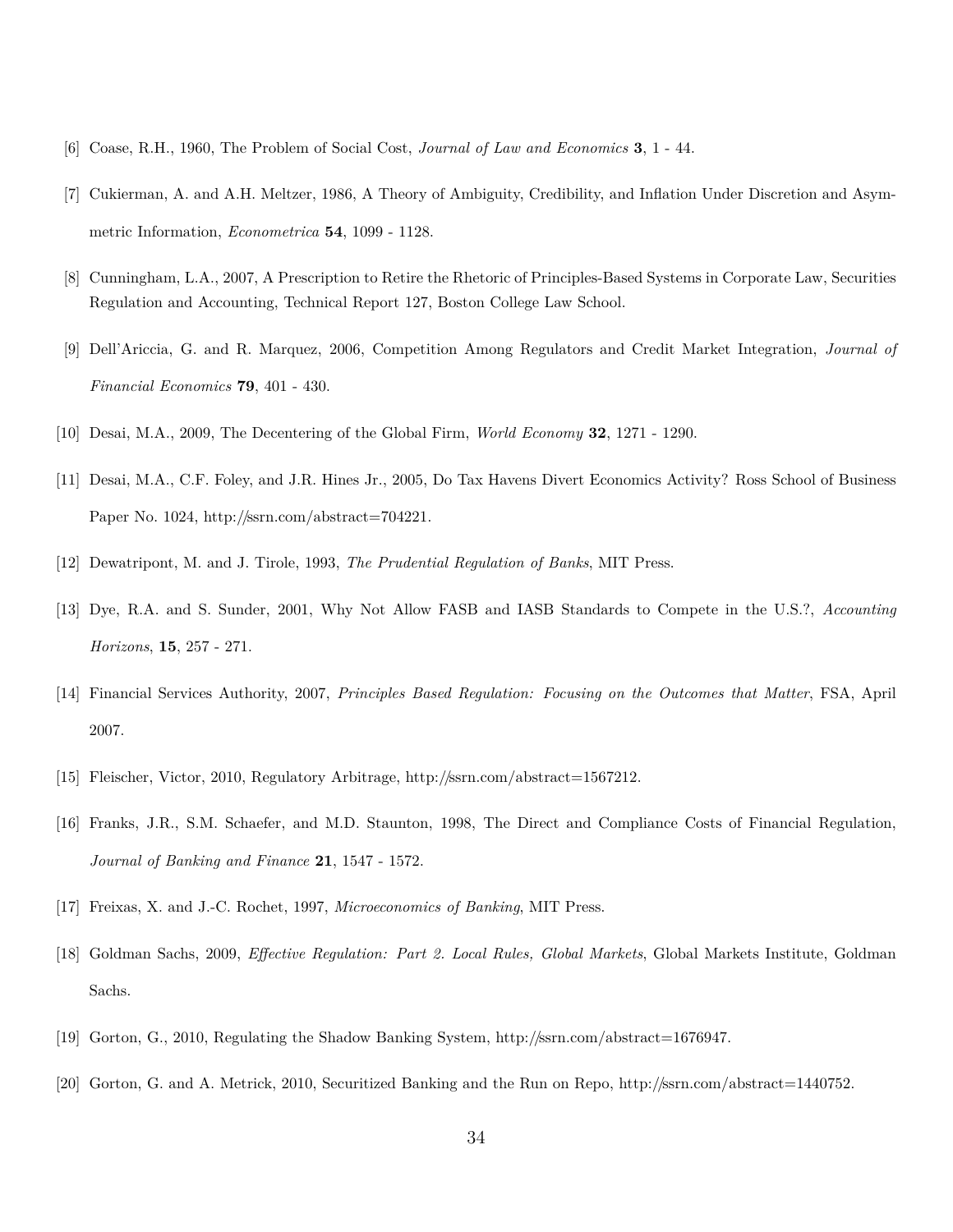- [21] Houston, J.F., C. Lin, and Y. Ma, 2009, Regulatory Arbitrage and International Bank Flows, http://ssrn.com/abstract=1525895.
- [22] Kaplow, L., 1992, Rules versus Standards: An Economic Analysis, *42 Duke Law Journal*, 557-629.
- [23] Kydland, F.E. and E.C. Prescott, 1977, Rules Rather than Discretion: The Inconsistency of Optimal Plans, *Journal of Political Economy* **85**, 473 - 492.
- [24] Morrison, A.D. and L. White, 2009, Level Playing Field in International Financial Regulation, *Journal of Finance* **64**, 1099 - 1142.
- [25] Moshirian, F., 2011, The Global Financial Crisis and the Evolution of Markets, Institutions and Regulation, *Journal of Banking and Finance* **35**, 502 - 511.
- [26] Pigou, A., 1938, *The Economics of Welfare*, London: MacMillan.
- [27] Santos, A.O. and D. Elliott, 2012, Estimating the Costs of Financial Regulation, IMF Staff Discussion Note SDN/12/11.
- [28] Zingales, L., 2004, The Costs and Benefits of Financial Market Regulation, European Corporate Governance Institute, Law Working Paper 21, 2004.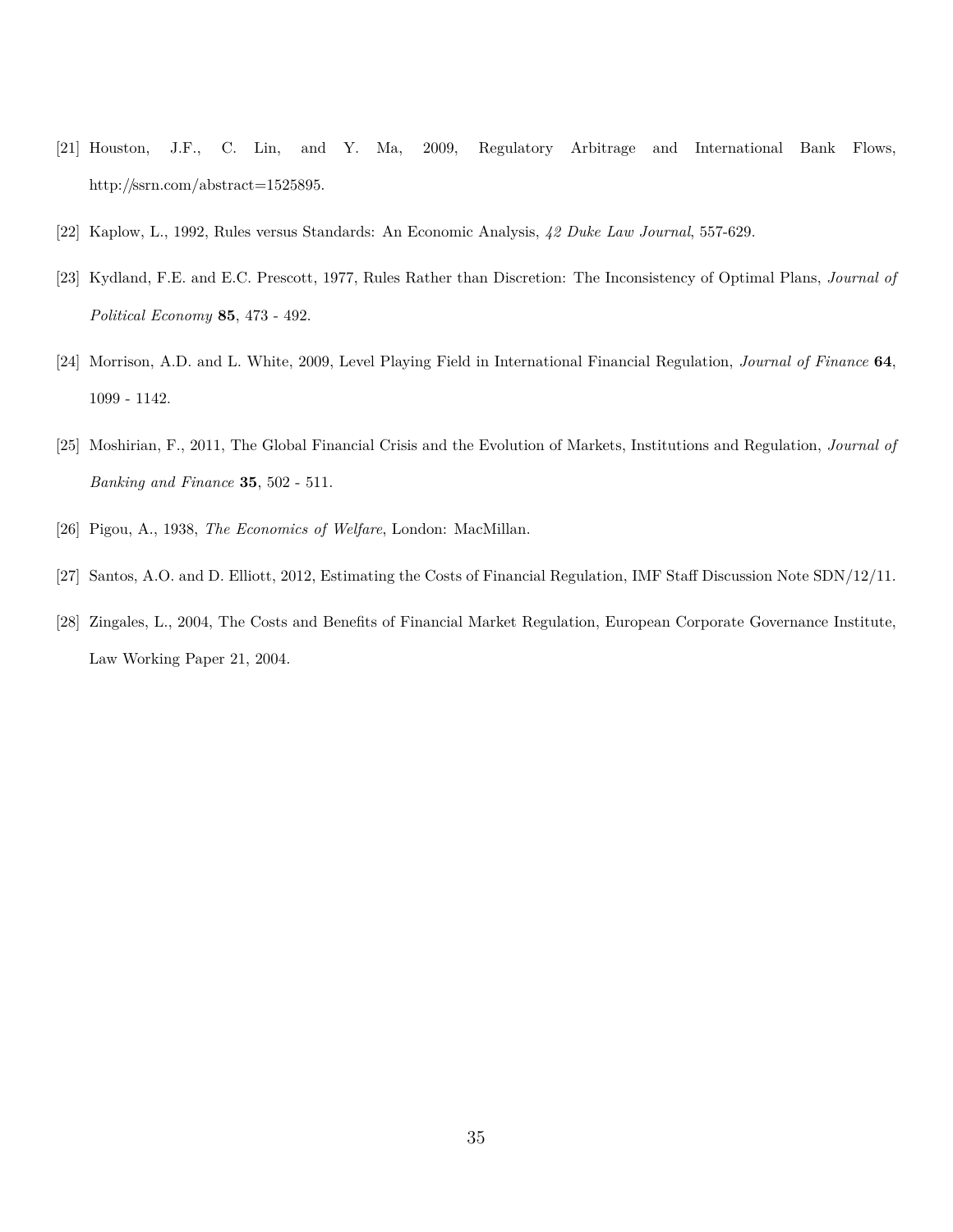#### **Appendix A: Overview of Notation**

| $\boldsymbol{x}$ | Firm's observable type                                                                                 |
|------------------|--------------------------------------------------------------------------------------------------------|
| $\boldsymbol{y}$ | Firm's true type                                                                                       |
| $\theta$         | Parameter that separates the systemic firms $(y < \theta)$ from the non-systemic ones $(y \ge \theta)$ |
| $V^*$            | Firm profits produced by unregulated firms                                                             |
| $E^\ast$         | Social cost (externality) produced by unregulated firms                                                |
| $\theta$         | Cutoff between systemic $(y < \theta)$ and non-systemic $(y \ge \theta)$ firms                         |
| $\boldsymbol{a}$ | Strength of principles based regulation                                                                |
| $\boldsymbol{b}$ | Strength of rules based regulation                                                                     |
| $\epsilon$       | Parameter describing the lack of precision for a principles based system                               |
| $\nu$            | Parameter describing the ability to write effective rules for a rules based system                     |
| $\delta$         | Parameter describing the links between a relocating firm and its home jurisdiction                     |
| $\varphi$        | Cost of complying with regulation                                                                      |
| $\gamma$         | Cost of avoiding compliance to a principles based system                                               |
| $\Pi_S(a)$       | Social welfare for a regulator operating a principles based system with strength a                     |
| $\Pi_S(b)$       | Social welfare for a regulator operating a rules based system with strength $b$                        |
| $\Pi(a)$         | Corporate profits under a principles based system with strength $a$                                    |
| $\Pi(b)$         | Corporate profits under a rules based system with strength $b$                                         |

#### **Appendix B: Proofs**

**Proof of Proposition 1:** The marginal welfare in *a* is always positive,  $\frac{d}{da}\Pi_S(a) = E^* - \varphi > 0$ .  $\Box$ 

**Proof of Proposition 2:** The first order condition for welfare maximization is  $\frac{d}{db} \Pi_S(b) = (E^* - \varphi) - E^* \frac{b-\theta}{\nu} = 0$ , which implies the result. Minimum strength regulation is  $b = \theta$  and maximum strength is  $b = \theta + \nu$ , so the optimal regulation is in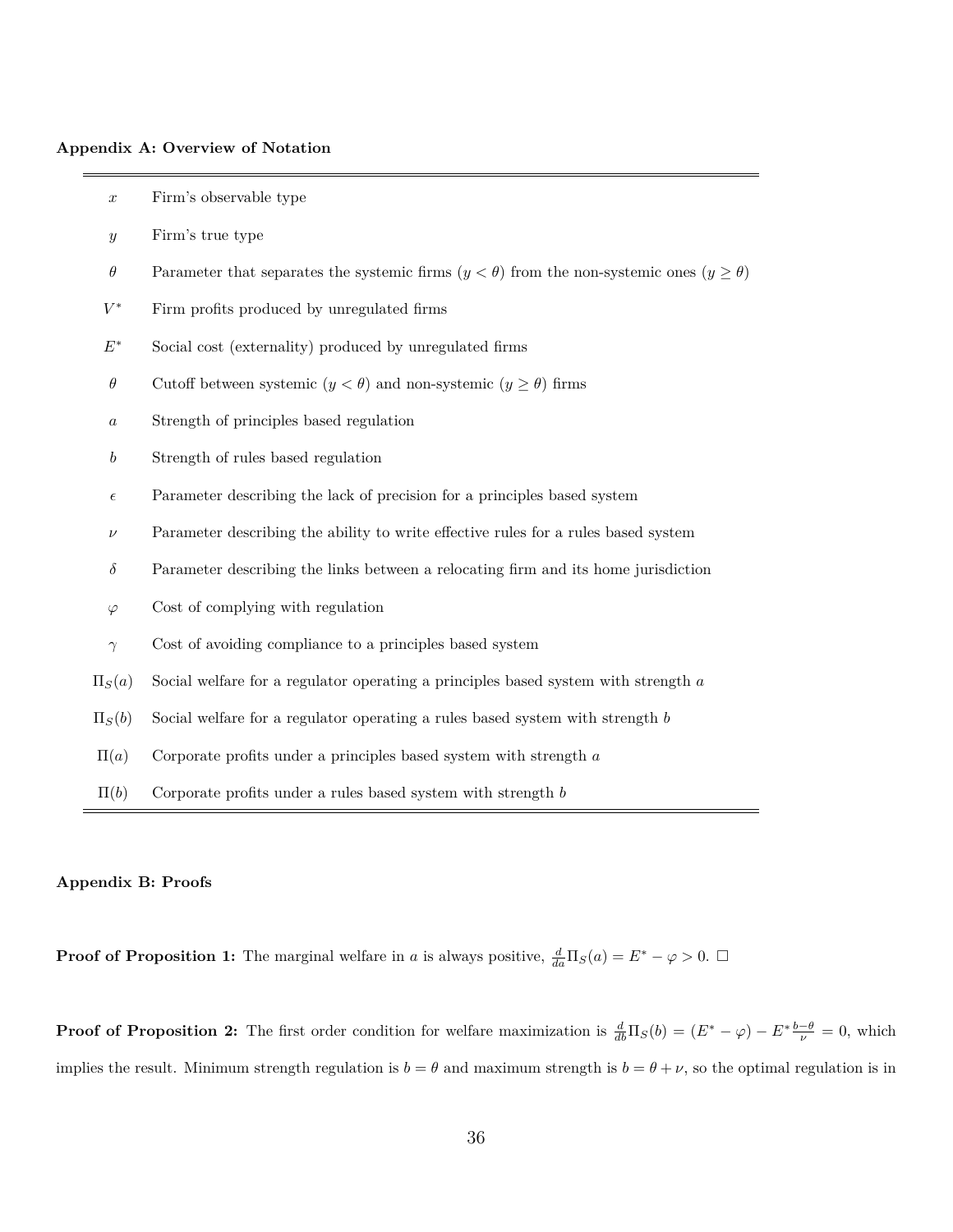the intermediate range between the two.  $\square$ 

**Proof of Proposition 3:** The welfare under optimal principles based regulation is  $\Pi_S(a^*) = V^* - \varphi \theta - \gamma \epsilon$  and the welfare under optimal rules based regulation is  $\Pi_S(b^*) = V^* - \varphi\theta - \frac{\nu\varphi}{2}(1 - \frac{\varphi}{E^*})$ . Equalling the two and solving with respect to  $\epsilon$ yields the result.  $\square$ 

**Proof of Proposition 4:** Take the marginal welfare in the regulator's own action  $a_i$  and we find  $\frac{d}{da_i}\Pi_S^i(a_i)=(E^*-\varphi)-\mathbb{I}(a_i<\varphi)$  $a_j(2V^* - \gamma - \delta E^*) - \mathbb{I}(a_i \geq a_j)(2V^* - \gamma - \varphi + (1 - \delta)E^*)$ , where I are indicator functions. If  $a_i < a_j$  this expression equals  $(1+\delta)E^* - 2V^* - \varphi + \gamma$  which is negative for all  $\delta \in (0,1]$ , and if  $a_i \ge a_j$  this expression equals  $\delta E^* - 2V^* + \gamma$  which also is negative for all  $\delta \in (0, 1]$ .  $\Box$ 

**Proof of Proposition 5:** We can work out the marginal welfare from the expressions in (4):

$$
\frac{d}{db_i} \Pi_S^i(b_i) = \begin{cases}\n(1+\delta)E^* \left(1 - \frac{b_i - \theta}{\nu}\right) - (V^* + \varphi) & \text{for } b_i < b_j \\
\delta E^* \left(1 - \frac{b_i - \theta}{\nu}\right) - V^* & \text{for } b_i \ge b_j\n\end{cases}
$$
\n(B.1)

The marginal welfare is decreasing in  $b_i$ ,  $\frac{d^2 \Pi_S^i(b_i)}{db_i^2} < 0$ , and it is always negative for  $b_i \ge b_j$ ,  $\frac{d \Pi_S^i(b_i)}{db_i} \Big|_{b_i \ge b_j} < 0$ . Therefore, the regulator has never an incentive to regulate with greater strength than its opponent. If the marginal utility is always negative, which happens if the condition for Case A is satisfied, the only equilibrium is the corner solution  $b_i^* = b_j^* = \theta$ . If the marginal utility is positive for some  $b_i < b_j$ , the marginal utility will change sign from positive to negative as  $b_i$  runs through the barrier  $b_j$ . Therefore, for given such  $b_j$ ,  $b_i = b_j$  is the best response, and this constitutes an equilibrium. This is possible for all  $b_j \in (\theta, \theta + \nu \left(1 - \frac{V^* + \varphi}{(1 + \delta)E^*}\right))$ , and this proves Case B. Finally, since all equilibria are of the type  $b_i = b_j = b$ , the welfare is given by the autarky welfare  $\Pi_S(b)$  which is increasing for all  $b < \theta + \nu \left(1 - \frac{\varphi}{E^*}\right)$ . We can easily see that  $\frac{\varphi}{E^*}$  <  $\frac{V^*+\varphi}{(1+\delta)E^*}$  so it follows that the welfare is increasing in the strength of regulation.  $\Box$ 

**Proof of Proposition 6:** It suffices to compare the welfare under principles based regulation (where  $a_i^* = a_j^* = 0$ ) with that under rules based regulation for the worst case (where  $b_i^* = b_j^* = \theta$ ). The welfare under principles based reg-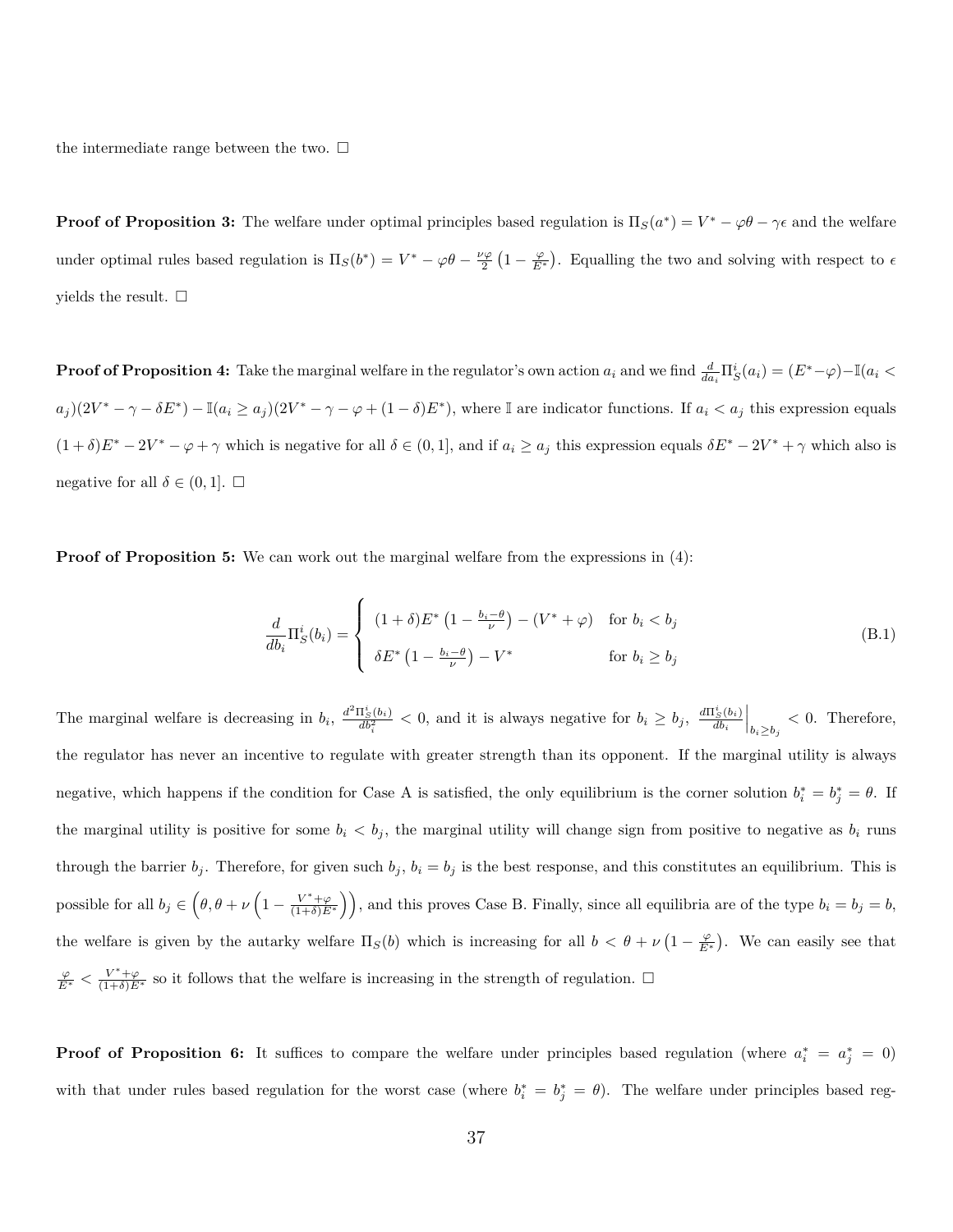ulation is  $\Pi_0 = V^* - \varphi \theta - \gamma \epsilon - (E^* - \varphi)\epsilon$ . The welfare under rules based regulation for the worst case is  $\Pi_0 + \Delta_1 =$  $V^* - E^*\theta - \frac{(E^* - \varphi)\nu}{2} + (E^* - \varphi)\theta$ , so  $\Delta_1 = \gamma \epsilon + (E^* - \varphi)(\epsilon - \frac{\nu}{2})$ . It suffices to show that  $\Delta_1 > 0$ . We find  $\Delta_1 > 0 \Leftrightarrow$  $(\gamma + (E^* - \varphi))\epsilon > (E^* - \varphi)\frac{\nu}{2} \Leftrightarrow (\gamma + (E^* - \varphi))\frac{\nu}{2}\frac{\varphi}{\gamma}\left(1 - \frac{\varphi}{E^*}\right) > (E^* - \varphi)\frac{\nu}{2}$ , where the latter expression comes from the assumption that the regulators are indifferent between systems in autarky, or  $\epsilon = \frac{\nu}{2} \frac{\varphi}{\gamma} \left(1 - \frac{\varphi}{E^*}\right)$ . Eliminating terms are rearranging the latter expression, we find  $(\gamma + (E^* - \varphi))\frac{\nu \varphi}{2 \gamma} (1 - \frac{\varphi}{E^*}) > (E^* - \varphi)\frac{\nu}{2} \Leftrightarrow E^* > \varphi$ , which is always true since  $E^*$  is much greater than  $\varphi$ .  $\Box$ 

**Proof of Proposition 7:** It suffices to show that  $\frac{d}{da}\Pi_S(a) \leq 0$  for all *a* conditional on  $b = \theta$ , and  $\frac{d}{db}\Pi_S(b) \leq 0$  for all *b* conditional on  $a = 0$ .

Consider first  $\Pi_S(a)$  conditional on  $b = \theta$ . We can write the regulator's welfare function as the autarky welfare plus the welfare effects that arise from regulatory arbitrage, and we find

$$
\Pi_{S}(a) = V^{*} - \varphi \theta - \gamma \epsilon - (E^{*} - \varphi)(\epsilon - a)
$$
\n
$$
+ \mathbb{I}(\epsilon - a \geq \nu) \int_{0}^{1} \left( \int_{\theta}^{\theta + a} (\gamma - V^{*}) dy + \int_{\theta - \nu x}^{\theta} (\gamma - V^{*} + \delta E^{*}) dy + \int_{\theta - \epsilon + a}^{\theta - \nu x} (V^{*} - \gamma - \delta E^{*}) dy \right) dx
$$
\n
$$
+ \mathbb{I}(\epsilon - a < \nu) \int_{0}^{\epsilon} \left( \int_{\theta - \epsilon + a}^{\theta - \nu x} (V^{*} - \gamma - \delta E^{*}) dy + \int_{\theta - \nu x}^{\theta} (\gamma - V^{*} + \delta E^{*}) dy + \int_{\theta}^{\theta + a} (\gamma - V^{*}) dy \right) dx
$$
\n
$$
+ \mathbb{I}(\epsilon - a < \nu) \int_{\epsilon}^{1} \left( \int_{\theta - \nu x}^{\theta - \epsilon + a} (\varphi - V^{*} - (1 - \delta) E^{*}) dy + \int_{\theta - \epsilon + a}^{\theta} (\gamma - V^{*} + \delta E^{*}) dy + \int_{\theta}^{\theta + a} (\gamma - V^{*}) dy \right) dx
$$
\n
$$
= V^{*} - \varphi \theta - \gamma \epsilon - (E^{*} - \varphi)(\epsilon - a)
$$
\n
$$
+ \mathbb{I}(\epsilon - a \geq \nu) \left( (2\gamma - 2V^{*} + \delta E^{*}) a + \text{terms that do not depend on } a \right)
$$
\n
$$
+ \mathbb{I}(\epsilon - a < \nu) \left( (\varphi - V^{*} - E^{*}) a - (\varphi - 2\gamma + V^{*} - (1 + \delta) E^{*}) \frac{(\epsilon - a)^{2}}{2\nu} + \text{terms that do not depend on } a \right)
$$

For case one, we find  $\frac{d}{da}\Pi_S(a) = (E^*-\varphi)+\mathbb{I}(\epsilon-a\geq\nu)(2\gamma-2V^*+\delta E^*)+\mathbb{I}(\epsilon-a<\nu)\left((\varphi-V^*-E^*)-(\varphi-2\gamma+V^*-(1+\delta)E^*)\frac{\epsilon-a}{\nu}\right)$ which by inspection is negative so  $a^* = 0$ .

(B.2)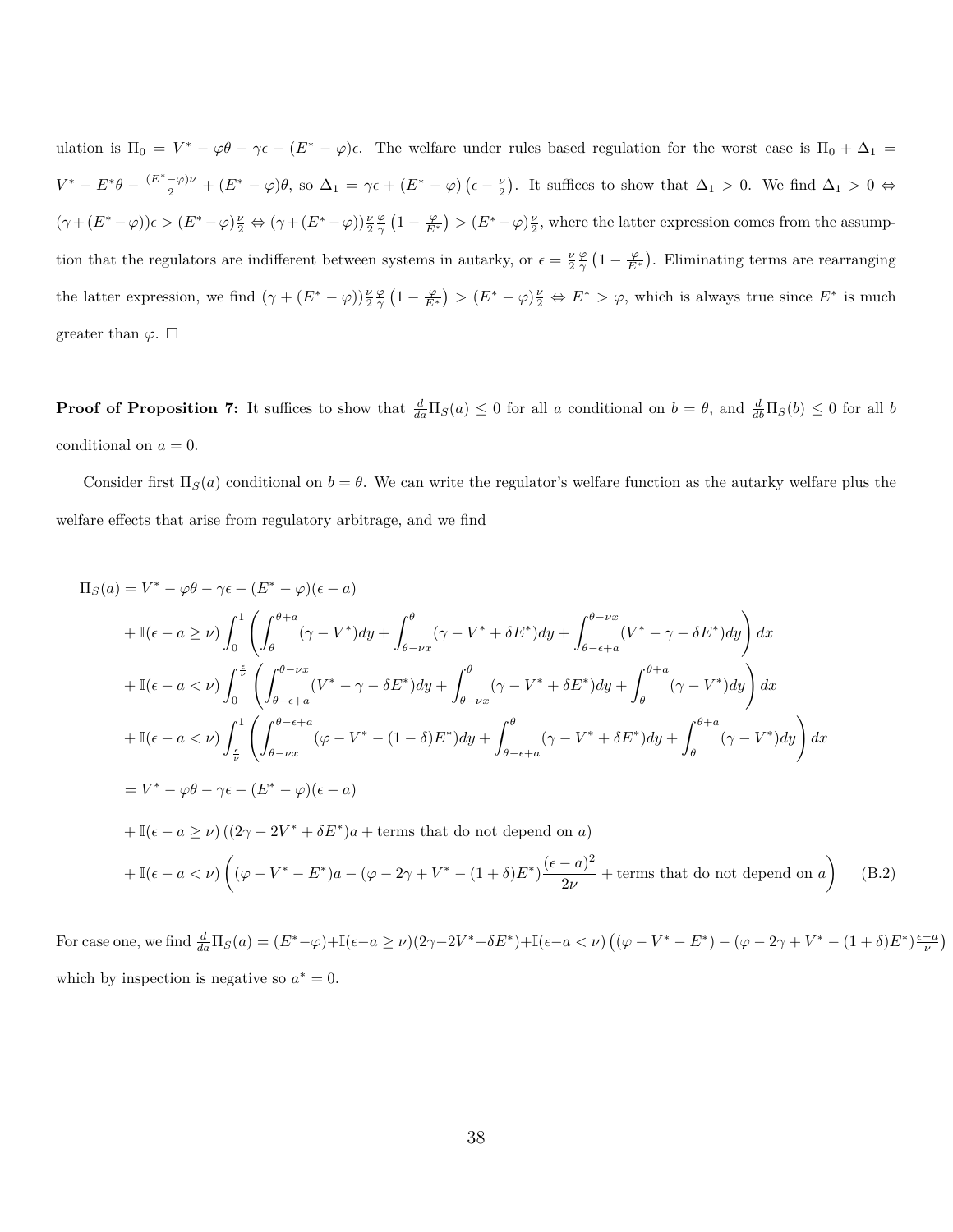Now turn to  $\Pi_S(b)$  conditional on  $a = 0$ . Using a similar approach we find

$$
\Pi_{S}(b) = V^{*} - E^{*}\theta - (E^{*} - \varphi)\frac{\nu}{2} + (E^{*} - \varphi)b - E^{*}\frac{(b-\theta)^{2}}{2\nu}
$$
\n
$$
+ \mathbb{I}(\theta - \epsilon \leq b - \nu) \left( \int_{0}^{\frac{b-\theta}{\nu}} \int_{\theta}^{b-\nu x} (\varphi - V^{*}) dy dx + \int_{\frac{b-\theta}{\nu}}^{1} \int_{\theta-\nu x}^{\theta} (V^{*} - \delta E^{*}) dy dx \right.
$$
\n
$$
+ \int_{0}^{\frac{b-\theta}{\nu}} \int_{\theta-\epsilon}^{\theta} (\varphi - V^{*} - (1-\delta)E^{*}) dy dx + \int_{0}^{1} \int_{\theta-\epsilon}^{b-\nu x} (\varphi - V^{*} - (1-\delta)E^{*}) dy dx \right)
$$
\n
$$
+ \mathbb{I}(\theta - \epsilon > b - \nu) \left( \int_{0}^{\frac{b-\theta}{\nu}} \int_{\theta}^{b-\nu x} (\varphi - V^{*}) dy dx + \int_{\frac{b-\theta}{\nu}}^{1} \int_{\theta-\nu x}^{\theta} (V^{*} - \delta E^{*}) dy dx \right.
$$
\n
$$
+ \int_{0}^{\frac{b-\theta}{\nu}} \int_{\theta-\epsilon}^{\theta} (\varphi - V^{*} - (1-\delta)E^{*}) dy dx + \int_{\frac{b-\theta}{\nu}}^{\frac{b-\theta+\epsilon}{\nu}} \int_{\theta-\epsilon}^{b-\nu x} (\varphi - V^{*} - (1-\delta)E^{*}) dy dx \right)
$$
\n
$$
= V^{*} - E^{*}\theta - (E^{*} - \varphi)\frac{\nu}{2} + (E^{*} - \varphi)b - E^{*}\frac{(b-\theta)^{2}}{2\nu}
$$
\n
$$
+ \mathbb{I}(\theta - \epsilon \leq b - \nu) \left( (\varphi - 2V^{*} - (1 - 2\delta)E^{*})b + (V^{*} + (1 - 2\delta)E^{*})\frac{(b-\theta)^{2}}{2\nu} + \text{terms that do not depend on } b \right)
$$
\n
$$
+ \mathbb{I}(\theta - \epsilon > b - \nu) \left( -(V^{*} - \delta E^{*})b + 2(\varphi - V^{*} - (1 - \delta)E^{*})
$$

The derivative  $\frac{d\Pi_S(b)}{db} = E^* - \varphi - E^* \frac{b-\theta}{\nu} + \mathbb{I}(\theta - \epsilon \leq b - \nu) (\varphi - 2V^* - E^* + 2\delta E^* + (V^* + E^* - 2\delta E^*) \frac{b-\theta}{\nu}) + \mathbb{I}(\theta - \epsilon > b - \nu)$  $(b-\nu)(-V^*+\delta E^*+(\varphi-V^*-E^*+\delta E^*)\frac{\epsilon}{\nu}-\delta E^*\frac{b-\theta}{\nu}).$  For  $\theta-\epsilon\leq b-\nu$  the expression is negative, which can be confirmed by checking the maximum value  $b = \theta + \nu$ , where the derivative equals  $-V^*$ , and the minimum value  $b = \theta$ , where the derivative is −2*V* <sup>∗</sup> + 2*δE*<sup>∗</sup> . Both values are negative and since the derivative is linear in *b* all intermediate values must also be negative. For  $\theta - \epsilon > b - \nu$  we find that the derivative equals  $E^* \left(1 - \frac{\epsilon}{\nu}\right) - \varphi \left(1 - \frac{\epsilon}{\nu}\right) - V^* \left(1 + \frac{\epsilon}{\nu}\right) + \delta E^* \left(1 + \frac{\epsilon}{\nu}\right) - (1 + \delta) E^* \frac{b - \theta}{\nu}$ . This expression is decreasing in *b* so it suffices to check at the point where *b* is minimal, or  $b = \theta$ . The derivative is here negative if  $(1 + \delta)E^* - V^* - \varphi < (V^* - \delta E^*)\frac{2\epsilon}{\nu - \epsilon}$ . The right hand side is positive but can become arbitrarily close to zero, so if  $(1 + \delta)E^* - V^*$  is negative the left hand side is always negative.  $\Box$ 

**Proof of Proposition 8:** Assume first that  $\epsilon \geq \nu$ . Under principles based harmonisation the welfare levels are (using the notation introduced in the proof of Proposition 6)  $\Pi_0 = V^* - \varphi \theta - \gamma \epsilon - (E^* - \varphi)\epsilon$ . If both regulators switch to rules based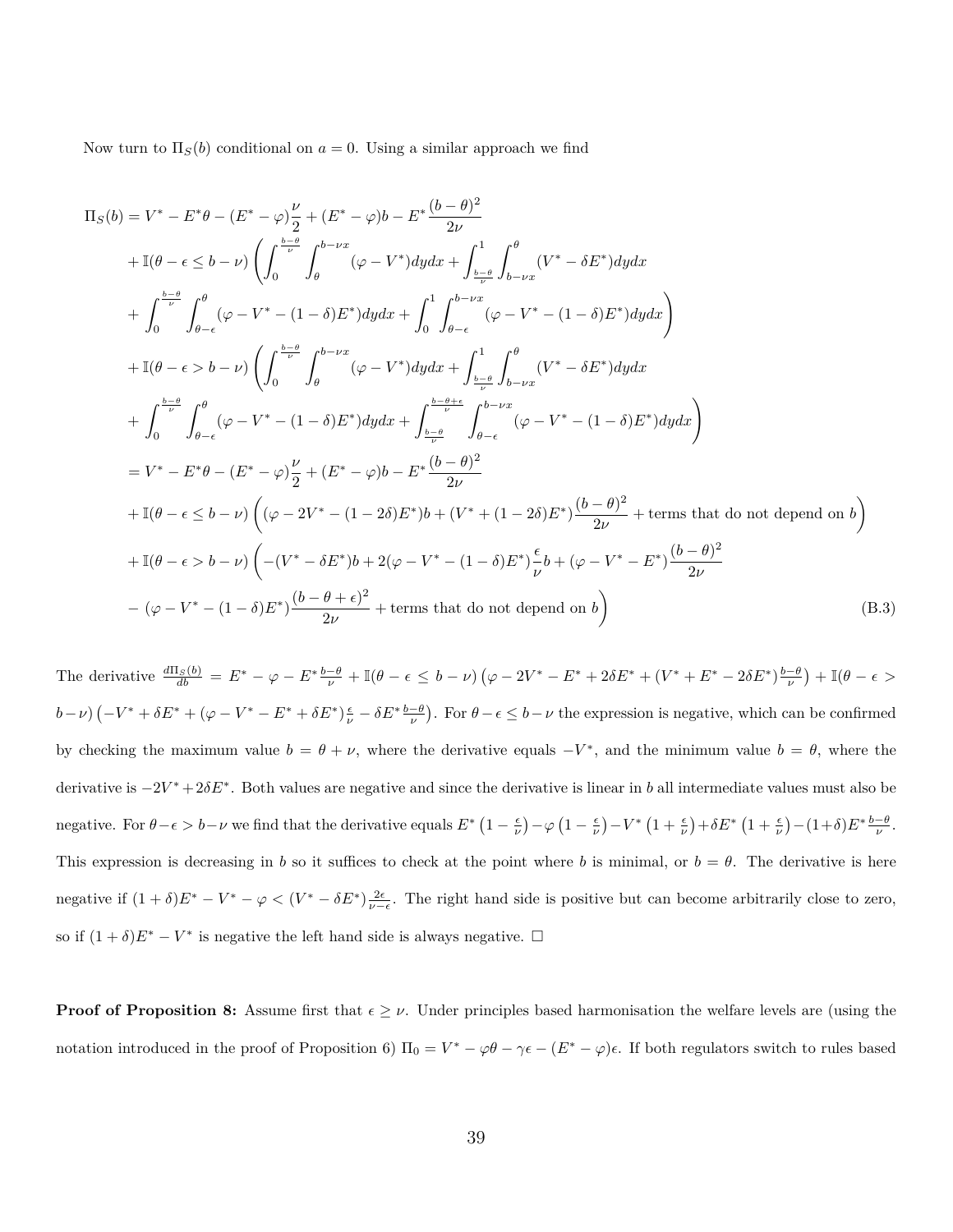harmonisation the welfare levels are (using (7))  $\Pi_0 + \Delta_1 = V^* - \varphi \theta - (E^* - \varphi) \frac{\nu}{2}$ . Therefore, the gain  $\Delta_1$  can be calculated as

$$
\Delta_1 = \gamma \epsilon + (E^* - \varphi) \left( \epsilon - \frac{\nu}{2} \right) \tag{B.4}
$$

which we know from Proposition 6 is positive. Under regulatory diversity, the principles based regulator earns welfare (using  $(B.2)$ )  $\Pi_0 + \Delta_2$ , where

$$
\Delta_2 = (\gamma - V^* + \delta E^*)(\nu - \epsilon) \tag{B.5}
$$

which by the assumption that  $\epsilon \geq \nu$  is positive. Under regulatory diversity, the rules based regulator earns welfare (using (B.3))  $\Pi_0 + \Delta_1 + \Delta_3$ , where

$$
\Delta_3 = (V^* - \delta E^*)(\nu - \epsilon) - (E^* - \varphi) \left(\epsilon - \frac{\nu}{2}\right)
$$
\n(B.6)

which by the assumption that  $\epsilon \geq \nu$  is negative. Therefore, we get rules based harmonisation as an equilibrium if  $\Delta_1 \geq \Delta_2$ and  $\Delta_1 \ge -\Delta_3$  or if  $\Delta_1 \ge \Delta_2$  and  $-\Delta_3 \ge \Delta_1$ ; we get principles based regulation as an equilibrium if  $\Delta_2 \ge \Delta_1$  and  $-\Delta_3 \ge \Delta_1$ or if  $\Delta_1 \geq \Delta_2$  and  $-\Delta_3 \geq \Delta_1$ , and we get regulatory diversity as an equilibrium if  $\Delta_2 \geq \Delta_1$  and  $\Delta_1 \geq -\Delta_3$ . We check these conditions in turn. First,

$$
-\Delta_3 \ge \Delta_1 \Leftrightarrow (V^* - \delta E^*)(\epsilon - \nu) + (E^* - \varphi) \left(\epsilon - \frac{\nu}{2}\right) \ge \gamma \epsilon + (E^* - \varphi) \left(\epsilon - \frac{\nu}{2}\right)
$$
  
\n
$$
\Leftrightarrow (V^* - \delta E^* - \gamma) \epsilon \ge (V^* - \delta E^*)\nu
$$
  
\n
$$
\Leftrightarrow \frac{\epsilon}{\nu} \ge \frac{V^* - \delta E^*}{V^* - \delta E^* - \gamma} = \kappa_1
$$
\n(B.7)

The right hand side,  $\kappa_1$ , is strictly greater than one so does not conflict with the assumption that  $\epsilon \geq \nu$ . Next,

$$
\Delta_1 \geq \Delta_2 \Leftrightarrow \gamma \epsilon + (E^* - \varphi) \left( \epsilon - \frac{\nu}{2} \right) \geq (\gamma - V^* + \delta E^*) (\nu - \epsilon)
$$
  
\n
$$
\Leftrightarrow (V^* - (1 + \delta) E^* + \varphi - 2\gamma) \epsilon \leq \left( V^* - \left( \frac{1}{2} + \delta \right) E^* + \frac{\varphi}{2} - \gamma \right) \nu
$$
  
\n
$$
\Leftrightarrow \frac{\epsilon}{\nu} \leq \frac{V^* - \left( \frac{1}{2} + \delta \right) E^* + \frac{\varphi}{2} - \gamma}{V^* - (1 + \delta) E^* + \varphi - 2\gamma} = \kappa_2
$$
 (B.8)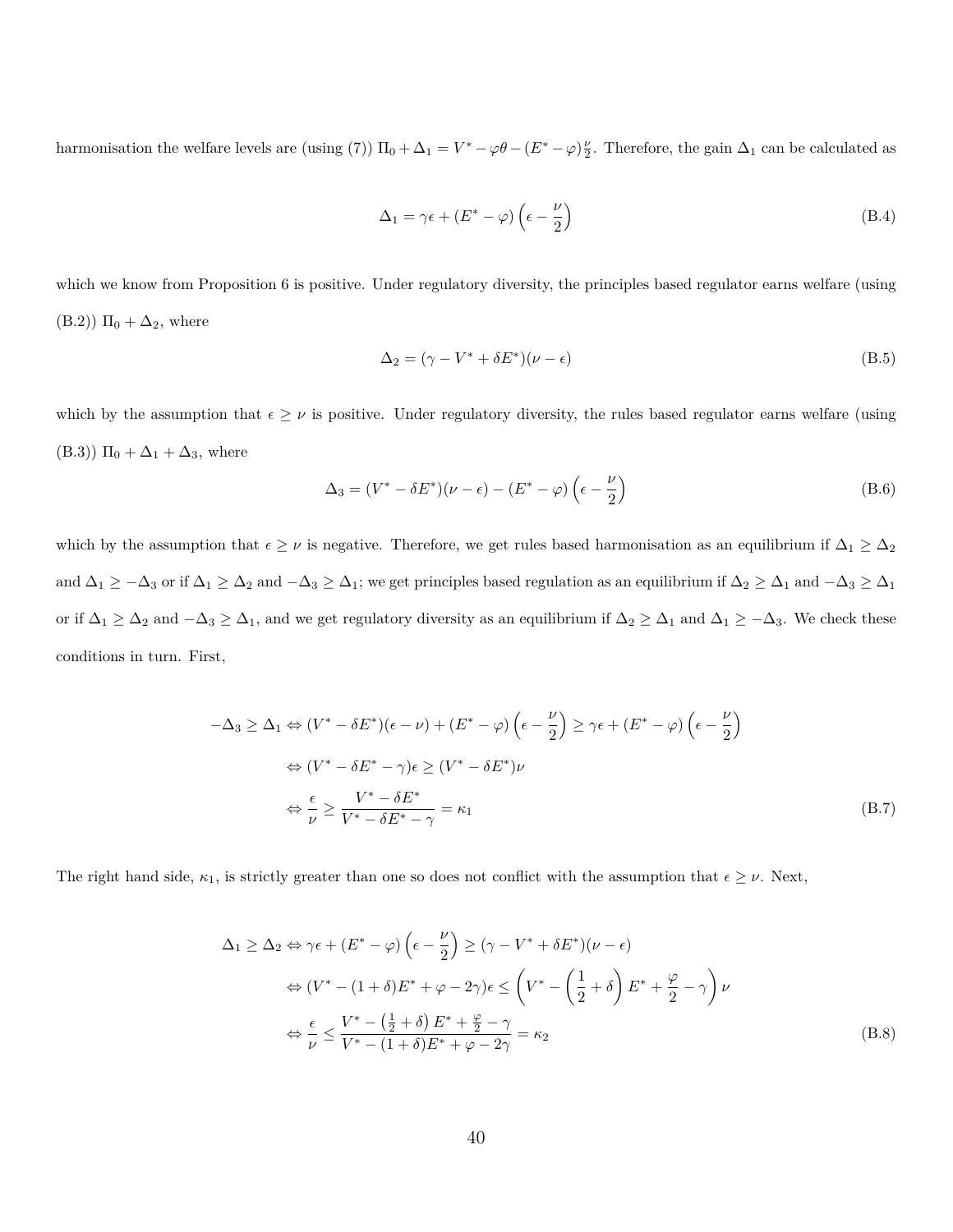The right hand side,  $\kappa_2$ , is also strictly greater than one so does not conflict with the assumption that  $\epsilon \geq \nu$ . We can, moreover, work out that  $\kappa_1 < \kappa_2$ :

$$
\kappa_1 < \kappa_2 \Leftrightarrow \frac{V^* - \delta E^*}{V^* - \delta E^* - \gamma} < \frac{V^* - \left(\frac{1}{2} + \delta\right)E^* + \frac{\varphi}{2} - \gamma}{V^* - (1 + \delta)E^* + \varphi - 2\gamma}
$$
\n
$$
\Leftrightarrow -(V^* - \delta E^*)\frac{1}{2}(E^* - \varphi) < \gamma\frac{1}{2}(E^* - \varphi) + \gamma^2 \tag{B.9}
$$

which is always true because the left hand side is strictly negative and the right hand side strictly positive. Therefore, the equilibrium candidates are (i)  $\frac{\epsilon}{\nu} \ge \kappa_2$  and we get principles based harmonisation (here  $\frac{\epsilon}{\nu} \ge \kappa_1$  by default); (ii)  $\kappa_1 \le \frac{\epsilon}{\nu} \le \kappa_2$ and we get principles based or rules based harmonisation (either is an equilibrium); and (iii)  $\frac{\epsilon}{\nu} \leq \kappa_1$  and we get rules based harmonisation (here  $\frac{\epsilon}{\nu} \leq \kappa_2$  by default). Regulatory diversity is never an equilibrium as it requires  $\frac{\epsilon}{\nu} \geq \kappa_2$  and  $\frac{\epsilon}{\nu} \leq \kappa_1$ which is not feasible. Also, the total welfare in rules based harmonisation is greater than the total welfare for regulatory diversity as  $2\Pi_0 + 2\Delta_1 \geq 2\Pi_0 + \Delta_2 + \Delta_3$ , which implies  $\Delta_1 \geq \Delta_2 + \Delta_3 \Leftrightarrow \gamma \epsilon + (E^* - \varphi)(\epsilon - \frac{\nu}{2}) \geq (V^* - \delta E^*)(\nu - \epsilon) (E^* - \varphi)(\epsilon - \frac{\nu}{2}) + (\gamma - V^* + \delta E^*)(\nu - \epsilon) \Leftrightarrow \epsilon \geq \frac{\nu}{2}$  which is always true. Moreover, the total welfare in principles based harmonisation is less than the total welfare for regulatory diversity as  $2\Pi_0 \leq 2\Pi_0 + \Delta_1 + \Delta_2 + \Delta_3$ , which is equivalent to  $-\Delta_2 \leq \Delta_1 + \Delta_2 \Leftrightarrow (V^* - \delta E^*)(\epsilon - \nu) + (E^* - \varphi)(\epsilon - \frac{\nu}{2}) \leq \gamma \epsilon + (E^* - \varphi)(\epsilon - \frac{\nu}{2}) + (\gamma - V^* + \delta E^*)(\nu - \epsilon) \Leftrightarrow 0 \leq \gamma \nu$  which is always true.

Now consider the case where  $\epsilon < \nu$ . We use the same reasoning but the gains corresponding to  $\Delta_2$  and  $\Delta_3$  will now change, and we denote these by  $\hat{\Delta}_2$  and  $\hat{\Delta}_3$ , respectively. Using (B.2) we find

$$
\begin{split} \hat{\Delta}_2 &= -\left(V^* - \delta E^*\right) \frac{\nu}{2} \left(1 - \frac{\epsilon^2}{\nu^2}\right) - \left(E^* - \varphi\right) \frac{\nu}{2} \left(1 + \frac{\epsilon^2}{\nu^2} - 2\frac{\epsilon}{\nu}\right) + \gamma \epsilon \left(1 - \frac{\epsilon}{\nu}\right) \\ &< 0 \end{split} \tag{B.10}
$$

Similarly, using (B.3) we find

$$
\hat{\Delta}_3 = (V^* - \delta E^*) \frac{\nu}{2} \left( 1 - \frac{\epsilon^2}{\nu^2} \right) - (E^* - \varphi) \frac{\nu}{2} \frac{\epsilon^2}{\nu^2}
$$
\n(B.11)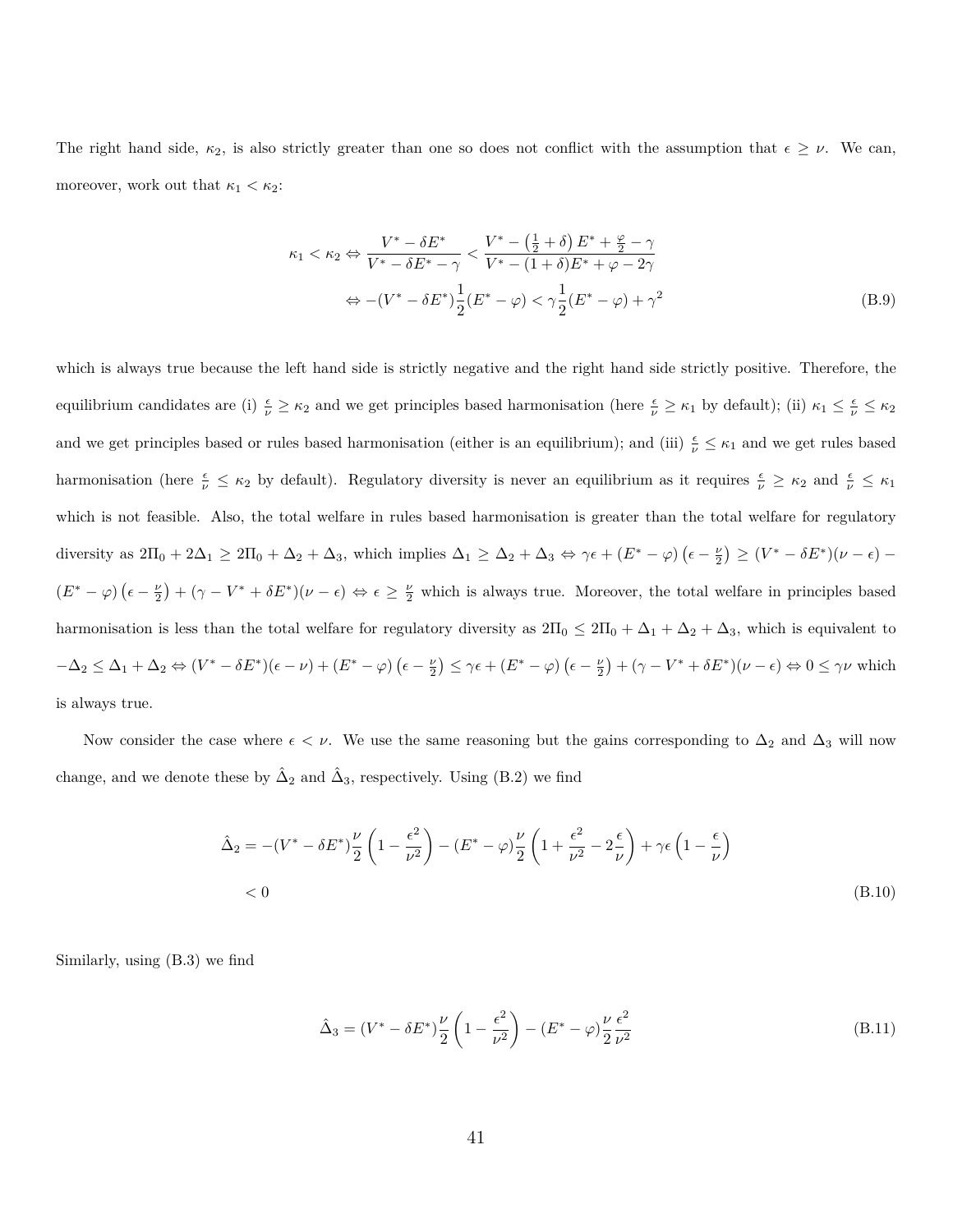The quantity  $\hat{\Delta}_3$  may be positive or negative. Since  $\Delta_1 \geq \hat{\Delta}_2$  is always true, thre are two candidates for equilibrium. Either  $\Delta_1 \geq -\hat{\Delta}_3$  and we get rules based harmonisation, or  $-\hat{\Delta}_3 \geq \Delta_1$  and we get rules based or principles based harmonisation as equilibria. We find

$$
\Delta_1 \ge -\hat{\Delta}_3 \Leftrightarrow \gamma \epsilon + (E^* - \varphi) \left( \epsilon - \frac{\nu}{2} \right) \ge -(V^* - \delta E^*) \frac{\nu}{2} \left( 1 - \frac{\epsilon^2}{\nu^2} \right) + (E^* - \varphi) \frac{\epsilon^2}{2\nu}
$$
  

$$
\Leftrightarrow \gamma \epsilon + (E^* - \varphi) \frac{\nu}{2} \left( 2\frac{\epsilon}{\nu} + \frac{\epsilon^2}{\nu^2} + 1 \right) \ge -(V^* - \delta E^*) \frac{\nu}{2} \left( 1 - \frac{\epsilon^2}{\nu^2} \right)
$$
(B.12)

We can easily confirm that the inequality on the right hand side is always satisfied for  $\frac{\epsilon}{\nu} \in (0,1)$ , hence the only feasible equilibrium is rules based harmonisation. Rules based harmonisation yields greater total welfare than regulatory diversity for  $2\Pi_0 + 2\Delta_1 \geq 2\Pi_0 + \Delta_1 + \hat{\Delta}_2 + \hat{\Delta}_3$ , which is equivalent to  $\Delta_1 \geq \hat{\Delta}_2 + \hat{\Delta}_3 \Leftrightarrow \gamma \epsilon + (E^* - \varphi)(\epsilon - \frac{\nu}{2}) \geq$  $-(V^*-\delta E^*)\frac{\nu}{2}\left(1-\frac{\epsilon^2}{\nu^2}\right)$  $\left(\frac{\epsilon^2}{\nu^2}\right) - \left(E^* - \varphi\right) \frac{\nu}{2} \left(1 + \frac{\epsilon^2}{\nu^2} - 2\frac{\epsilon}{\nu}\right) + \gamma \epsilon \left(1 - \frac{\epsilon}{\nu}\right) + \left(V^* - \delta E^*\right) \frac{\nu}{2} \left(1 - \frac{\epsilon^2}{\nu^2}\right)$  $\frac{\epsilon^2}{\nu^2}$  ) –  $(E^* - \varphi) \frac{\nu}{2} \frac{\epsilon^2}{\nu^2} \Leftrightarrow \gamma + (E^* - \varphi) \geq 0,$ which is always true.  $\square$ 

**Proof of Proposition 9:** The first part is obvious as we see straight away that  $\frac{d}{da}\Pi(a), \frac{d}{db}\Pi(b) < 0$ . Recall that the welfare optimal regulation is  $a^* = \epsilon$  under a principles based system and  $b^* = \theta + \nu \left(1 - \frac{\varphi}{E^*}\right)$  under a rules based system. Therefore we find  $\Pi(a^*) = V^* - \varphi\theta - \gamma\epsilon$  and  $\Pi(b^*) = V^* - \varphi\theta - \varphi\frac{\nu}{2} + \frac{\varphi^2}{E^*}\nu$ . Evaluating the inequality  $\Pi(b^*) \ge \Pi(a^*)$  we find  $V^* - \varphi \theta - \varphi \frac{\nu}{2} + \frac{\varphi^2}{E^*} \nu \geq V^* - \varphi \theta - \gamma \epsilon$  which reduces to  $\epsilon \geq \frac{\varphi}{\gamma} \nu \left( \frac{1}{2} - \frac{\varphi}{E^*} \right)$ . We know that when the regulator is indifferent between systems,  $\epsilon = \frac{\nu \varphi}{2 \gamma} \left(1 - \frac{\varphi}{E^*}\right)$ , therefore if  $\frac{\nu \varphi}{2 \gamma} \left(1 - \frac{\varphi}{E^*}\right) \ge \frac{\varphi}{\gamma} \nu \left(\frac{1}{2} - \frac{\varphi}{E^*}\right)$  we are done. We see that the latter inequality reduces to  $\frac{1}{2} \left( 1 - \frac{\varphi}{E^*} \right) \ge \frac{1}{2} - \frac{\varphi}{E^*}$  which always holds.  $\Box$ 

**Proof of Proposition 10:** The first part follows directly by evaluating the marginal profits  $\frac{d}{da_i} \Pi(a_i)$ ,  $\frac{d}{db_i} \Pi(b_i) < 0$ . For the second part, it suffices to demonstrate the existence of  $\bar{\gamma}$  at the two extreme equilibria under rules based systems, as the corporate profits are monotonically decreasing in  $b_i$ . First consider the equilibrium under principles based systems  $a_i^* = a_j^* = 0$ , which yields  $\Pi(0) = V^* - \varphi \theta + (\varphi - \gamma)\epsilon$ , and an equilibrium under rules based systems  $b_i^* = b_j^* = \theta + \nu \frac{\Delta}{2}$ (where  $\theta \leq \theta + \nu \frac{\Delta}{2} \leq \theta + \nu \max \left(0, \left(1 - \frac{V^* + \theta}{(1+\delta)E^*}\right)\right)$ ), which yields  $\Pi(\theta + \nu \frac{\Delta}{2}) = V^* + \varphi \frac{\nu}{2} - \varphi \theta - \varphi \frac{\nu}{2} \Delta$ . Assuming the latter is greater than the former yields the inequality  $V^* + \varphi \frac{\nu}{2} - \varphi \theta - \varphi \frac{\nu}{2} \Delta \geq V^* - \varphi \theta + (\varphi - \gamma)\epsilon$ , which reduces to